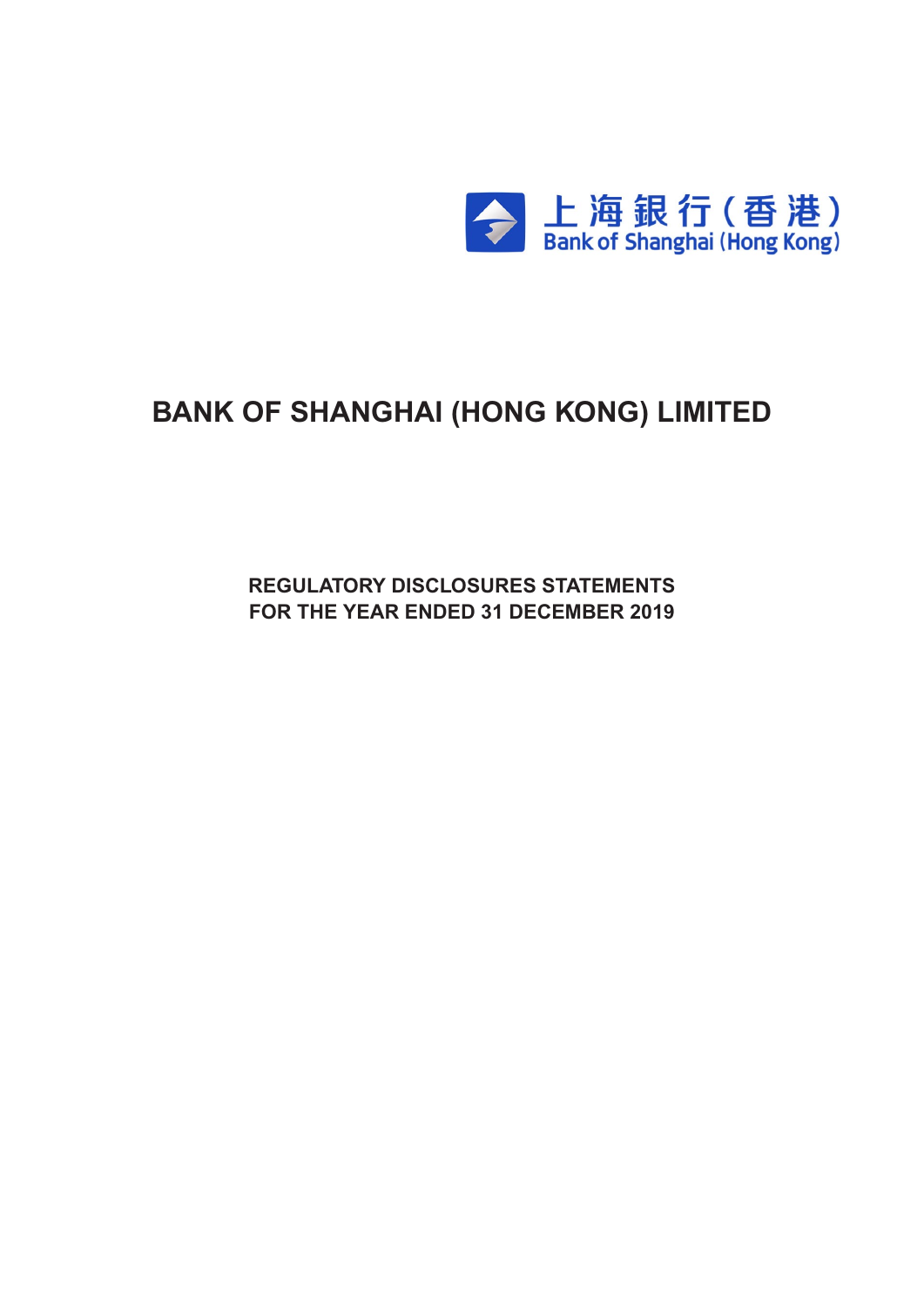## **CONTENTS**

|                                                     | Pages        |
|-----------------------------------------------------|--------------|
| Introduction                                        | $\mathbf{1}$ |
| <b>Key Prudential Ratios</b>                        | 1            |
| <b>Composition of Capital</b>                       | $\mathbf{3}$ |
| Leverage Ratio                                      | 15           |
| Risk Management Approach                            | 18           |
| Overview of Risk-weighted Amount                    | 21           |
| <b>Credit Risk</b>                                  | 22           |
| <b>Counterparty Credit Risk</b>                     | 32           |
| Market Risk Under Standardized Approach             | 35           |
| <b>Operational Risk</b>                             | 36           |
| Interest Rate Risk In Banking Book                  | 39           |
| <b>International Claims</b>                         | 40           |
| Segmental Information                               | 41           |
| <b>Mainland Activities</b>                          | 41           |
| <b>Currency Concentration</b>                       | 43           |
| <b>Countercyclical Capital Buffer</b>               | 43           |
| Further Analysis of Loans and Advances to Customers | 44           |
| Overdue and Rescheduled Assets                      | 45           |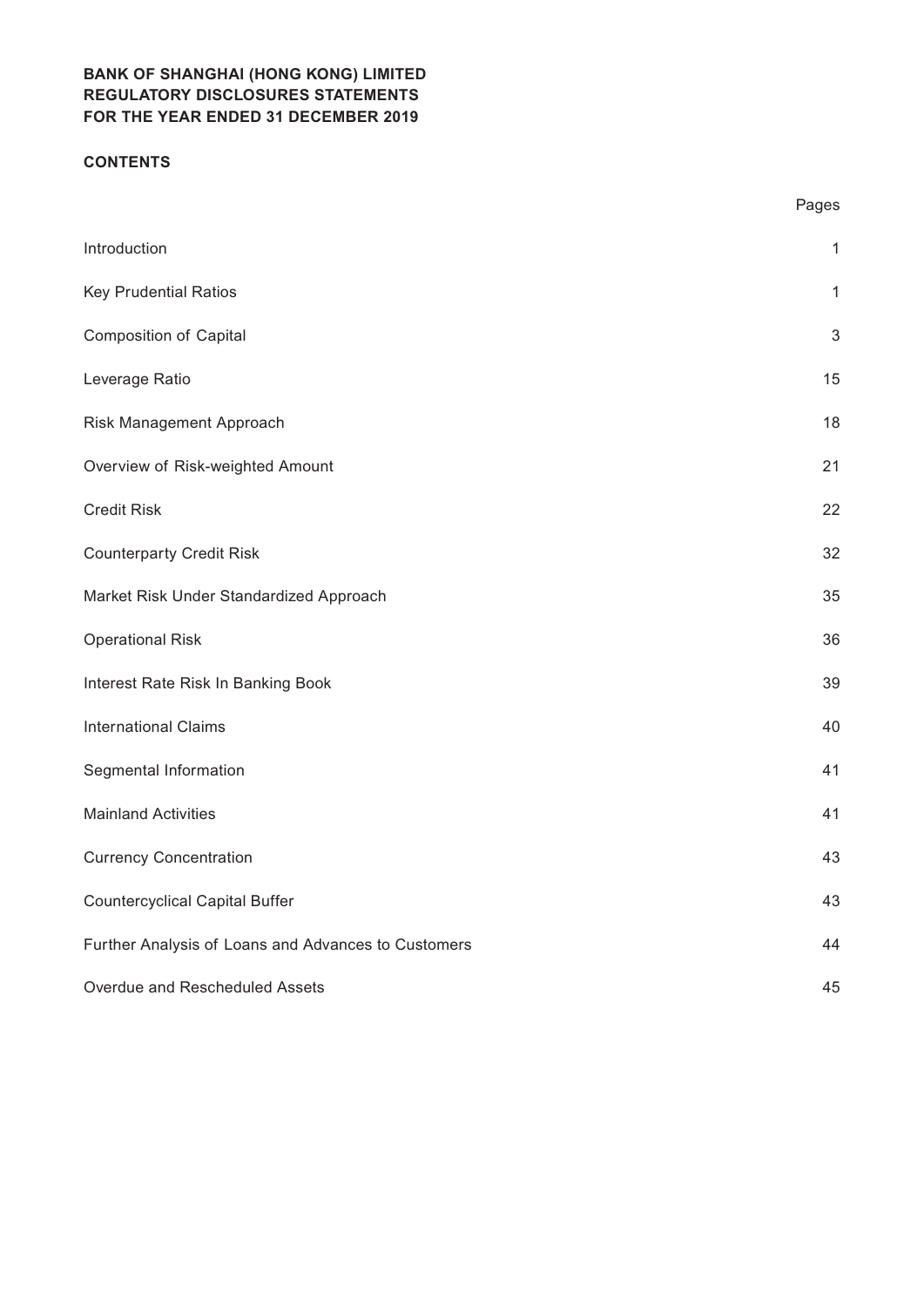## **1 INTRODUCTION**

The information contained in this document is for Bank of Shanghai (Hong Kong) Limited ("**the Company**") and its subsidiaries (together "**the Group**") and is prepared in accordance with the Banking (Disclosure) Rules and disclosure templates issued by the Hong Kong Monetary Authority ("**HKMA**").

#### **Basis of preparation**

For regulatory reporting purpose, the Company is required to report its capital adequacy ratios, leverage ratios and liquidity maintenance ratio ("**LMR**") on an unconsolidated basis. The other financial information contained in this document is prepared based on an unconsolidated base unless otherwise specified.

In calculating the risk-weighted amount ("**RWA**"), the Company adopted the Standardised (Credit Risk) Approach for credit risk and the Standardised (Market Risk) Approach for market risk. For operational risk, the capital requirement was determined by using the Basic Indicator Approach.

#### **2 KEY PRUDENTIAL RATIOS**

The following table provides an overview of the Bank's key prudential ratios.

| <b>In HK\$'000</b> |                                                                                  | As at<br>31 December<br>2019 | As at<br>30 September<br>2019 | As at<br>30 June<br>2019 | As at<br>31 March<br>2019 | As at<br>31 December<br>2018 |
|--------------------|----------------------------------------------------------------------------------|------------------------------|-------------------------------|--------------------------|---------------------------|------------------------------|
|                    | <b>Regulatory Capital (amount)</b>                                               |                              |                               |                          |                           |                              |
| 1                  | Common Equity Tier 1 (CET1)                                                      | 4,428,235                    | 4,340,840                     | 4,290,815                | 4,257,775                 | 4,116,055                    |
| $\overline{2}$     | Tier 1                                                                           | 4,428,235                    | 4,340,840                     | 4,290,815                | 4,257,775                 | 4,116,055                    |
| 3                  | <b>Total Capital</b>                                                             | 4,617,876                    | 4,551,023                     | 4,493,613                | 4,413,244                 | 4,273,469                    |
|                    | RWA (amount)                                                                     |                              |                               |                          |                           |                              |
| 4                  | <b>Total RWA</b>                                                                 | 22,275,177                   | 21,877,841                    | 19,912,970               | 19,573,401                | 19,416,477                   |
|                    | Risk-based regulatory capital ratios (as a<br>percentage of RWA)                 |                              |                               |                          |                           |                              |
| 5                  | CET1 ratio (%)                                                                   | 19.9                         | 19.8                          | 21.5                     | 21.8                      | 21.2                         |
| $6\phantom{1}6$    | Tier 1 ratio (%)                                                                 | 19.9                         | 19.8                          | 21.5                     | 21.8                      | 21.2                         |
| $\overline{7}$     | Total Capital ratio (%)                                                          | 20.7                         | 20.8                          | 22.6                     | 22.5                      | 22.0                         |
|                    | Additional CET1 buffer requirements (as a<br>percentage of RWA)                  |                              |                               |                          |                           |                              |
| 8                  | Capital conservation buffer requirement (%)                                      | 2.500                        | 2.500                         | 2.500                    | 2.500                     | 1.875                        |
| 9                  | Countercyclical capital buffer requirement (%)                                   | 0.859                        | 0.941                         | 0.921                    | 0.876                     | 0.737                        |
| 10                 | Higher loss absorbency requirements (%) (applicable<br>only to G-SIBs or D-SIBs) |                              |                               |                          |                           |                              |
| 11                 | Total Al-specific CET1 buffer requirements (%)                                   | 3.359                        | 3.441                         | 3.421                    | 3.376                     | 2.612                        |
| 12                 | CET1 available after meeting the AI's minimum<br>capital requirements (%)        | 12.7                         | 12.8                          | 14.6                     | 14.5                      | 14.0                         |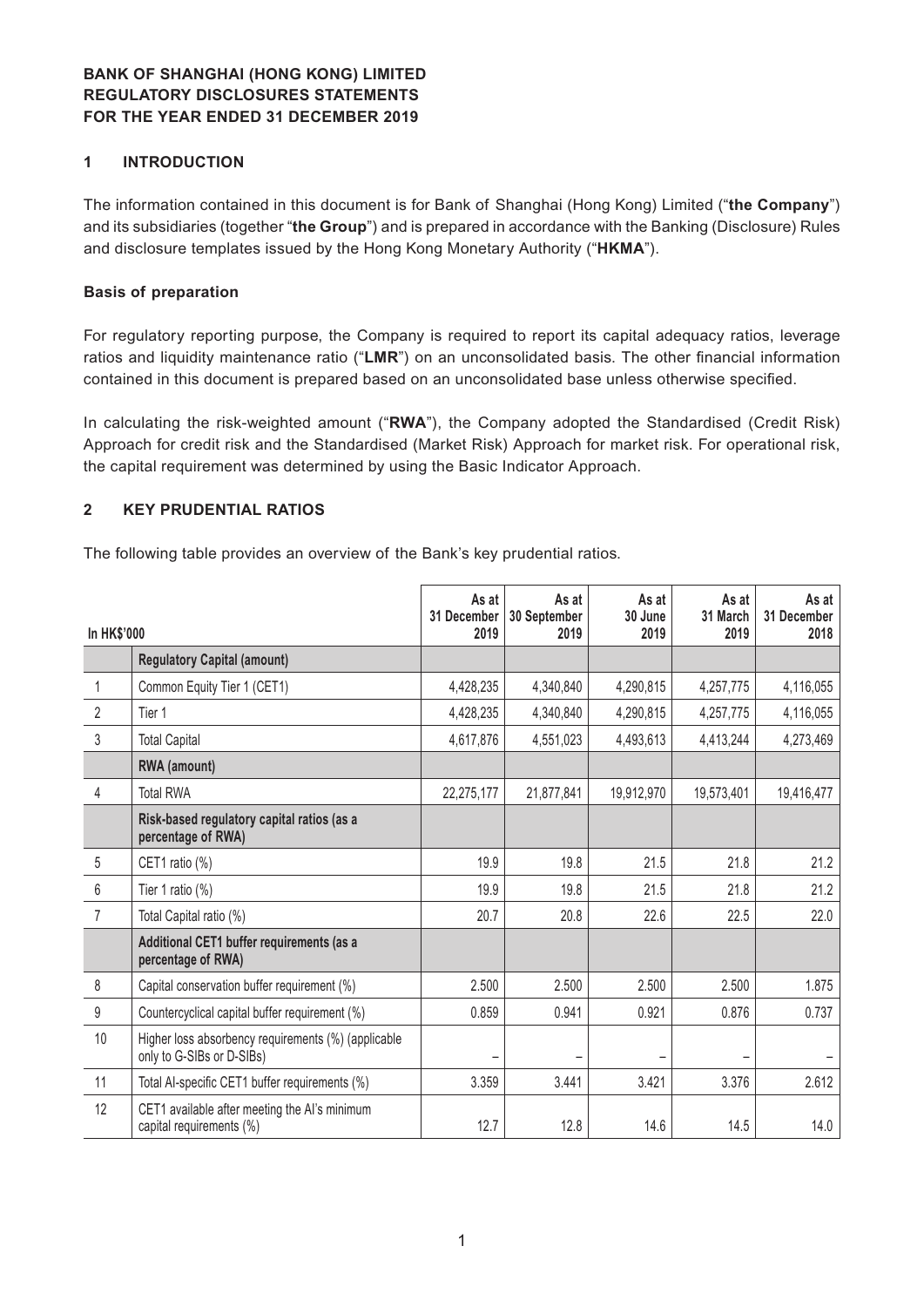# **2 KEY PRUDENTIAL RATIOS (CONTINUED)**

| <b>In HK\$'000</b> |                                                                                     | As at<br>31 December<br>2019 | As at<br>30 September<br>2019 | As at<br>30 June<br>2019 | As at<br>31 March<br>2019 | As at<br>31 December<br>2018 |
|--------------------|-------------------------------------------------------------------------------------|------------------------------|-------------------------------|--------------------------|---------------------------|------------------------------|
|                    | <b>Basel III Leverage ratio</b>                                                     |                              |                               |                          |                           |                              |
| 13                 | Total Leverage ratio (LR) exposure measure                                          | 28,657,661                   | 26,073,219                    | 23,730,798               | 25,071,955                | 24,494,074                   |
| 14                 | LR (%)                                                                              | 15.5                         | 16.6                          | 18.1                     | 17.0                      | 16.8                         |
|                    | <b>Liquidity Coverage Ratio (LCR) / Liquidity</b><br><b>Maintenance Ratio (LMR)</b> |                              |                               |                          |                           |                              |
|                    | Applicable to category 1 institution only:                                          |                              |                               |                          |                           |                              |
| 15                 | Total high quality liquid assets (HQLA)                                             | NA                           | NA                            | <b>NA</b>                | <b>NA</b>                 | NA                           |
| 16                 | Total net cash outflows                                                             | <b>NA</b>                    | <b>NA</b>                     | <b>NA</b>                | NA.                       | NA                           |
| 17                 | LCR(%)                                                                              | <b>NA</b>                    | <b>NA</b>                     | <b>NA</b>                | <b>NA</b>                 | <b>NA</b>                    |
|                    | Applicable to category 2 institution only:                                          |                              |                               |                          |                           |                              |
| 17a                | LMR $(\%)$                                                                          | 51.6                         | 55.2                          | 56.6                     | 74.2                      | 72.3                         |
|                    | Net Stable Funding Ratio (NSFR) / Core Funding<br>Ratio (CFR)                       |                              |                               |                          |                           |                              |
|                    | Applicable to category 1 institution only:                                          |                              |                               |                          |                           |                              |
| 18                 | Total available stable funding                                                      | NA                           | <b>NA</b>                     | <b>NA</b>                | <b>NA</b>                 | <b>NA</b>                    |
| 19                 | <b>Total required Stable funding</b>                                                | <b>NA</b>                    | <b>NA</b>                     | <b>NA</b>                | NA.                       | NA                           |
| 20                 | NSFR (%)                                                                            | <b>NA</b>                    | <b>NA</b>                     | <b>NA</b>                | NA                        | <b>NA</b>                    |
|                    | Applicable to category 2A institution only:                                         |                              |                               |                          |                           |                              |
| 20a                | CFR (%)                                                                             | 109.6                        | 112.9                         | 110.8                    | 115.1                     | 115.1                        |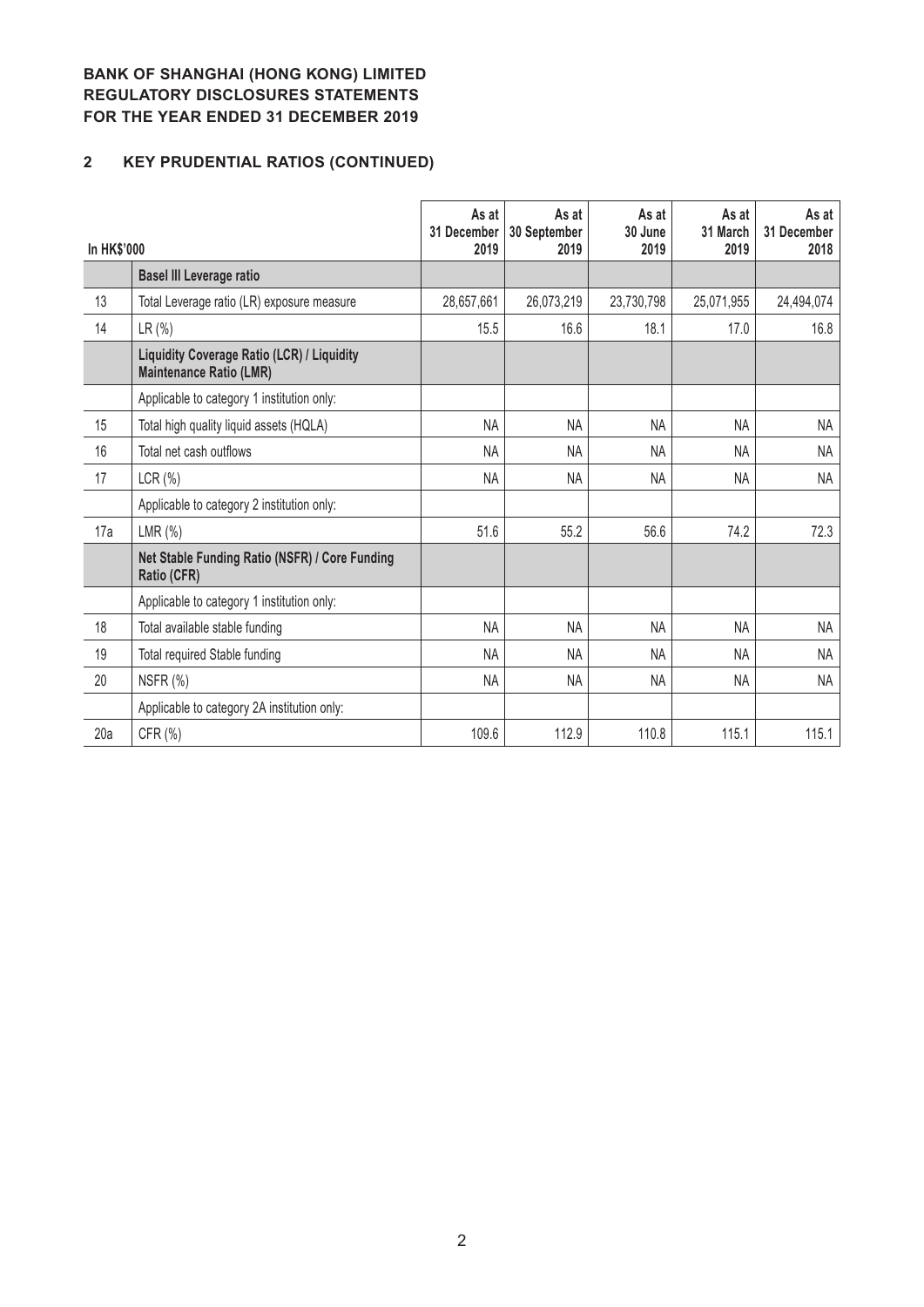#### **3 COMPOSITION OF CAPITAL**

#### **(a) Financial Statements and Regulatory Scope of Consolidation**

Capital adequacy ratios were calculated in accordance with the Capital Rules issued by the HKMA. The basis of consolidation for regulatory reporting purposes is different from the basis of consolidation for accounting purposes. As specified in a notice from the HKMA in accordance with Section 3C of the Capital Rules, the Company is only required to calculate capital adequacy ratio on an unconsolidated basis. Subsidiaries not included in consolidation for regulatory reporting purposes are companies that are authorised and supervised by a regulator and are subject to supervisory arrangements regarding the maintenance of adequate capital to support business activities comparable to those prescribed for authorized institutions under the Capital Rules and the Banking Ordinance. Details of subsidiaries that are not included in consolidation for regulatory reporting purposes are as follows:

| <b>Name of companies</b>                                                                  | <b>Principal activities</b>                     | <b>Total assets</b><br>as at<br>31 December<br>2019<br><b>HK\$'000</b> | <b>Total equity</b><br>as at<br>31 December<br>2019<br><b>HK\$'000</b> |
|-------------------------------------------------------------------------------------------|-------------------------------------------------|------------------------------------------------------------------------|------------------------------------------------------------------------|
|                                                                                           |                                                 |                                                                        |                                                                        |
| <b>BOSC International Company Limited</b>                                                 | Investment banking                              | 919,200                                                                | 833,189                                                                |
| <b>BOSC International Securities Limited</b>                                              | Dormant                                         | 9,997                                                                  | 9,942                                                                  |
| <b>BOSC International Asset Management Limited</b>                                        | Dormant                                         | 5,000                                                                  | 4,942                                                                  |
| <b>BOSC International Capital Limited</b>                                                 | Dormant                                         | 10,000                                                                 | 9,942                                                                  |
| <b>BOSC</b> International Investment Limited                                              | Investment trading                              | 4,133,248                                                              | 117,707                                                                |
| BOSC International (Shenzhen) Company Limited                                             | Corporate advisory                              | 429,809                                                                | 260,509                                                                |
| <b>BOSC International Advisory (Shenzhen)</b><br><b>Company Limited</b>                   | Corporate advisory                              | 62,840                                                                 | 42,851                                                                 |
| <b>BOSC International Equity Investment Fund</b><br>Management (Shenzhen) Company Limited | Fund management                                 | 4,198                                                                  | 57                                                                     |
| BOSC International Investment (Shenzhen)<br><b>Company Limited</b>                        | Investment trading                              | 1,610                                                                  | 1,024                                                                  |
| <b>BOSC International (BVI) Limited</b>                                                   | Special purpose entity for<br>financing         | 3,954,535                                                              | 12,820                                                                 |
| BOSC International Investment (BVI) Limited                                               | Special purpose entity for<br>business projects |                                                                        | (11)                                                                   |
| <b>BOSCI Stable Income Fund SP</b>                                                        | Investment fund                                 | 215,869                                                                | 207,876                                                                |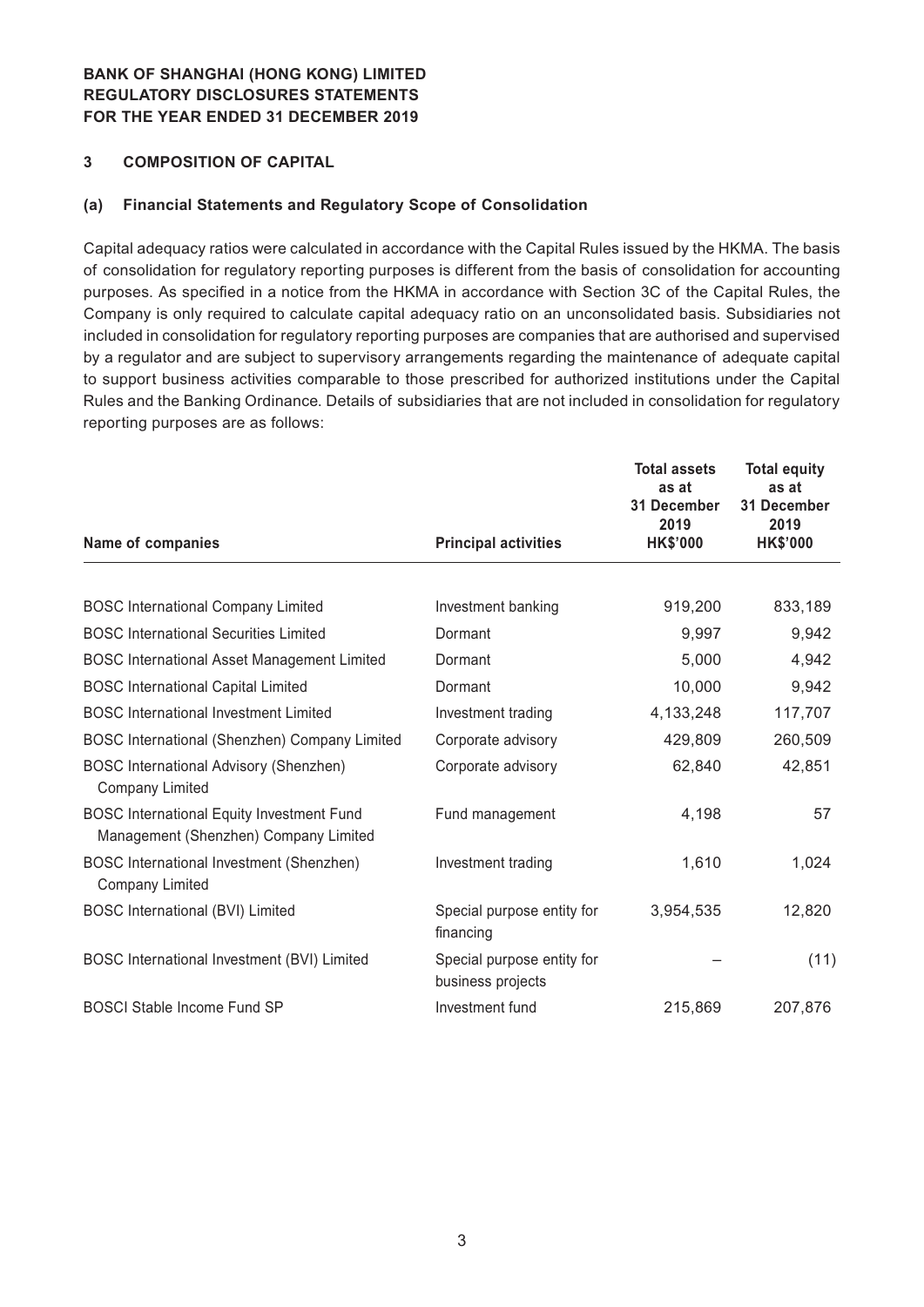## **3 COMPOSITION OF CAPITAL (CONTINUED)**

#### **(b) Capital Adequacy and Reconciliation of Regulatory Capital to the Balance Sheet**

## **Table 1: Reconciliation of Regulatory Scope Consolidated Balance Sheet to Capital Components**

|                                                                            | <b>Balance sheet</b><br>as in published<br>disclosure<br>statements | <b>Under</b><br>regulatory<br>scope of<br>consolidation | <b>Cross</b><br>reference<br>to Capital<br><b>Disclosures</b> |
|----------------------------------------------------------------------------|---------------------------------------------------------------------|---------------------------------------------------------|---------------------------------------------------------------|
|                                                                            | As at                                                               | As at                                                   |                                                               |
|                                                                            | 31 December<br>2019                                                 | 31 December<br>2019                                     |                                                               |
|                                                                            | HK\$'000                                                            | HK\$'000                                                |                                                               |
| <b>Assets</b>                                                              |                                                                     |                                                         |                                                               |
| Cash and balances from banks and central bank                              | 1,105,547                                                           | 947,396                                                 |                                                               |
| of which: collective provision eligible for inclusion in Tier 2<br>capital |                                                                     | 190                                                     | (1)                                                           |
| Placements with and advances to banks                                      | 2,574,294                                                           | 2,574,294                                               |                                                               |
| of which: collective provision eligible for inclusion in Tier 2<br>capital |                                                                     | 864                                                     | (2)                                                           |
| Financial assets at fair value through profit and loss                     | 520,688                                                             | 143,615                                                 |                                                               |
| Derivative financial assets                                                | 31,132                                                              | 31,132                                                  |                                                               |
| Loans and advances to customers                                            | 16,569,338                                                          | 16,569,338                                              |                                                               |
| of which: collective provision eligible for inclusion in Tier 2<br>capital |                                                                     | 170,872                                                 | (3)                                                           |
| Investment securities                                                      | 11,748,563                                                          | 7,141,979                                               |                                                               |
| of which: collective provision eligible for inclusion in Tier 2<br>capital |                                                                     | 6,115                                                   | (4)                                                           |
| Interests in associate                                                     | 224                                                                 |                                                         |                                                               |
| Investment in subsidiary                                                   |                                                                     | 780,000                                                 |                                                               |
| Property and equipments                                                    | 68,324                                                              | 49,505                                                  |                                                               |
| Intangible assets                                                          | 3,683                                                               | 3,642                                                   | (5)                                                           |
| Deferred tax assets                                                        | 35,144                                                              | 29,120                                                  | (6)                                                           |
| of which: deferred tax liabilities related to intangible assets            |                                                                     | 543                                                     | (7)                                                           |
| Other assets                                                               | 284,491                                                             | 212,090                                                 |                                                               |
| <b>Total assets</b>                                                        | 32,941,428                                                          | 28,482,111                                              |                                                               |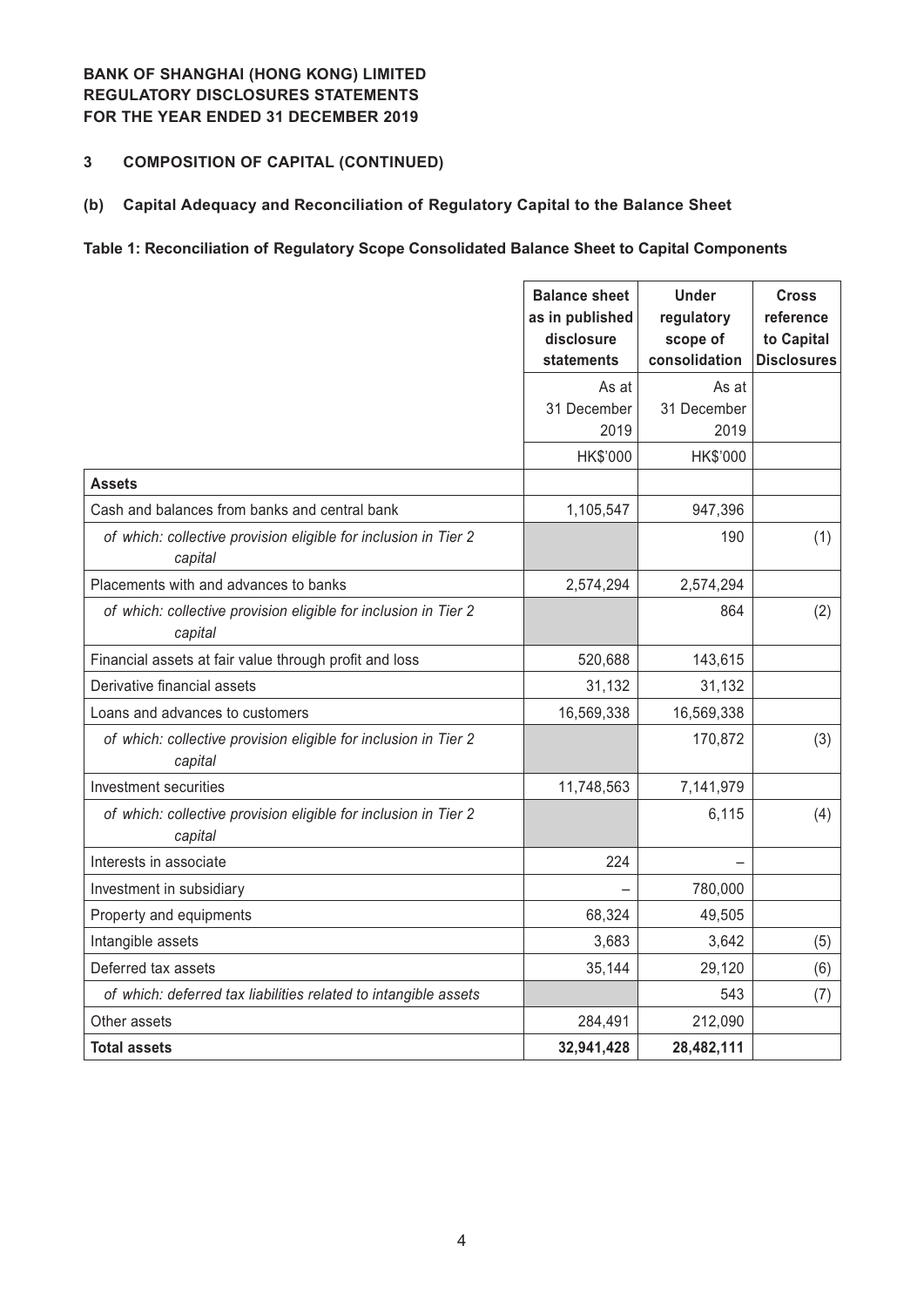## **3 COMPOSITION OF CAPITAL (CONTINUED)**

## **(b) Capital Adequacy and Reconciliation of Regulatory Capital to the Balance Sheet (continued)**

#### **Table 1: Reconciliation of Regulatory Scope Consolidated Balance Sheet to Capital Components (continued)**

|                                                                            | <b>Balance sheet</b><br>as in published<br>disclosure<br>statements | <b>Under</b><br>regulatory<br>scope of<br>consolidation | <b>Cross</b><br>reference<br>to Capital<br><b>Disclosures</b> |
|----------------------------------------------------------------------------|---------------------------------------------------------------------|---------------------------------------------------------|---------------------------------------------------------------|
|                                                                            | As at                                                               | As at                                                   |                                                               |
|                                                                            | 31 December                                                         | 31 December                                             |                                                               |
|                                                                            | 2019                                                                | 2019                                                    |                                                               |
|                                                                            | HK\$'000                                                            | HK\$'000                                                |                                                               |
| <b>Liabilities</b>                                                         |                                                                     |                                                         |                                                               |
| Deposits from customers                                                    | 12,374,436                                                          | 12,406,035                                              |                                                               |
| Deposits from banks                                                        | 7,721,451                                                           | 7,721,451                                               |                                                               |
| <b>Trading liabilities</b>                                                 | 111,765                                                             |                                                         |                                                               |
| Financial assets sold under repurchase agreement                           | 550,067                                                             | 550,067                                                 |                                                               |
| Derivative financial liabilities                                           | 22,028                                                              | 22,028                                                  |                                                               |
| Certificates of deposit and other debt securities issued                   | 6,446,953                                                           | 2,560,568                                               |                                                               |
| Current tax payable                                                        | 97,445                                                              | 52,624                                                  |                                                               |
| Lease liabilities                                                          | 57,496                                                              | 42,311                                                  |                                                               |
| <b>Other liabilities</b>                                                   | 550,017                                                             | 349,274                                                 |                                                               |
| of which: collective provision eligible for inclusion in Tier 2<br>capital |                                                                     | 11,600                                                  | (8)                                                           |
| <b>Total liabilities</b>                                                   | 27,931,658                                                          | 23,704,358                                              |                                                               |
| <b>Equity</b>                                                              |                                                                     |                                                         |                                                               |
| Share capital                                                              | 4,000,000                                                           | 4,000,000                                               |                                                               |
| of which: amount eligible for CET1                                         | 4,000,000                                                           | 4,000,000                                               | (9)                                                           |
| of which: amount eligible for AT1                                          |                                                                     |                                                         | (10)                                                          |
| Retained profits                                                           | 941,077                                                             | 740,381                                                 | (11)                                                          |
| Other reserves                                                             | 68,693                                                              | 37,372                                                  | (12)                                                          |
| of which: regulatory reserves                                              |                                                                     |                                                         | (13)                                                          |
| <b>Total equity</b>                                                        | 5,009,770                                                           | 4,777,753                                               |                                                               |
| <b>Total equity and liabilities</b>                                        | 32,941,428                                                          | 28,482,111                                              |                                                               |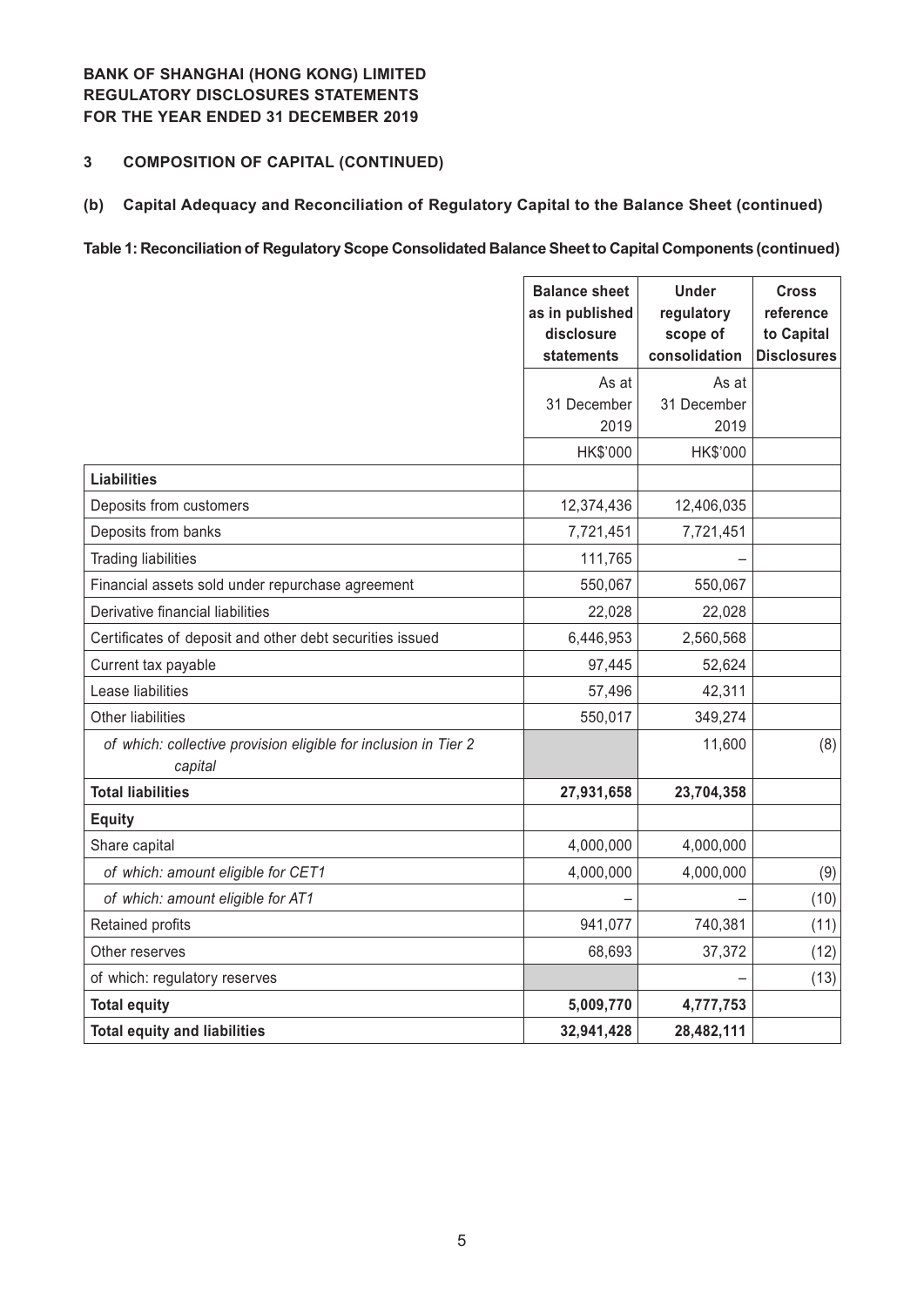#### **3 COMPOSITION OF CAPITAL (CONTINUED)**

#### **(b) Capital Adequacy and Reconciliation of Regulatory Capital to the Balance Sheet (continued)**

#### **Table 2: Capital Disclosures**

As the Company does not have any capital deduction qualified for transition arrangement under section 3 of Schedule 4H of the Banking (Capital) Rules ("**BCR**"), the Company has applied full capital deductions under BCR and the Company adopted this Capital Disclosures Template for making disclosures specified in the relevant subsections of section 24 of Banking (Disclosures) Rules.

|                                            |                                                                                                            |                          | Source based     |
|--------------------------------------------|------------------------------------------------------------------------------------------------------------|--------------------------|------------------|
|                                            |                                                                                                            |                          | on reference     |
|                                            |                                                                                                            |                          | numbers/letters  |
|                                            |                                                                                                            |                          | of the balance   |
|                                            |                                                                                                            |                          | sheet under the  |
|                                            |                                                                                                            |                          | regulatory scope |
|                                            |                                                                                                            | <b>HK\$'000</b>          | of consolidation |
|                                            | <b>CET1 capital: Instruments and reserves</b>                                                              |                          |                  |
| 1                                          | Directly issued qualifying CET1 capital instruments plus any related share premium                         | 4,000,000                | (9)              |
| $\overline{2}$                             | Retained earnings                                                                                          | 740,381                  | (11)             |
| $\mathfrak{Z}$                             | <b>Disclosed reserves</b>                                                                                  | 37,372                   | (12)             |
| 4                                          | Directly issued capital subject to phase out from CET1 capital (only applicable lo non-joint stock         | Not applicable           | Not applicable   |
|                                            | companies)                                                                                                 |                          |                  |
| 5                                          | Minority interests arising from CET1 capital instruments issued by consolidated bank subsidiaries and      |                          |                  |
|                                            | held by third parties (amount allowed in CET1 capital of the consolidation group)                          |                          |                  |
| 6                                          | CET1 capital before regulatory adjustments                                                                 | 4,777,753                |                  |
| <b>CET1 capital: regulatory deductions</b> |                                                                                                            |                          |                  |
| 7                                          | Valuation adjustments                                                                                      | $\overline{a}$           |                  |
| 8                                          | Goodwill (net of associated deferred tax liability)                                                        |                          |                  |
| 9                                          | Other intangible assets (net of associated deferred tax liability)                                         | 3,099                    | $(5)-(7)$        |
| 10                                         | Deferred tax assets net of deferred tax liabilities                                                        | 29,663                   | $(6)+(7)$        |
| 11                                         | Cash flow hedge reserve                                                                                    |                          |                  |
| 12                                         | Excess of total EL amount over total eligible provisions under the IRB approach                            |                          |                  |
| 13                                         | Credit-enhancing interest-only strip, and any gain-on-sale and other increase in the CET1 capital arising  |                          |                  |
|                                            | from securitization transactions                                                                           |                          |                  |
| 14                                         | Gains and losses due to changes in own credit risk on fair valued liabilities                              | $\qquad \qquad -$        |                  |
| 15                                         | Defined benefit pension fund net assets (net of associated deferred tax liabilities)                       | $\qquad \qquad -$        |                  |
| 16                                         | Investments in own CET1 capital instruments (if not already netted off paid-in capital on reported balance |                          |                  |
|                                            | sheet)                                                                                                     |                          |                  |
| 17                                         | Reciprocal cross-holdings in CET1 capital instruments                                                      | $\overline{\phantom{0}}$ |                  |
| 18                                         | Insignificant capital investments in CET1 capital instruments issued by financial sector entities that are |                          |                  |
|                                            | outside the scope of regulatory consolidation (amount above 10% threshold)                                 |                          |                  |
| 19                                         | Significant capital investments in CET1 capital instruments issued by financial sector entities that are   | 316,756                  |                  |
|                                            | outside the scope of regulatory consolidation (amount above 10% threshold)                                 |                          |                  |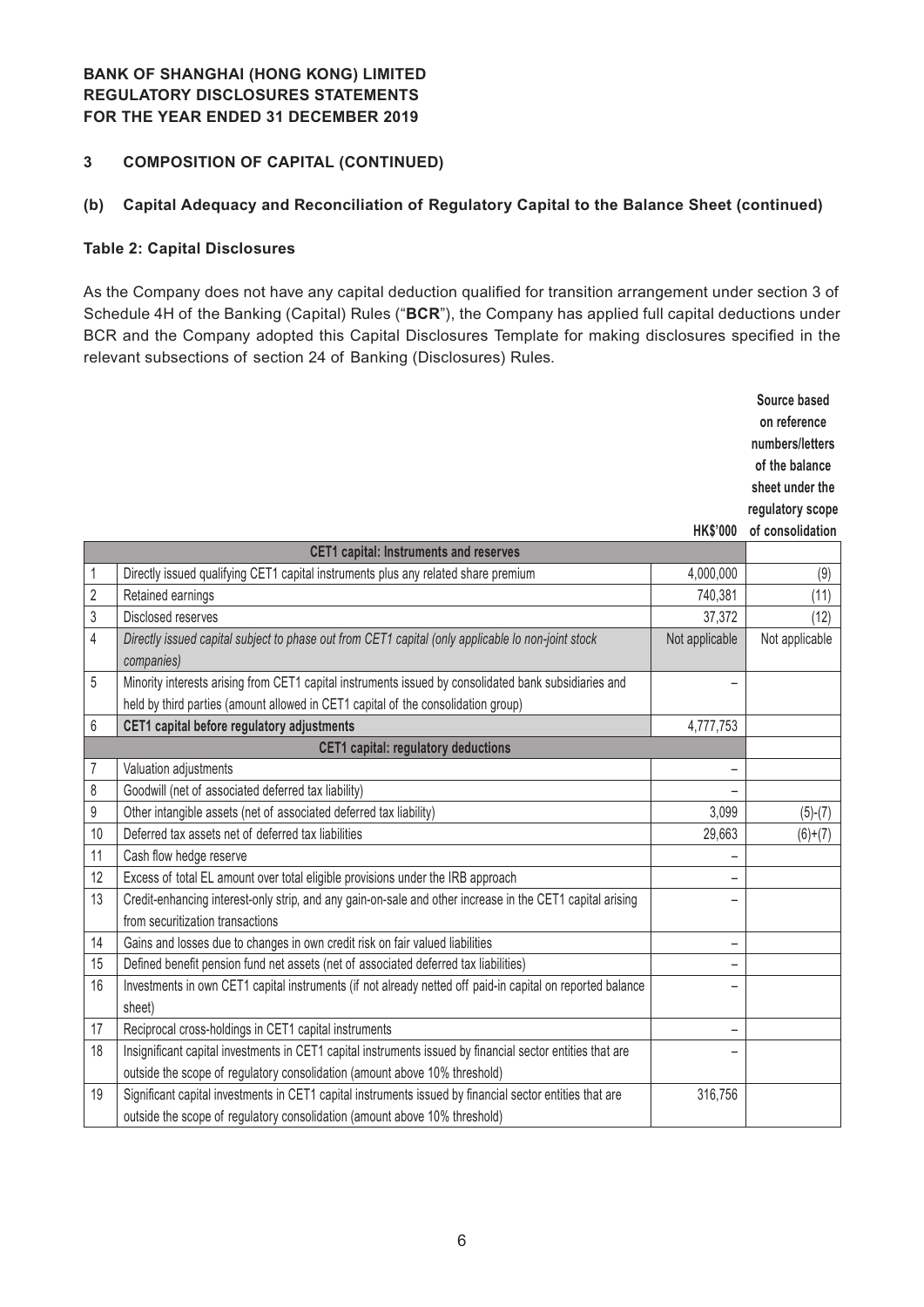# **3 COMPOSITION OF CAPITAL (CONTINUED)**

# **(b) Capital Adequacy and Reconciliation of Regulatory Capital to the Balance Sheet (continued)**

# **Table 2: Capital Disclosures (continued)**

|                 |                                                                                                           |                          | Source based     |
|-----------------|-----------------------------------------------------------------------------------------------------------|--------------------------|------------------|
|                 |                                                                                                           |                          | on reference     |
|                 |                                                                                                           |                          | numbers/letters  |
|                 |                                                                                                           |                          | of the balance   |
|                 |                                                                                                           |                          | sheet under the  |
|                 |                                                                                                           |                          | regulatory scope |
|                 |                                                                                                           | <b>HK\$'000</b>          | of consolidation |
| 20              | Mortgage servicing rights (net of associated deferred tax liabilities)                                    | Not applicable           | Not applicable   |
| 21              | Deferred tax assets arising from temporary differences (net of associated deferred tax liabilities)       | Not applicable           | Not applicable   |
| 22              | Amount exceeding the 15% threshold                                                                        | Not applicable           | Not applicable   |
| 23              | of which: significant investments in the ordinary share of financial sector entities                      | Not applicable           | Not applicable   |
| 24              | of which: mortgage servicing rights                                                                       | Not applicable           | Not applicable   |
| 25              | of which: deferred tax assets arising from temporary differences                                          | Not applicable           | Not applicable   |
| 26              | National specific regulatory adjustments applied to CET1 capital                                          |                          |                  |
| 26a             | Cumulative fair value gains arising from the revaluation of land and buildings (own-use and investment    |                          |                  |
|                 | properties)                                                                                               |                          |                  |
| 26 <sub>b</sub> | Regulatory reserve for general banking risks                                                              | $\qquad \qquad -$        | (13)             |
| 26c             | Securitization exposures specified in a notice given by the MA                                            | $\qquad \qquad -$        |                  |
| 26d             | Cumulative losses below depreciated cost arising from the institution's holdings of land and buildings    |                          |                  |
| 26e             | Capital shortfall of regulated non-bank subsidiaries                                                      | -                        |                  |
| 26f             | Capital investment in a connected company which is a commercial entity (amount above 15% of the           |                          |                  |
|                 | reporting institution's capital base)                                                                     |                          |                  |
| 27              | Regulatory deductions applied to CET1 capital due to insufficient AT1 capital and Tier 2 capital to cover | $\overline{\phantom{0}}$ |                  |
|                 | deductions                                                                                                |                          |                  |
| 28              | Total regulatory deductions to CET1 capital                                                               | 349,518                  |                  |
| 29              | <b>CET1</b> capital                                                                                       | 4,428,235                |                  |
|                 | AT1 capital: Instruments                                                                                  |                          |                  |
| 30              | Qualifying AT1 capital instruments plus any related share premium                                         | <sup>-</sup>             |                  |
| 31              | of which: classified as equity under applicable accounting standards                                      | -                        |                  |
| 32              | of which: classified as liabilities under applicable accounting standards                                 | $\qquad \qquad -$        |                  |
| 33              | Capital instruments subject to phase out arrangements from AT1 capital                                    |                          |                  |
| 34              | AT1 capital instruments issued by consolidated bank subsidiaries and held by third parties (amount        |                          |                  |
|                 | allowed in AT1 capital of the consolidation group)                                                        |                          |                  |
| 35              | of which: AT1 capital instruments issued by subsidiaries subject to phase out arrangements                |                          |                  |
| 36              | AT1 capital before regulatory deductions                                                                  | $\overline{\phantom{0}}$ |                  |
|                 | <b>AT1 Capital: Regulatory deductions</b>                                                                 |                          |                  |
| 37              | Investments in own AT1 capital instruments                                                                |                          |                  |
| 38              | Reciprocal cross-holdings in AT1 capital instruments                                                      | -                        |                  |
| 39              | Insignificant capital investments in AT1 capital instruments issued by financial sector entities that are |                          |                  |
|                 | outside the scope of regulatory consolidation (amount above 10% threshold)                                |                          |                  |
| 40              | Significant capital investments in AT1 capital instruments issued by financial sector entities that are   | $\overline{\phantom{0}}$ |                  |
|                 | outside the scope of regulatory consolidation                                                             |                          |                  |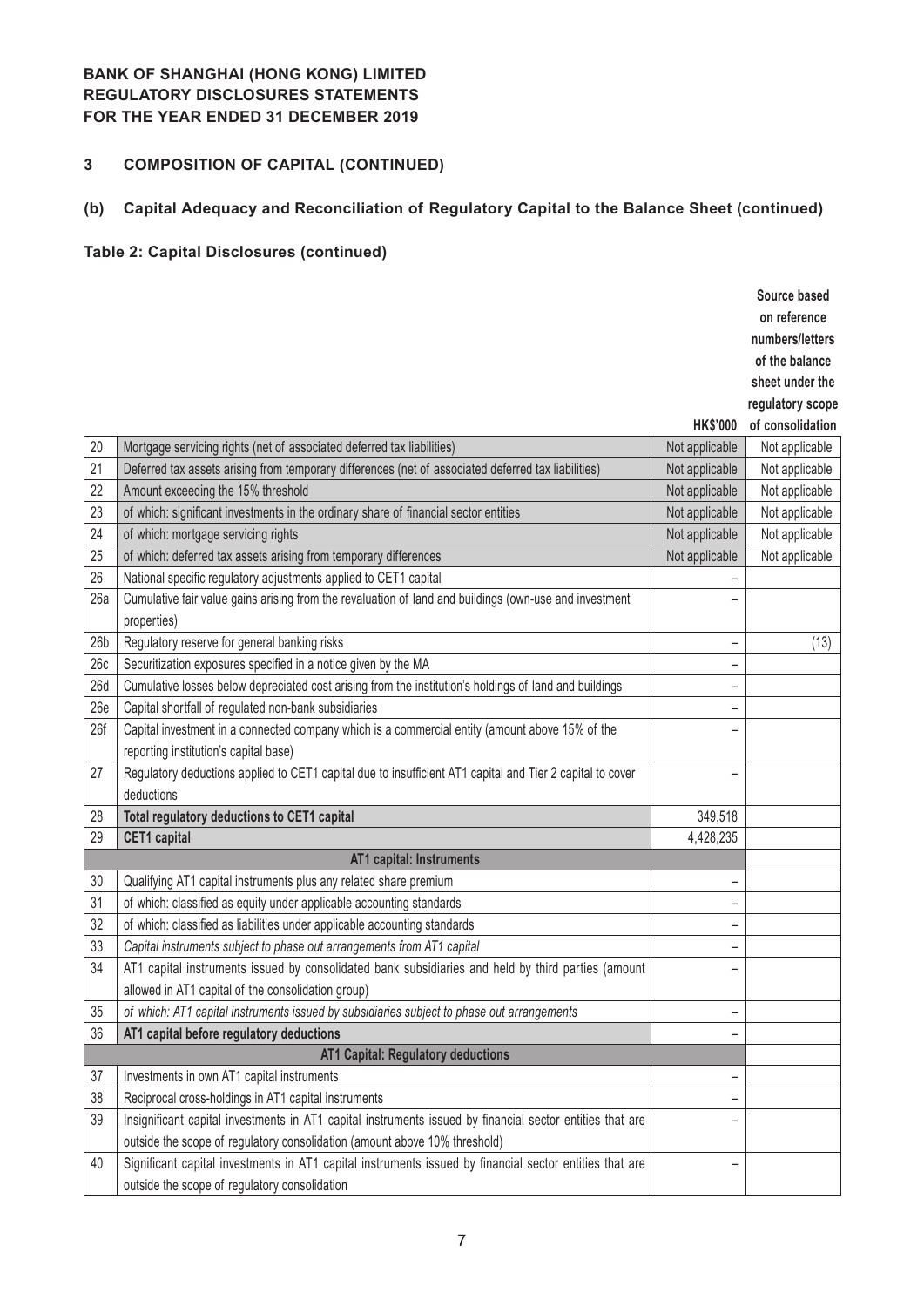# **3 COMPOSITION OF CAPITAL (CONTINUED)**

# **(b) Capital Adequacy and Reconciliation of Regulatory Capital to the Balance Sheet (continued)**

# **Table 2: Capital Disclosures (continued)**

|     |                                                                                                                 |                          | Source based     |
|-----|-----------------------------------------------------------------------------------------------------------------|--------------------------|------------------|
|     |                                                                                                                 |                          | on reference     |
|     |                                                                                                                 |                          | numbers/letters  |
|     |                                                                                                                 |                          | of the balance   |
|     |                                                                                                                 |                          | sheet under the  |
|     |                                                                                                                 |                          | regulatory scope |
|     |                                                                                                                 | <b>HK\$'000</b>          | of consolidation |
| 41  | National specific regulatory adjustments applied to AT1 capital                                                 |                          |                  |
| 42  | Regulatory deductions applied to AT1 capital due to insufficient Tier 2 capital to cover deductions             |                          |                  |
| 43  | Total regulatory deductions to AT1 capital                                                                      | -                        |                  |
| 44  | AT1 capital                                                                                                     |                          |                  |
| 45  | Tier 1 capital (Tier 1 = CET1+AT1)                                                                              | 4,428,235                |                  |
|     | Tier 2 capital: Instruments and provisions                                                                      |                          |                  |
| 46  | Qualifying Tier 2 capital instruments plus any related share premium                                            | $\overline{\phantom{0}}$ |                  |
| 47  | Capital instruments subject to phase out arrangements from Tier 2 capital                                       |                          |                  |
| 48  | Tier 2 capital instruments issued by consolidated bank subsidiaries and held by third parties (amount           |                          |                  |
|     | allowed in Tier 2 capital of the consolidation group)                                                           |                          |                  |
| 49  | of which: capital instruments issued by subsidiaries subject to phase out arrangements                          | —                        |                  |
| 50  | Collective provisions and regulatory reserve for general banking risks eligible for inclusion in Tier 2 capital | 189,641                  | $(1)+(2)+(3)+$   |
|     |                                                                                                                 |                          | $(4)+(8)$        |
| 51  | Tier 2 capital before regulatory deductions                                                                     | 189,641                  |                  |
|     | Tier 2 capital: regulatory deductions                                                                           |                          |                  |
| 52  | Investments in own Tier 2 capital instruments                                                                   | $\qquad \qquad -$        |                  |
| 53  | Reciprocal cross-holdings in Tier 2 capital instruments                                                         | -                        |                  |
| 54  | Insignificant capital investments in Tier 2 capital instruments issued by financial sector entities that are    |                          |                  |
|     | outside the scope of regulatory consolidation (amount above 10% threshold)                                      |                          |                  |
| 55  | Significant capital investments in Tier 2 capital instruments issued by financial sector entities that are      | -                        |                  |
|     | outside the scope of regulatory consolidation                                                                   |                          |                  |
| 56  | National specific regulatory adjustments applied to Tier 2 capital                                              | -                        |                  |
| 56a | Add back of cumulative fair value gains arising from the revaluation of land and buildings (own-use and         | $\overline{\phantom{0}}$ |                  |
|     | investment properties) eligible for inclusion in Tier 2 capital                                                 |                          |                  |
| 57  | Total regulatory deductions to Tier 2 capital                                                                   | -                        |                  |
| 58  | <b>Tier 2 capital</b>                                                                                           | 189,641                  |                  |
| 59  | Total capital (Total capital=Tier 1+Tier 2)                                                                     | 4,617,876                |                  |
| 60  | <b>Total risk weighted assets</b>                                                                               | 22,275,177               |                  |
|     | Capital ratios (as a percentage of risk weighted assets)                                                        |                          |                  |
| 61  | CET1 capital ratio                                                                                              | 19.9                     |                  |
| 62  | Tier 1 capital ratio                                                                                            | 19.9                     |                  |
| 63  | Total capital ratio                                                                                             | 20.7                     |                  |
| 64  | Institution specific buffer requirement (capital conservation buffer plus countercyclical capital buffer plus   | 3.359                    |                  |
|     | higher loss absorbency requirements)                                                                            |                          |                  |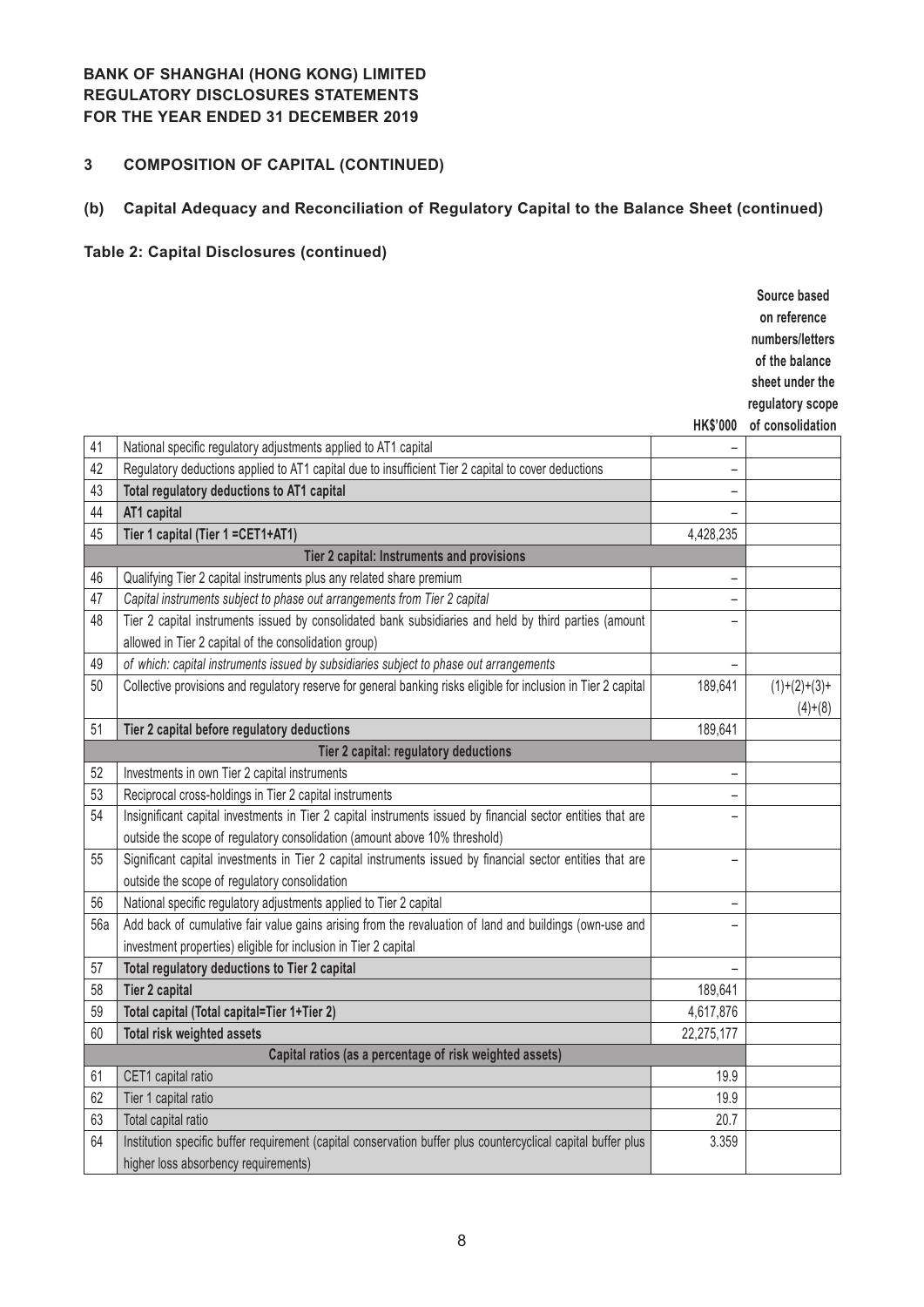# **3 COMPOSITION OF CAPITAL (CONTINUED)**

# **(b) Capital Adequacy and Reconciliation of Regulatory Capital to the Balance Sheet (continued)**

# **Table 2: Capital Disclosures (continued)**

|    |                                                                                                             |                 | Source based     |
|----|-------------------------------------------------------------------------------------------------------------|-----------------|------------------|
|    |                                                                                                             |                 | on reference     |
|    |                                                                                                             |                 | numbers/letters  |
|    |                                                                                                             |                 | of the balance   |
|    |                                                                                                             |                 | sheet under the  |
|    |                                                                                                             |                 | regulatory scope |
|    |                                                                                                             | <b>HK\$'000</b> | of consolidation |
| 65 | of which: capital conservation buffer requirement                                                           | 2.500           |                  |
| 66 | of which: bank specific countercyclical buffer requirement                                                  | 0.859           |                  |
| 67 | of which: higher loss absorbency requirement                                                                |                 |                  |
| 68 | CET1 (as a percentage of RWA) available after meeting minimum capital requirements                          | 12.7            |                  |
|    | National minima (if different from Basel 3 minimum)                                                         |                 |                  |
| 69 | National CET1 minimum ratio                                                                                 | Not applicable  | Not applicable   |
| 70 | National Tier 1 minimum ratio                                                                               | Not applicable  | Not applicable   |
| 71 | National Total capital minimum ratio                                                                        | Not applicable  | Not applicable   |
|    | Amounts below the thresholds for deduction (before risk weighting)                                          |                 |                  |
| 72 | Insignificant capital investments in CET1 capital instruments, AT1 capital instruments and Tier 2 capital   |                 |                  |
|    | instruments issued by financial sector entities that are outside the scope of regulatory consolidation      |                 |                  |
| 73 | Significant capital investments in CET1 capital instruments issued by financial sector entities that are    | 474,499         |                  |
|    | outside the scope of regulatory consolidation                                                               |                 |                  |
| 74 | Mortgage servicing rights (net of related tax liability)                                                    | Not applicable  | Not applicable   |
| 75 | Deferred tax assets arising from temporary differences (net of related tax liability)                       | Not applicable  | Not applicable   |
|    | Applicable caps on the inclusion of provisions In Tier 2 capital                                            |                 |                  |
| 76 | Provisions eligible for inclusion in Tier 2 in respect of exposures subject to the BSC approach, or the STC | 189,641         |                  |
|    | approach and SEC-ERBA, SEC-SA and SEC-FBA (prior to application of cap)                                     |                 |                  |
| 77 | Cap on inclusion of provisions in Tier 2 under the BSC approach, or the STC approach, and SEC-ERBA,         | 264,919         |                  |
|    | SEC-SA and SEC-FBA                                                                                          |                 |                  |
| 78 | Provisions eligible for inclusion in Tier 2 in respect of exposures subject to the IRB approach and SEC-    |                 |                  |
|    | IRBA (prior to application of cap)                                                                          |                 |                  |
| 79 | Cap for inclusion of provisions in Tier 2 under the IRB approach and SEC-IRBA                               |                 |                  |
|    | Capital Instruments subject to phase-out arrangements (only applicable between 1 Jan 2018 and 1 Jan 2022)   |                 |                  |
| 80 | Current cap on CET1 capital Instruments subject to phase out arrangements                                   | Not applicable  | Not applicable   |
| 81 | Amount excluded from CET1 due to cap (excess over cap after redemptions and maturities)                     | Not applicable  | Not applicable   |
| 82 | Current cap on AT1 capital instruments subject to phase out arrangements                                    |                 |                  |
| 83 | Amount excluded from AT1 capital due to cap (excess over cap after redemptions and maturities)              | $\overline{a}$  |                  |
| 84 | Current cap on Tier 2 capital instruments subject to phase out arrangements                                 | -               |                  |
| 85 | Amount excluded from Tier 2 capital due to cap (excess over cap after redemptions and maturities)           | -               |                  |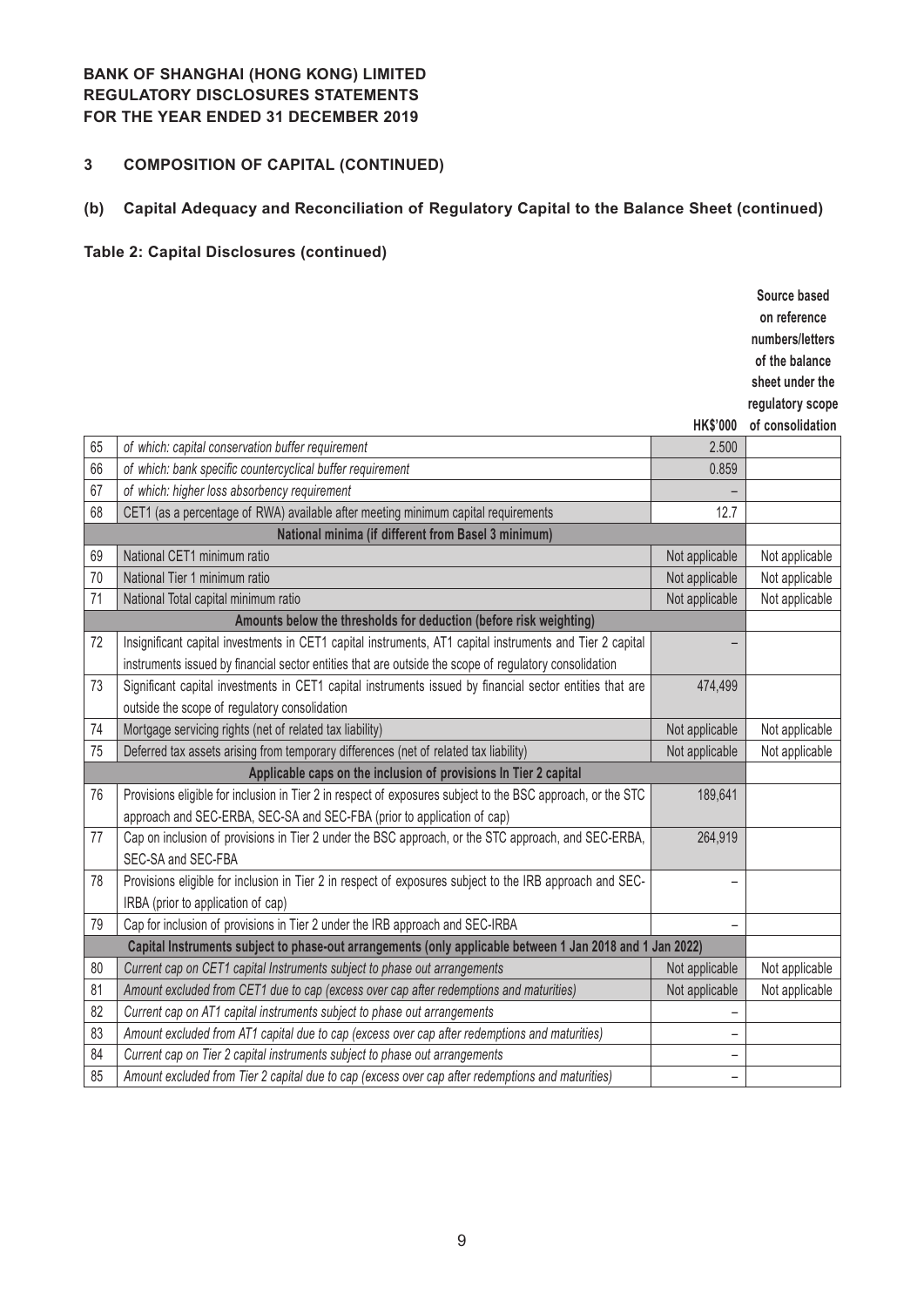#### **3 COMPOSITION OF CAPITAL (CONTINUED)**

## **(b) Capital Adequacy and Reconciliation of Regulatory Capital to the Balance Sheet (continued)**

## **Notes to the Table 2:**

Elements where a more conservative definition has been applied in the BCR relative to that set out in Basel Ill capital standards:

| <b>Row</b><br>No. | <b>Description</b>                                                                                                                                                                                                                                                                                                                                                                                                                                                                                                                                                                                                                                                                                                                                                                                                                                                                                                                                                                                                                                                                                                                                                                                                                                                                                         | <b>Hong Kong basis</b> | <b>Basel III basis</b> |  |  |  |
|-------------------|------------------------------------------------------------------------------------------------------------------------------------------------------------------------------------------------------------------------------------------------------------------------------------------------------------------------------------------------------------------------------------------------------------------------------------------------------------------------------------------------------------------------------------------------------------------------------------------------------------------------------------------------------------------------------------------------------------------------------------------------------------------------------------------------------------------------------------------------------------------------------------------------------------------------------------------------------------------------------------------------------------------------------------------------------------------------------------------------------------------------------------------------------------------------------------------------------------------------------------------------------------------------------------------------------------|------------------------|------------------------|--|--|--|
|                   | Other intangible assets (net of associated deferred                                                                                                                                                                                                                                                                                                                                                                                                                                                                                                                                                                                                                                                                                                                                                                                                                                                                                                                                                                                                                                                                                                                                                                                                                                                        | 3,099                  | 3,099                  |  |  |  |
|                   | tax liability)                                                                                                                                                                                                                                                                                                                                                                                                                                                                                                                                                                                                                                                                                                                                                                                                                                                                                                                                                                                                                                                                                                                                                                                                                                                                                             |                        |                        |  |  |  |
|                   | Explanation                                                                                                                                                                                                                                                                                                                                                                                                                                                                                                                                                                                                                                                                                                                                                                                                                                                                                                                                                                                                                                                                                                                                                                                                                                                                                                |                        |                        |  |  |  |
| 9                 | As set out in paragraph 87 of the Basel III text issued by the Basel Committee (December<br>2010), mortgage servicing rights (MSRs) may be given limited recognition in CET1 capital<br>(and hence be excluded from deduction from CET1 capital up to the specified threshold). In<br>Hong Kong, an AI is required to follow the accounting treatment of including MSRs as part of<br>intangible assets reported in the AI's financial statements and to deduct MSRs in full from<br>CET1 capital. Therefore, the amount to be deducted as reported in row 9 may be greater than<br>that required under Basel III. The amount reported under the column "Basel III basis" in this<br>box represents the amount reported in row 9 (i.e. the amount reported under the "Hong Kong<br>basis") adjusted by reducing the amount of MSRs to be deducted to the extent not in excess<br>of the 10% threshold set for MSRs and the aggregate 15% threshold set for MSRs, DTAs<br>arising from temporary differences and significant investments in CET1 capital instruments<br>issued by financial sector entities (excluding those that are loans, facilities or other credit                                                                                                                                     |                        |                        |  |  |  |
|                   | exposures to connected companies) under Basel III.                                                                                                                                                                                                                                                                                                                                                                                                                                                                                                                                                                                                                                                                                                                                                                                                                                                                                                                                                                                                                                                                                                                                                                                                                                                         |                        |                        |  |  |  |
|                   | Deferred tax assets net of deferred tax liabilities                                                                                                                                                                                                                                                                                                                                                                                                                                                                                                                                                                                                                                                                                                                                                                                                                                                                                                                                                                                                                                                                                                                                                                                                                                                        | 29,663                 |                        |  |  |  |
| 10                | Explanation<br>As set out in paragraphs 69 and 87 of the Basel III text issued by the Basel Committee<br>(December 2010), DTAs of the bank to be realized are to be deducted, whereas DTAs which<br>relate to temporary differences may be given limited recognition in CET1 capital (and hence<br>be excluded from deduction from CET1 capital up to the specified threshold). In Hong Kong,<br>an AI is required to deduct all DTAs in full, irrespective of their origin, from CET1 capital.<br>Therefore, the amount to be deducted as reported in row 10 may be greater than that<br>required under Basel III. The amount reported under the column "Basel III basis" in this box<br>represents the amount reported in row 10 (i.e. the amount reported under the "Hong Kong<br>basis") adjusted by reducing the amount of DTAs to be deducted which relate to temporary<br>differences to the extent not in excess of the 10% threshold set for DTAs arising from<br>temporary differences and the aggregate 15% threshold set for MSRs, DTAs arising from<br>temporary differences and significant investments in CET1 capital instruments issued by<br>financial sector entities (excluding those that are loans, facilities or other credit exposures to<br>connected companies) under Basel III. |                        |                        |  |  |  |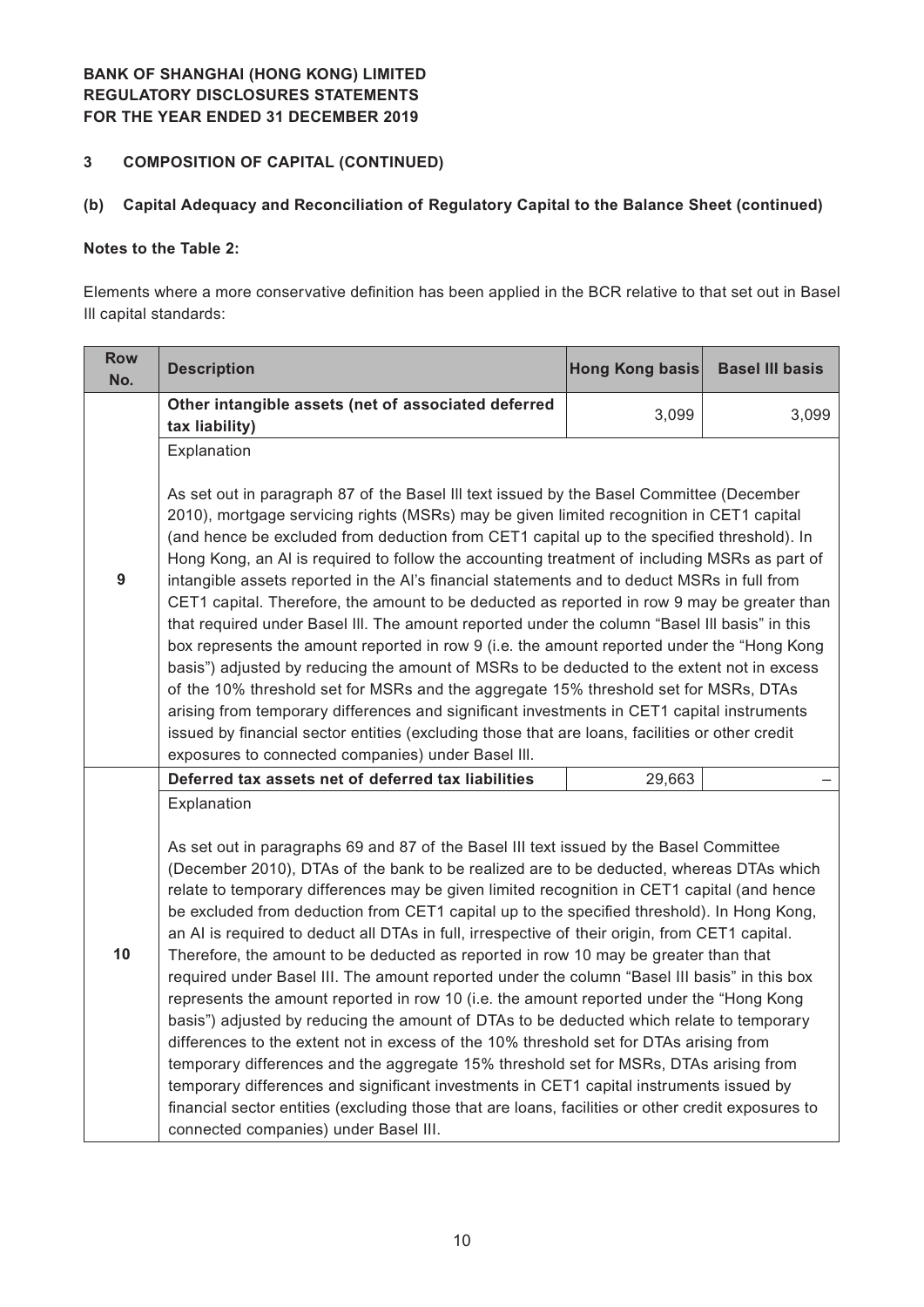## **3 COMPOSITION OF CAPITAL (CONTINUED)**

# **(b) Capital Adequacy and Reconciliation of Regulatory Capital to the Balance Sheet (continued)**

## **Notes to the Table 2: (continued)**

| <b>Row</b><br>No. | <b>Description</b>                                                                                                                                                                                                                                                                                                                                                                                                                                                                                                                                                                                                                                                                                                                                                                                                                                                                                                                                                                                                                                                                                                                                                                                                                                                                                         | Hong Kong basis | <b>Basel III basis</b> |
|-------------------|------------------------------------------------------------------------------------------------------------------------------------------------------------------------------------------------------------------------------------------------------------------------------------------------------------------------------------------------------------------------------------------------------------------------------------------------------------------------------------------------------------------------------------------------------------------------------------------------------------------------------------------------------------------------------------------------------------------------------------------------------------------------------------------------------------------------------------------------------------------------------------------------------------------------------------------------------------------------------------------------------------------------------------------------------------------------------------------------------------------------------------------------------------------------------------------------------------------------------------------------------------------------------------------------------------|-----------------|------------------------|
|                   | Significant capital investments in CET1 capital<br>instruments issued by financial sector entities that<br>are outside the scope of regulatory consolidation<br>(amount above 10% threshold)                                                                                                                                                                                                                                                                                                                                                                                                                                                                                                                                                                                                                                                                                                                                                                                                                                                                                                                                                                                                                                                                                                               | 316,756         | 305,501                |
| 19                | Explanation<br>For the purpose of determining the total amount of significant capital investments in CET1<br>capital instruments issued by financial sector entities, an AI is required to aggregate any<br>amount of loans, facilities or other credit exposures provided by it to any of its connected<br>companies, where the connected company is a financial sector entity, as if such loans,<br>facilities or other credit exposures were direct holdings, indirect holdings or synthetic holdings<br>of the AI in the capital instruments of the financial sector entity, except where the AI<br>demonstrates to the satisfaction of the MA that any such loan was made, any such facility<br>was granted, or any such other credit exposure was incurred, in the ordinary course of the<br>Al's business. Therefore, the amount to be deducted as reported in row 19 may be greater<br>than that required under Basel III. The amount reported under the column "Basel III basis" in<br>this box represents the amount reported in row 19 (i.e. the amount reported under the "Hong"<br>Kong basis") adjusted by excluding the aggregate amount of loans, facilities or other credit<br>exposures to the AI's connected companies which were subject to deduction under the Hong<br>Kong approach. |                 |                        |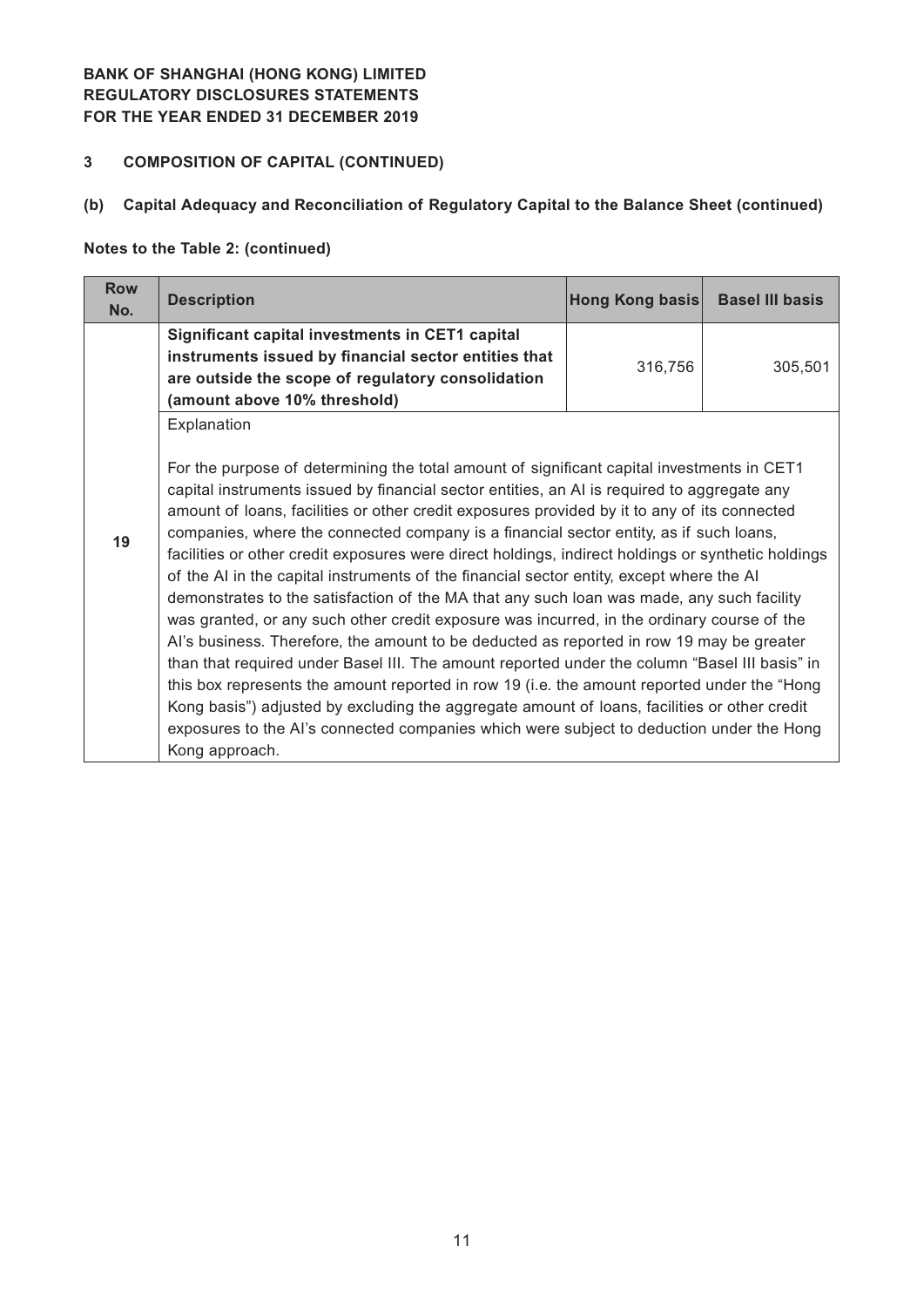## **3 COMPOSITION OF CAPITAL (CONTINUED)**

## **(c) Differences between Accounting and Regulatory Scopes of Consolidation and Mapping of Financial Statement Categories with Regulatory Risk Categories**

|                                                              | (a)                                                                          | (b)                                                                 | (c)<br>(d)<br>(f)<br>(e)               |                                        |                                                            |                                        | (g)                                                                                     |
|--------------------------------------------------------------|------------------------------------------------------------------------------|---------------------------------------------------------------------|----------------------------------------|----------------------------------------|------------------------------------------------------------|----------------------------------------|-----------------------------------------------------------------------------------------|
|                                                              |                                                                              |                                                                     |                                        |                                        | <b>Carrying values of items:</b>                           |                                        |                                                                                         |
|                                                              | Carrying<br>values as<br>reported in<br>published<br>financial<br>statements | Carrying<br>values under<br>scope of<br>regulatory<br>consolidation | subject to<br>credit risk<br>framework | subject to<br>credit risk<br>framework | counterparty subject to the<br>securitization<br>framework | subject to<br>market risk<br>framework | not subject to<br>capital<br>requirements<br>or subject to<br>deduction<br>from capital |
|                                                              | <b>HK\$'000</b>                                                              | <b>HK\$'000</b>                                                     | <b>HK\$'000</b>                        | <b>HK\$'000</b>                        | <b>HK\$'000</b>                                            | <b>HK\$'000</b>                        | <b>HK\$'000</b>                                                                         |
| <b>Assets</b>                                                |                                                                              |                                                                     |                                        |                                        |                                                            |                                        |                                                                                         |
| Cash and balances from<br>banks and central banks            | 1,105,547                                                                    | 947,396                                                             | 947,396                                |                                        |                                                            |                                        |                                                                                         |
| Placements with and<br>advances to banks                     | 2,574,294                                                                    | 2,574,294                                                           | 2,574,294                              |                                        |                                                            |                                        |                                                                                         |
| Financial assets at fair<br>value through profit and<br>loss | 520,688                                                                      | 143,615                                                             | 85,810                                 |                                        |                                                            | 57,805                                 |                                                                                         |
| Derivatives financial assets                                 | 31,132                                                                       | 31,132                                                              |                                        | 31,132                                 |                                                            | 7,579                                  |                                                                                         |
| Loans and advances to<br>customers                           | 16,569,338                                                                   | 16,569,338                                                          | 16,569,338                             |                                        |                                                            |                                        |                                                                                         |
| Investment securities                                        | 11,748,563                                                                   | 7,141,979                                                           | 7,141,979                              | -                                      |                                                            |                                        |                                                                                         |
| Interests in associate                                       | 224                                                                          |                                                                     |                                        | -                                      |                                                            |                                        |                                                                                         |
| Investment in subsidiary                                     |                                                                              | 780,000                                                             | 463,244                                | -                                      |                                                            |                                        | 316,756                                                                                 |
| Property and equipments                                      | 68,324                                                                       | 49,505                                                              | 49,505                                 | -                                      |                                                            |                                        |                                                                                         |
| Intangible assets                                            | 3,683                                                                        | 3,642                                                               |                                        | $\overline{\phantom{0}}$               |                                                            |                                        | 3,642                                                                                   |
| Deferred tax assets                                          | 35,144                                                                       | 29,120                                                              |                                        | -                                      |                                                            |                                        | 29,120                                                                                  |
| Other assets                                                 | 284,491                                                                      | 212,090                                                             | 211,740                                |                                        |                                                            | 350                                    |                                                                                         |
| <b>Total assets</b>                                          | 32,941,428                                                                   | 28,482,111                                                          | 28,043,306                             | 31,132                                 |                                                            | 65,734                                 | 349,518                                                                                 |
| <b>Liabilities</b>                                           |                                                                              |                                                                     |                                        |                                        |                                                            |                                        |                                                                                         |
| Deposits from customers                                      | 12,374,436                                                                   | 12,406,035                                                          | -                                      | $\overline{\phantom{0}}$               |                                                            |                                        | 12,406,035                                                                              |
| Deposits from banks                                          | 7,721,451                                                                    | 7,721,451                                                           | -                                      |                                        |                                                            |                                        | 7,721,451                                                                               |
| <b>Trading liabilities</b>                                   | 111,765                                                                      |                                                                     | -                                      | -                                      |                                                            |                                        |                                                                                         |
| Financial assets sold under<br>repurchase agreement          | 550,067                                                                      | 550,067                                                             |                                        |                                        |                                                            |                                        | 550,067                                                                                 |
| Derivative financial<br>liabilities                          | 22,028                                                                       | 22,028                                                              | $\overline{\phantom{0}}$               | 21,181                                 |                                                            | 847                                    |                                                                                         |
| Certificate of deposits and<br>other debt securities issued  | 6,446,953                                                                    | 2,560,568                                                           | -                                      | -                                      |                                                            |                                        | 2,560,568                                                                               |
| Current tax payable                                          | 97,445                                                                       | 52,624                                                              | -                                      | $\overline{\phantom{0}}$               |                                                            |                                        | 52,624                                                                                  |
| Lease liabilities                                            | 57,496                                                                       | 42,311                                                              | -                                      | -                                      |                                                            |                                        | 42,311                                                                                  |
| Other liabilities                                            | 550,017                                                                      | 349,274                                                             | -                                      | -                                      |                                                            |                                        | 349,274                                                                                 |
| <b>Total liabilities</b>                                     | 27,931,658                                                                   | 23,704,358                                                          | -                                      | 21,181                                 | -                                                          | 847                                    | 23,682,330                                                                              |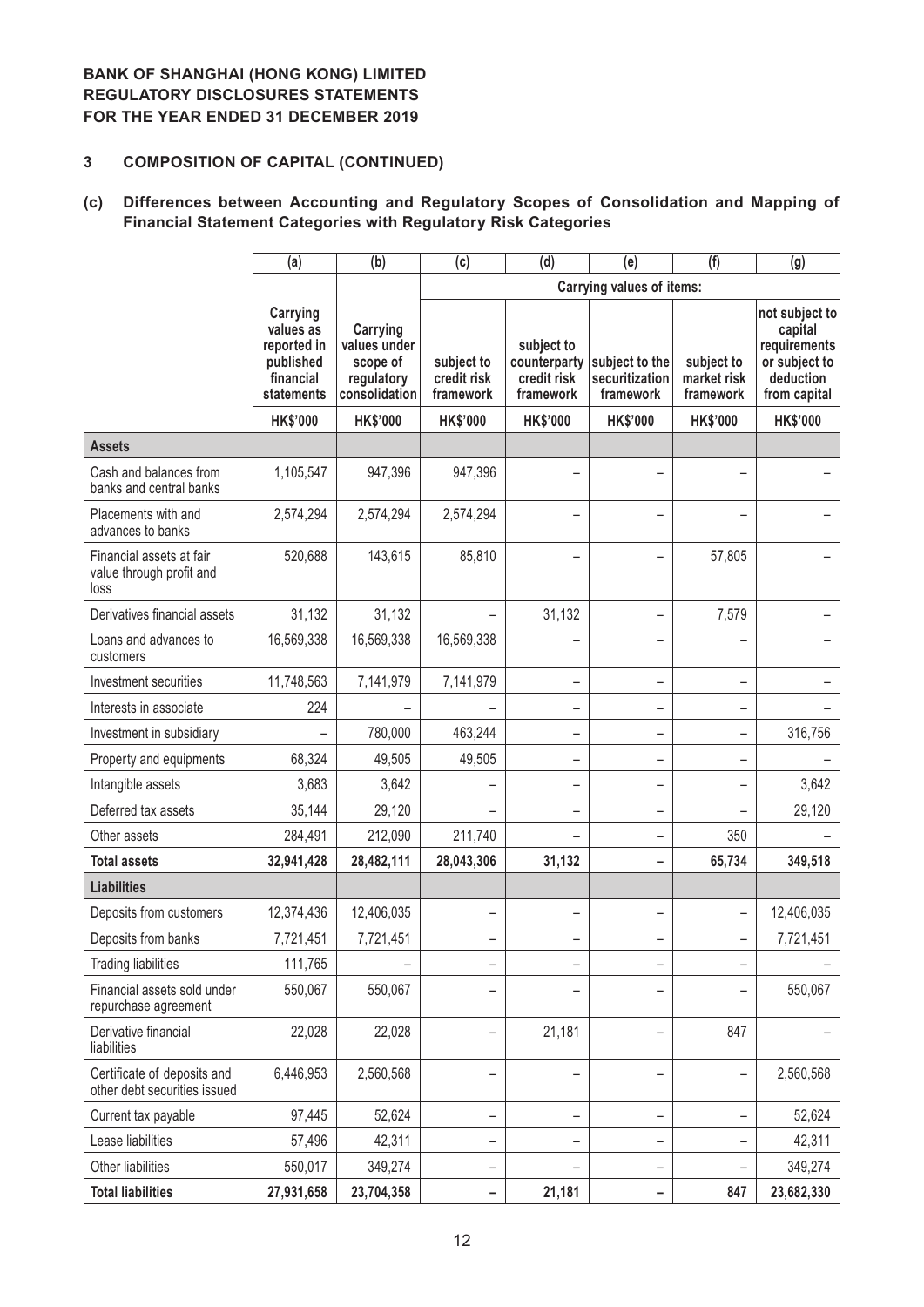## **3 COMPOSITION OF CAPITAL (CONTINUED)**

## **(c) Differences between Accounting and Regulatory Scopes of Consolidation and Mapping of Financial Statement Categories with Regulatory Risk Categories (continued)**

The above table illustrates the key differences between regulatory exposure amounts and accounting carrying values under the regulatory scope of consolidation. The amounts shown in the column "Carrying values under scope of regulatory consolidation" do not equal the sum of the amounts shown in the remaining columns of the table for "Derivative financial assets" and "Derivative financial liabilities as they are subject to regulatory capital charges in credit risk, counterparty credit risk and market risk categories.

#### **(d) Differences between Regulatory Exposure Amounts and Carrying Values in Financial Statements**

|                |                                                                                                    | (a)             | (b)                      | (c)                         | (d)                                      | (e)                      |
|----------------|----------------------------------------------------------------------------------------------------|-----------------|--------------------------|-----------------------------|------------------------------------------|--------------------------|
|                |                                                                                                    |                 | Items subject to:        |                             |                                          |                          |
|                |                                                                                                    | <b>Total</b>    | credit risk<br>framework | securitization<br>framework | counterparty<br>credit risk<br>framework | market risk<br>framework |
|                |                                                                                                    | <b>HK\$'000</b> | <b>HK\$'000</b>          | <b>HK\$'000</b>             | <b>HK\$'000</b>                          | <b>HK\$'000</b>          |
| 1              | Asset carrying value amount under scope of<br>regulatory consolidation (as per template LI1)       | 28,132,593      | 28,043,306               |                             | 31,132                                   | 65,734                   |
| $\overline{2}$ | Liabilities carrying value amount under regulatory<br>scope of consolidation (as per template LI1) | 22,028          |                          |                             | 21,181                                   | 847                      |
| 3              | Total net amount under regulatory scope of<br>consolidation                                        | 28,110,565      | 28,043,306               |                             | 9,951                                    | 64,887                   |
| 4              | Off-balance sheet amounts                                                                          | 2,913,066       | 149,012                  |                             |                                          |                          |
| 5              | Potential future exposures                                                                         | 64,307          |                          |                             | 64,307                                   |                          |
| 6              | Differences due to consideration of provisions                                                     | 178,041         | 178,041                  |                             |                                          |                          |
| 7              | Differences due to specific regulatory adjustments<br>and other adjustments                        | (236, 919)      | (258, 100)               |                             | 21,181                                   |                          |
| 8              | Exposure amounts considered for regulatory<br>purposes                                             | 31,029,060      | 28,112,259               |                             | 95,439                                   | 64,887                   |

The key differences between regulatory exposure amounts and accounting carrying values under the regulatory scope of consolidation are: (i) off-balance sheet exposures including contingent liabilities and commitments after application of Credit Conversion Factor ("CCF"), (ii) potential future exposures for derivatives, (iii) differences due to consideration of provisions and (iv) differences due to specific regulatory adjustments and other differences, including recognition of effect of credit risk mitigations.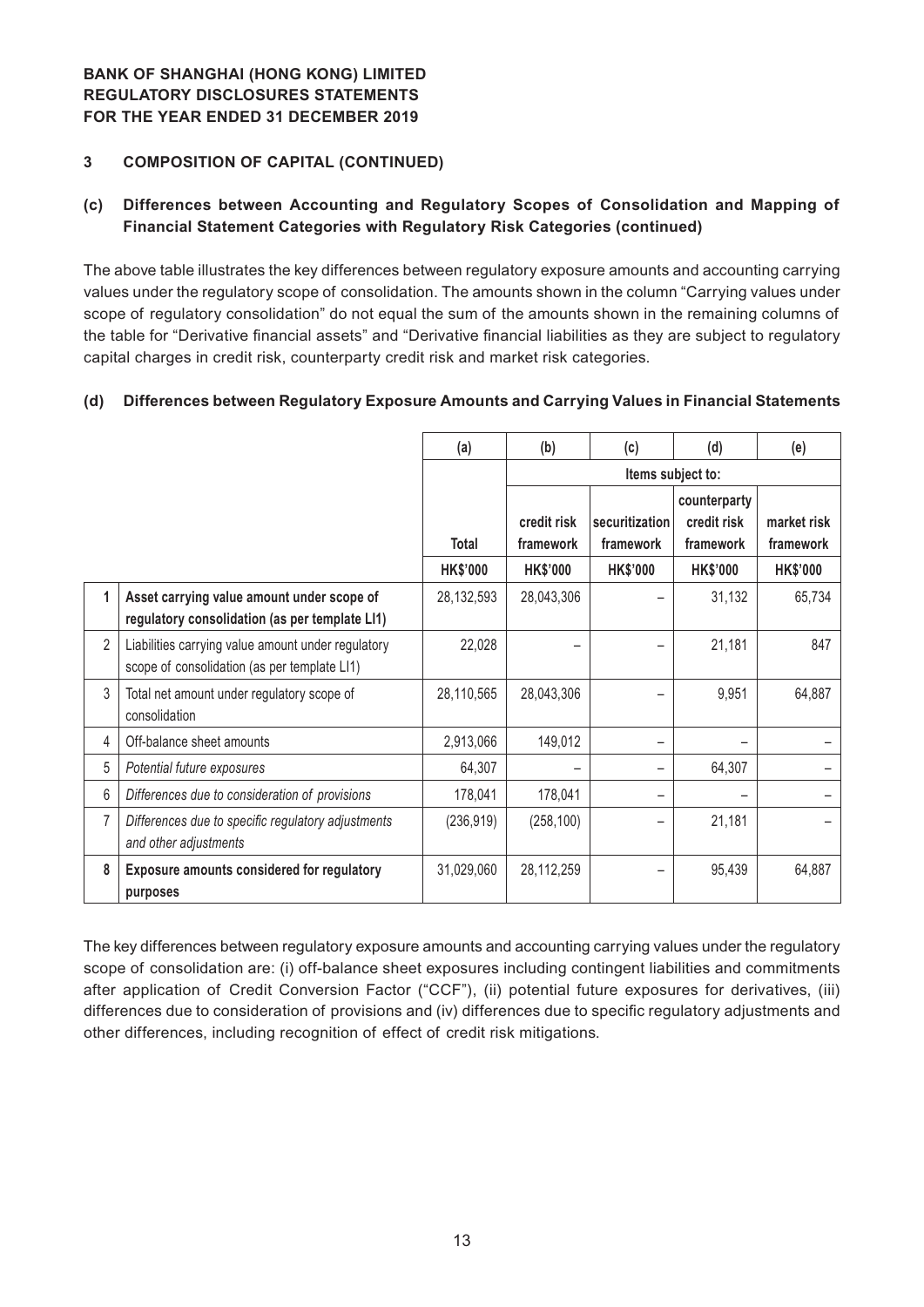# **3 COMPOSITION OF CAPITAL (CONTINUED)**

# **(e) Main Features of Capital Instruments**

| 1              | Issuer                                                                                             | Bank of Shanghai<br>(Hong Kong) Limited | Bank of Shanghai<br>(Hong Kong) Limited |
|----------------|----------------------------------------------------------------------------------------------------|-----------------------------------------|-----------------------------------------|
| $\overline{2}$ | Unique identifier (eg CUSIP. ISIN or Bloomberg identifier for private<br>placement)                | N/A                                     | N/A                                     |
| 3              | Governing law(s) of the instrument                                                                 | Hong Kong                               | Hong Kong                               |
|                | Regulatory treatment                                                                               |                                         |                                         |
| 4              | <b>Transitional Basel III rules</b>                                                                | Common Equity Tier 1                    | Common Equity Tier 1                    |
| 5              | Post-transitional Basel III rules                                                                  | Common Equity Tier 1                    | Common Equity Tier 1                    |
| 6              | Eligible at solo/group/group & solo                                                                | Solo                                    | Solo                                    |
| 7              | Instrument type (types to be specified by each jurisdiction)                                       | Ordinary shares                         | Ordinary shares                         |
| 8              | Amount recognised in regulatory capital (Currency in million, as of<br>most recent reporting date) | HK\$2,200 million                       | HK\$1,800 million                       |
| 9              | Par value of instrument                                                                            | HK\$10 each                             | RMB\$10 each                            |
| 10             | Accounting classification                                                                          | Shareholders' equity                    | Shareholders' equity                    |
| 11             | Original date of issuance                                                                          | 12/2/1974                               | 3/1/2014                                |
| 12             | Perpetual or dated                                                                                 | Perpetual                               | Perpetual                               |
| 13             | Original maturity date                                                                             | No maturity                             | No maturity                             |
| 14             | Issuer call subject to prior supervisory approval                                                  | <b>No</b>                               | N <sub>o</sub>                          |
| 15             | Optional call date, contingent call dates and redemption amount                                    | Not applicable                          | Not applicable                          |
| 16             | Subsequent call dates, if applicable                                                               | Not applicable                          | Not applicable                          |
|                | Coupons/dividends                                                                                  |                                         |                                         |
| 17             | Fixed or floating dividend/coupon                                                                  | Floating                                | Floating                                |
| 18             | Coupon rate and any related index                                                                  | Not applicable                          | Not applicable                          |
| 19             | Existence of a dividend stopper                                                                    | <b>No</b>                               | <b>No</b>                               |
| 20             | Fully discretionary, partially discretionary or mandatory                                          | Fully discretionary                     | Fully discretionary                     |
| 21             | Existence of step up or other incentive to redeem                                                  | <b>No</b>                               | No                                      |
| 22             | Noncumulative or cumulative                                                                        | Noncumulative                           | Noncumulative                           |
| 23             | Convertible or non-convertible                                                                     | Non-convertible                         | Non-convertible                         |
| 24             | If convertible, conversion trigger(s)                                                              | Not applicable                          | Not applicable                          |
| 25             | If convertible, fully or partially                                                                 | Not applicable                          | Not applicable                          |
| 26             | If convertible, conversion rate                                                                    | Not applicable                          | Not applicable                          |
| 27             | If convertible, mandatory or optional conversion                                                   | Not applicable                          | Not applicable                          |
| 28             | If convertible, specify instrument type convertible into                                           | Not applicable                          | Not applicable                          |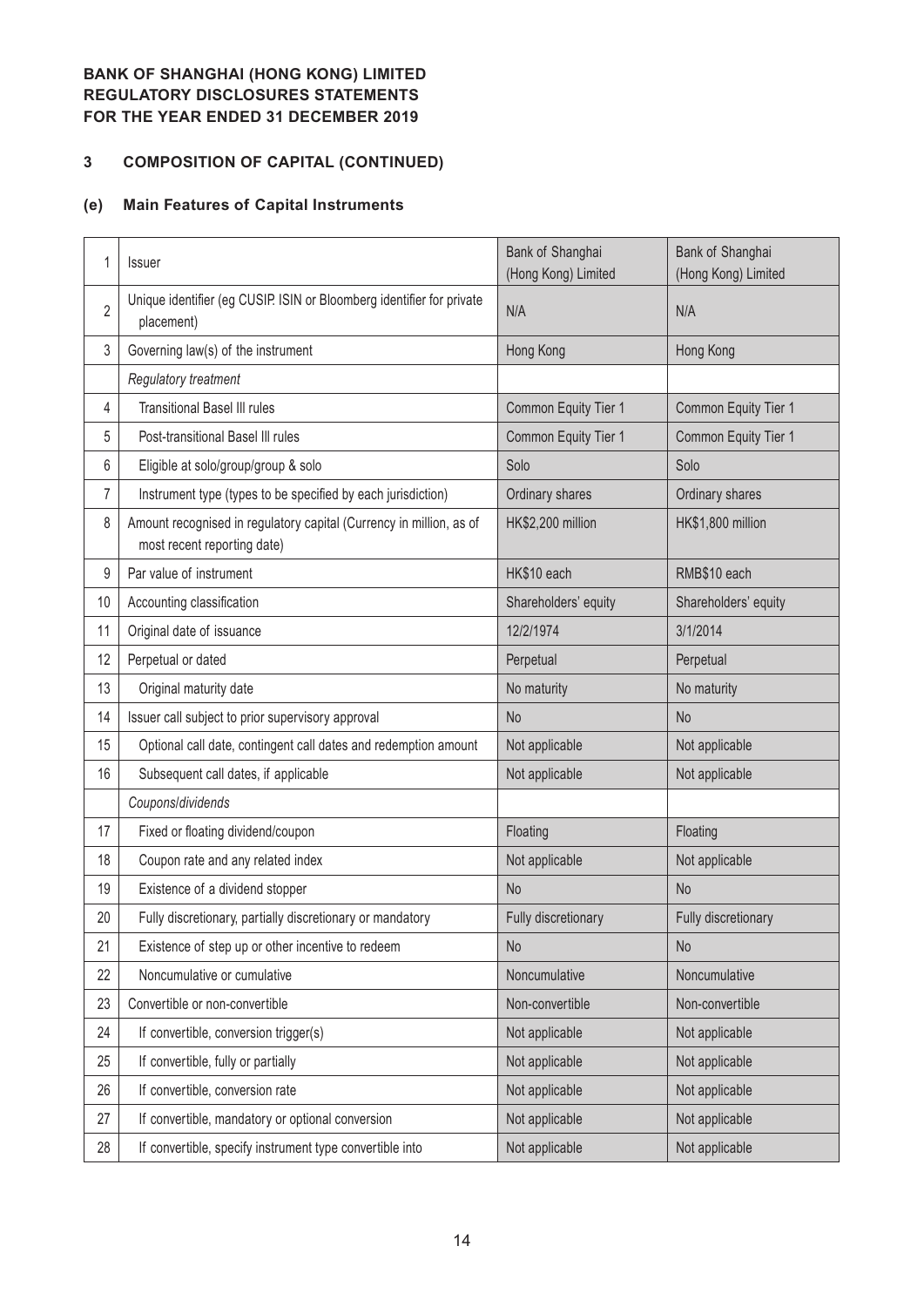# **3 COMPOSITION OF CAPITAL (CONTINUED)**

# **(e) Main Features of Capital Instruments (continued)**

| 29 | If convertible, specify issuer of instrument it converts into                                                    | Not applicable | Not applicable |
|----|------------------------------------------------------------------------------------------------------------------|----------------|----------------|
| 30 | Write-down feature                                                                                               | <b>No</b>      | <b>No</b>      |
| 31 | If write-down, write-down trigger(s)                                                                             | Not applicable | Not applicable |
| 32 | If write-down, full or partial                                                                                   | Not applicable | Not applicable |
| 33 | If write-down, permanent or temporary                                                                            | Not applicable | Not applicable |
| 34 | If temporary write-down, description of write-up mechanism                                                       | Not applicable | Not applicable |
| 35 | Position in subordination hierarchy in liquidation (specify instrument<br>type immediately senior to instrument) | Not applicable | Not applicable |
| 36 | Non-compliant transitioned features                                                                              | <b>No</b>      | N <sub>o</sub> |
| 37 | If yes, specify non-compliant features                                                                           | Not applicable | Not applicable |

#### **4 LEVERAGE RATIO**

## **(a) Components of Leverage ratio**

#### **Leverage Ratio Disclosure Template**

|                |                                                                                                                                                         | Leverage ratio<br>framework               | Leverage ratio<br>framework                |
|----------------|---------------------------------------------------------------------------------------------------------------------------------------------------------|-------------------------------------------|--------------------------------------------|
|                |                                                                                                                                                         | As at 31 December 2019<br><b>HK\$'000</b> | As at 30 September 2019<br><b>HK\$'000</b> |
|                | <b>On-balance sheet exposures</b>                                                                                                                       |                                           |                                            |
| 1              | On-balance sheet items (excluding derivatives and SFTs, but<br>including collateral)                                                                    | 28,140,107                                | 26,182,383                                 |
| $\overline{2}$ | Less: Asset amounts deducted in determining Tier 1 capital                                                                                              | (349, 518)                                | (356, 974)                                 |
| 3              | Total on-balance sheet exposures (excluding derivatives and SFTs)                                                                                       | 27,790,589                                | 25,825,409                                 |
|                | <b>Exposures arising from derivative contracts</b>                                                                                                      |                                           |                                            |
| 4              | Replacement cost associated with all derivatives contracts (where<br>applicable net of eligible cash variation margin and/or with bilateral<br>netting) | 31,132                                    | 30,450                                     |
| 5              | Add-on amounts for PFE associated with all derivatives contracts                                                                                        | 64,307                                    | 48,540                                     |
| 6              | Gross-up for derivatives collateral provided where deducted from the<br>balance sheet assets pursuant to the operative accounting framework             |                                           |                                            |
| $\overline{7}$ | Less: Deductions of receivables assets for cash variation margin<br>provided in derivatives transactions                                                |                                           |                                            |
| 8              | Less: Exempted CCP leg of client-cleared trade exposures                                                                                                |                                           |                                            |
| 9              | Adjusted effective notional amount of written credit contracts                                                                                          |                                           |                                            |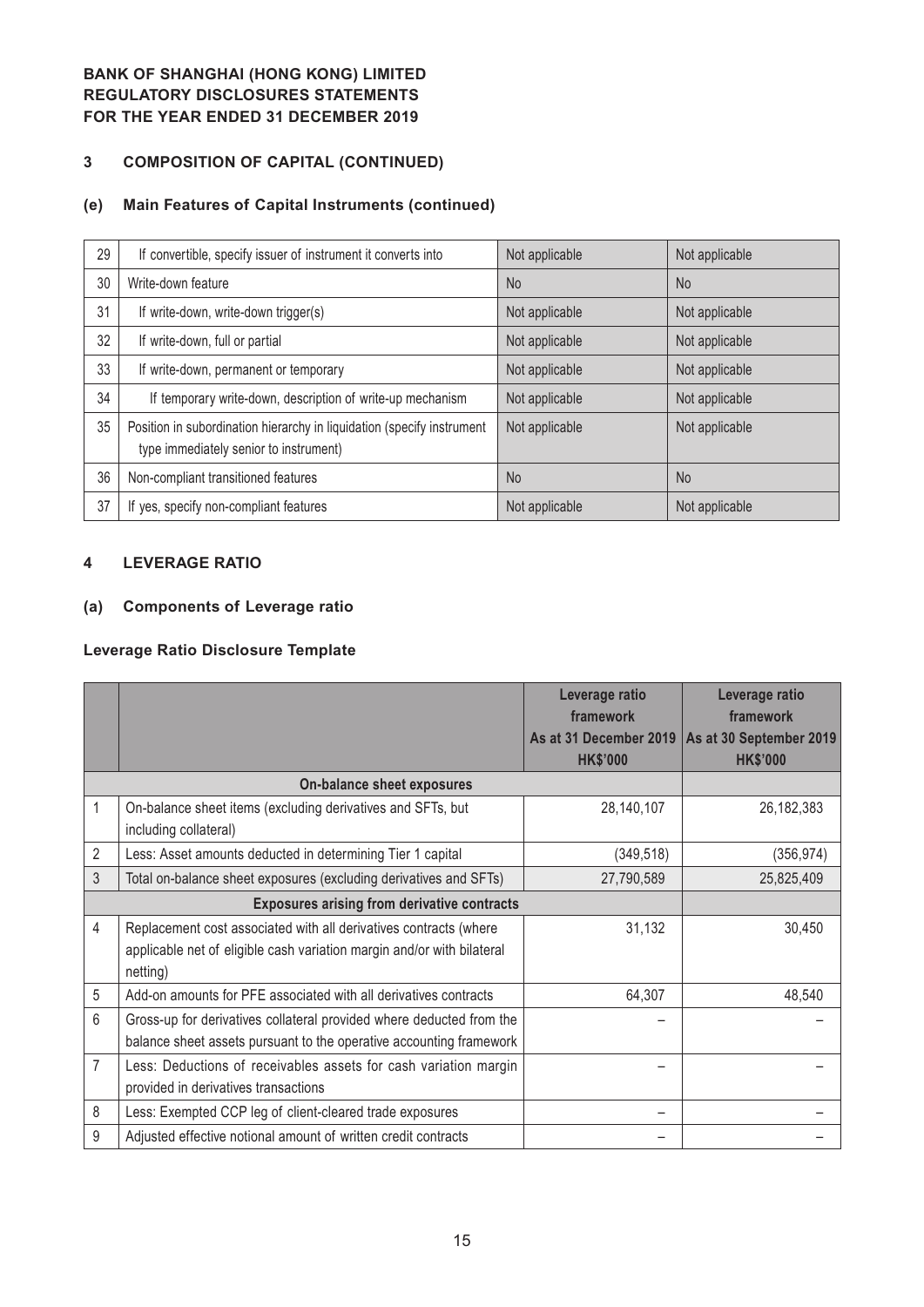## **4 LEVERAGE RATIO (CONTINUED)**

# **(a) Components of Leverage ratio (continued)**

## **Leverage Ratio Disclosure Template (continued)**

|                 |                                                                                                             | Leverage ratio<br>framework<br>As at 31 December 2019<br><b>HK\$'000</b> | Leverage ratio<br>framework<br>As at 30 September 2019<br><b>HK\$'000</b> |
|-----------------|-------------------------------------------------------------------------------------------------------------|--------------------------------------------------------------------------|---------------------------------------------------------------------------|
| 10              | Less: Adjusted effective notional offsets and add-on deductions for<br>written credit derivatives contracts |                                                                          |                                                                           |
| 11              | Total exposures arising from derivative contracts                                                           | 95,439                                                                   | 78,990                                                                    |
|                 | <b>Exposures arising from SFTs</b>                                                                          |                                                                          |                                                                           |
| 12              | Gross SFT assets (with no recognition of netting), after adjusting for<br>sales accounting transactions     | 611,046                                                                  | 148,951                                                                   |
| 13              | Less: Netted amounts of cash payables and cash receivables of<br>gross SFT assets                           |                                                                          |                                                                           |
| 14              | CCR exposure for SFT assets                                                                                 | 60,978                                                                   | 15,001                                                                    |
| 15              | Agent transaction exposures                                                                                 |                                                                          |                                                                           |
| 16              | Total exposures arising from SFTs                                                                           | 672,024                                                                  | 163,952                                                                   |
|                 | Other off-balance sheet exposures                                                                           |                                                                          |                                                                           |
| 17              | Off-balance sheet exposure at gross notional amount                                                         | 2,913,066                                                                | 1,903,069                                                                 |
| 18              | Less: Adjustments for conversion to credit equivalent amounts                                               | (2,513,283)                                                              | (1,635,574)                                                               |
| 19              | Off-balance sheet items                                                                                     | 399,783                                                                  | 267,495                                                                   |
|                 | <b>Capital and total exposures</b>                                                                          |                                                                          |                                                                           |
| 20              | Tier 1 capital                                                                                              | 4,428,235                                                                | 4,340,840                                                                 |
| 20a             | Total exposures before adjustments for specific and collective<br>provisions                                | 28,957,835                                                               | 26,335,846                                                                |
| 20 <sub>b</sub> | Adjustments for specific and collective provisions                                                          | (300, 174)                                                               | (262, 627)                                                                |
| 21              | Total exposures after adjustments for specific and collective<br>provisions                                 | 28,657,661                                                               | 26,073,219                                                                |
|                 | Leverage ratio                                                                                              |                                                                          |                                                                           |
| 22              | Leverage ratio                                                                                              | 15.5%                                                                    | 16.6%                                                                     |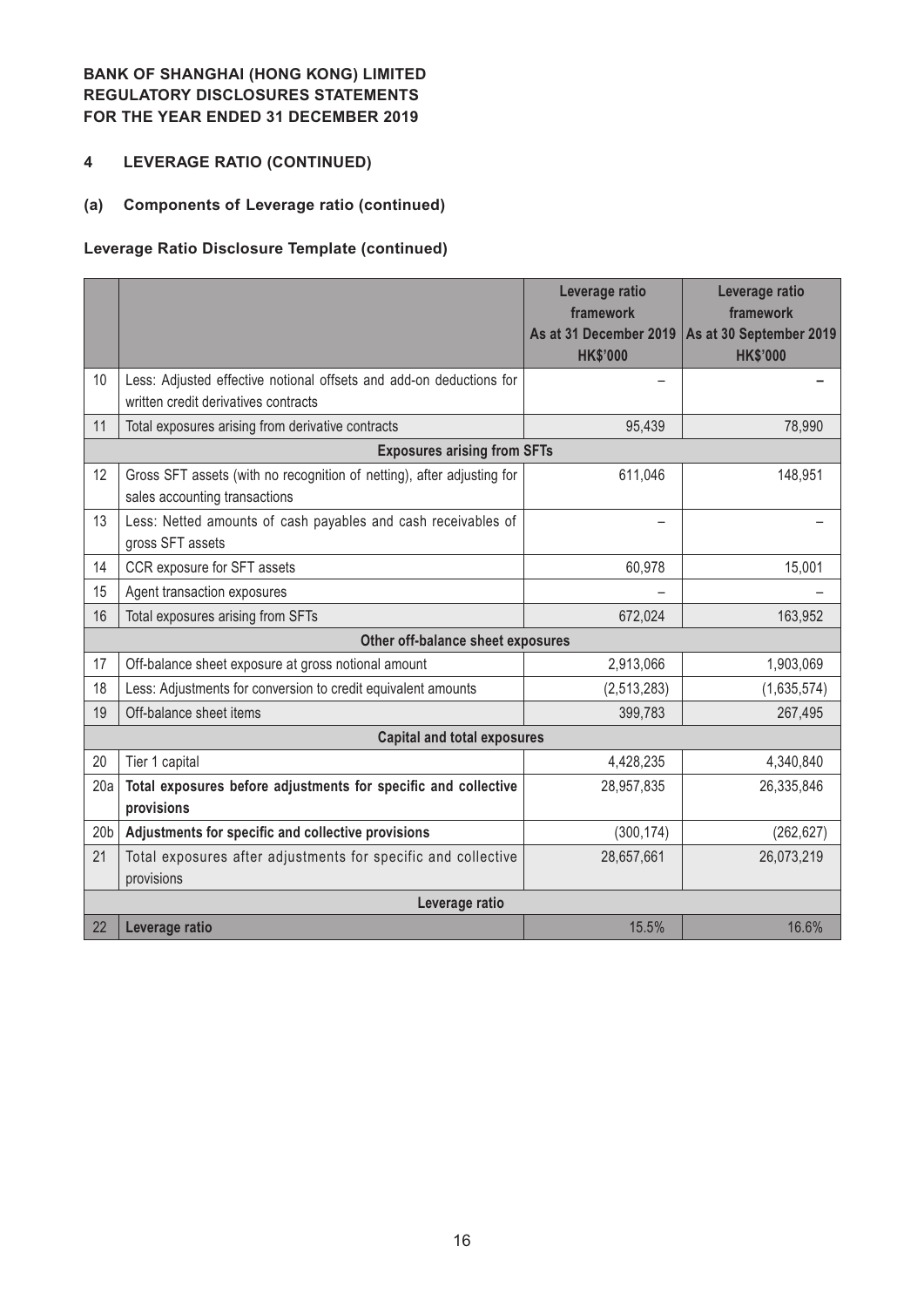# **4 LEVERAGE RATIO (CONTINUED)**

# **(b) Reconciliation of published financial statements to leverage ratio exposure**

|                |                                                                                                                                                                                          | Leverage ratio<br>framework as at<br><b>31 December 2019</b><br><b>HK\$'000</b> |
|----------------|------------------------------------------------------------------------------------------------------------------------------------------------------------------------------------------|---------------------------------------------------------------------------------|
|                | Total consolidated assets as per published financial statements                                                                                                                          | 32,941,428                                                                      |
| $\overline{2}$ | Adjustment for investments in banking, financial, insurance or commercial entities that<br>are consolidated for accounting purposes but outside the scope of regulatory<br>consolidation | (4, 459, 317)                                                                   |
| 3              | Adjustment for fiduciary assets recognised on the balance sheet pursuant to the<br>applicable accounting framework but excluded from the LR exposure measure                             |                                                                                 |
| $\overline{4}$ | Adjustment for derivative financial contracts                                                                                                                                            | 64,307                                                                          |
| 5              | Adjustment for SFTs (i.e. repos and similar secured lending)                                                                                                                             | 60,978                                                                          |
| 6              | Adjustment for off-balance sheet items(i.e. conversion to credit equivalent amounts of<br>off-balance sheet exposures)                                                                   | 399,783                                                                         |
| 6a             | Adjustment for specific and collective provisions that are allowed to be excluded from<br>exposure measure                                                                               |                                                                                 |
| 7              | Other adjustment                                                                                                                                                                         | (349, 518)                                                                      |
| 8              | Leverage ratio exposure measure                                                                                                                                                          | 28,657,661                                                                      |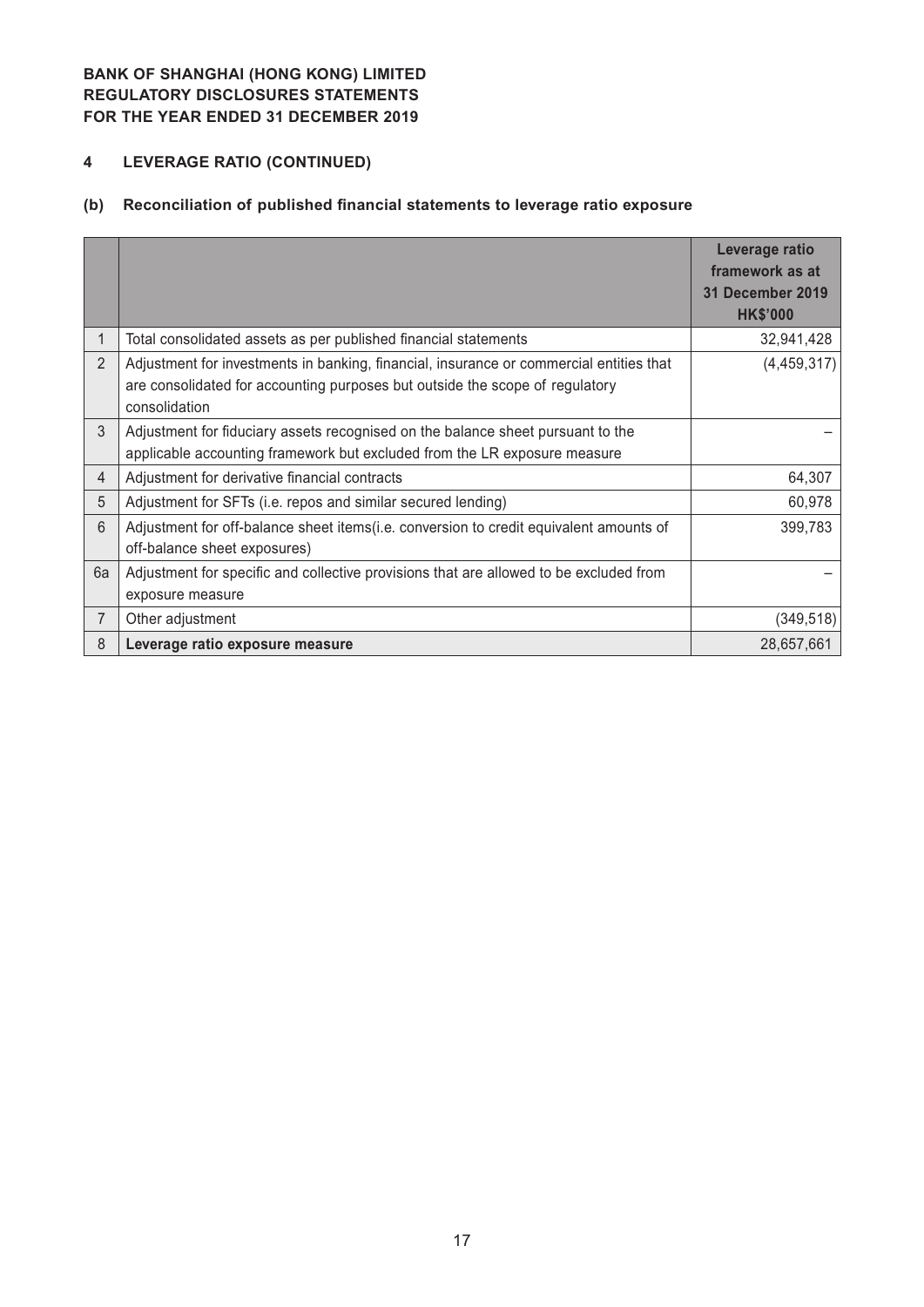#### **5. RISK MANAGEMENT APPROACH**

In executing our strategic priorities and business opportunities, the Company is faced with economic, financial and other types of risk. These risks are interdependent and require a holistic approach to risk management. Very broadly, these risks can be aligned around the following key risk categories:

- • Credit
- **Market**
- **Liquidity**
- Interest rate
- **Operational**
- **Reputational**
- **Compliance**

These key risks are explained in further details in sections 7 to 11.

The Board oversees the Company's affairs and provides sound leadership for the Chief Executive Officer and management. Authorised by the Board, various Board committees oversee specific responsibilities based on clearly defined terms of references. Under our risk management approaches, the Board, through the Risk & Compliance Committee ("**RCC**") or its designated committees, sets our Risk Appetite, oversees the establishment of risk management policies and processes, and sets risk limits to guide the Company's risktaking. The RCC also oversees the identification, monitoring, management and reporting of credit, market, liquidity, operational and reputational risks. To facilitate the RCC's risk oversight, the following committees carrying risk management functions, have been established:

- Asset & Liability Committee
- **Credit Committee**
- **Executive Committee**
- Operations and Technology Committee

These committees as a whole serve as an executive forum to discuss and implement the Company's risk management. Key responsibilities include

- Assess and approve risk-taking activities
- Oversee the Company's risk management infrastructure, which includes frameworks, decision criteria, authorities, people, policies, standards, processes, information and systems
- Approve risk policies, the evaluation and endorsement of risk models
- Assess and monitor specific credit concentration
- Recommend scenarios and the resulting macroeconomic variable projections used for enterprise-wide stress tests

The members in these committees comprise representatives from the Risk Management unit ("RMU") as well as key business and support units.

Our Risk Appetite takes into account a spectrum of risk types, and it is implemented using thresholds, policies, processes and controls. It is driven by the Board and senior management with the involvement of management at departmental and divisional levels for providing information and analysis to facilitate the review and approval.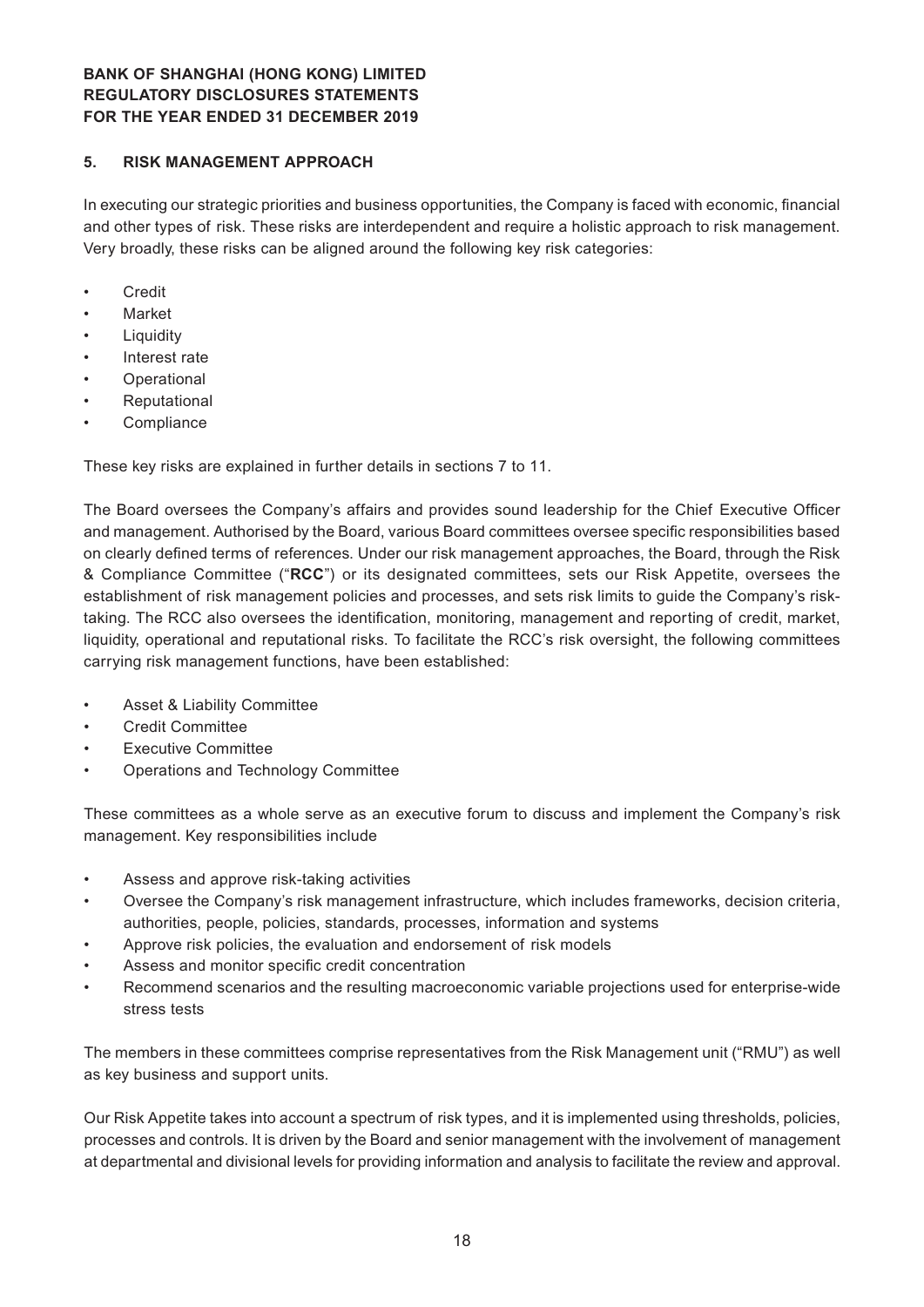#### **5. RISK MANAGEMENT APPROACH (CONTINUED)**

Threshold structures are essential in making the Company's Risk Appetite an intrinsic part of our businesses, because they help to keep all our risks within acceptable levels. Portfolio risk limits for the quantifiable risk types reach all parts of the Company from the top down, and these are implemented using formal frameworks. As for the non-quantifiable risk types, these are controlled under qualitative principles through established policies.

We manage these risks by diversifying our risk across industries and individual exposures. The Company has three lines of defense when it comes to risk taking where each line of defense has a clear responsibility. Working closely with the support units, our business units are our first line of defense for risk management. Their responsibilities include identification and management of risks inherent in their businesses and ensuring that our business operations remain within approved boundaries of our risk appetite and policies.

Corporate oversight and control functions such as RMU Compliance and parts of Technology and Finance form the second line of defense. They are responsible for design and maintenance of the internal control frameworks covering financial, operational, compliance and information technology controls as well as risk management policies and systems. In addition, RMU is responsible for identifying individual and portfolio risk, approving transactions and trades and ensuring that they are within approved limits, and monitoring and reporting on the portfolio. These are carried out with a view of current and future potential developments, and evaluated through stress testing.

Bank's Audit forms the third line of defense. It provides an independent assessment and assurance on the reliability, adequacy and effectiveness of our system of internal controls, risk management procedures, governance framework and processes.

The Bank believes that effective safeguards against undesired business conduct have to go beyond a "tickthe-box" mentality. Other than relying on published codes of conduct, the Bank also advocates the following organizational safeguards to maintain a strong risk and governance culture:

- • Tone from the top
- Aligning strategies and incentives via key performance index. Performance is assessed against the key performance index to determine remuneration, providing a clear line of sight between employee goals and organizational imperatives
- Respecting voice of control functions
- Risk ownership
- Having established escalation protocols
- Encouraging constructive challenges at all level
- Reinforcing cultural alignment

In addition to cultivating a strong risk and governance culture, robust internal control processes and systems have been designed and implemented to support the respective risk management approaches. These are reviewed regularly by the respective risk units to assess and ensure their effectiveness.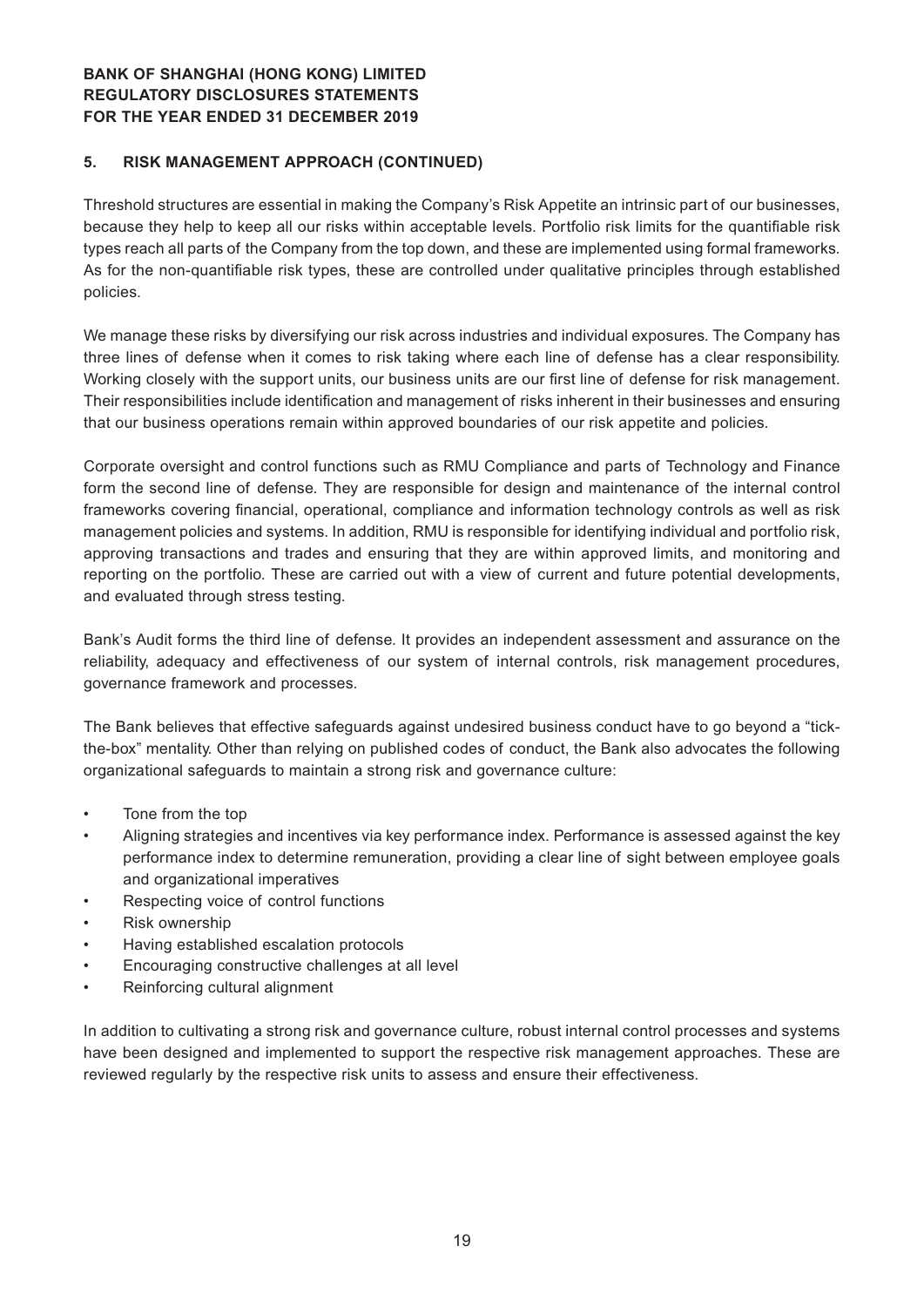#### **5. RISK MANAGEMENT APPROACH (CONTINUED)**

Risk management reports including exposure and position information for all significant risk areas are provided to the risk management committees and senior management on a regular basis, as deemed appropriate. The Company, through various risk management committees, determines the risk reporting requirements that best suit the business. This includes the following:

- risk exposures and profile against risk limits and risk strategy
- large risk events and subsequent remedial action plans
- market developments such as macro-economic, credit, industry, country risks, emerging risk concentrations and stress tests related to these developments

Stress testing is an integral part of our risk management process, and includes both sensitivity analysis and scenario analysis. This related to regulatory and internal stress test over the whole portfolio and gamut of risk types. Every stress test is documented and results are discussed at the relevant risk management committees.

This element alerts senior management of our potential vulnerability to exceptional but plausible adverse events. As such, stress testing enables us to assess capital adequacy and identify potentially risky portfolio segments as well as inherent systematic risks. This then allows us to develop the right contingency plans, exit strategies and mitigating actions beforehand.

The capital planning process according to our Internal Capital Adequacy Assessment Process seeks to align our expected business trajectory to our Risk Appetite.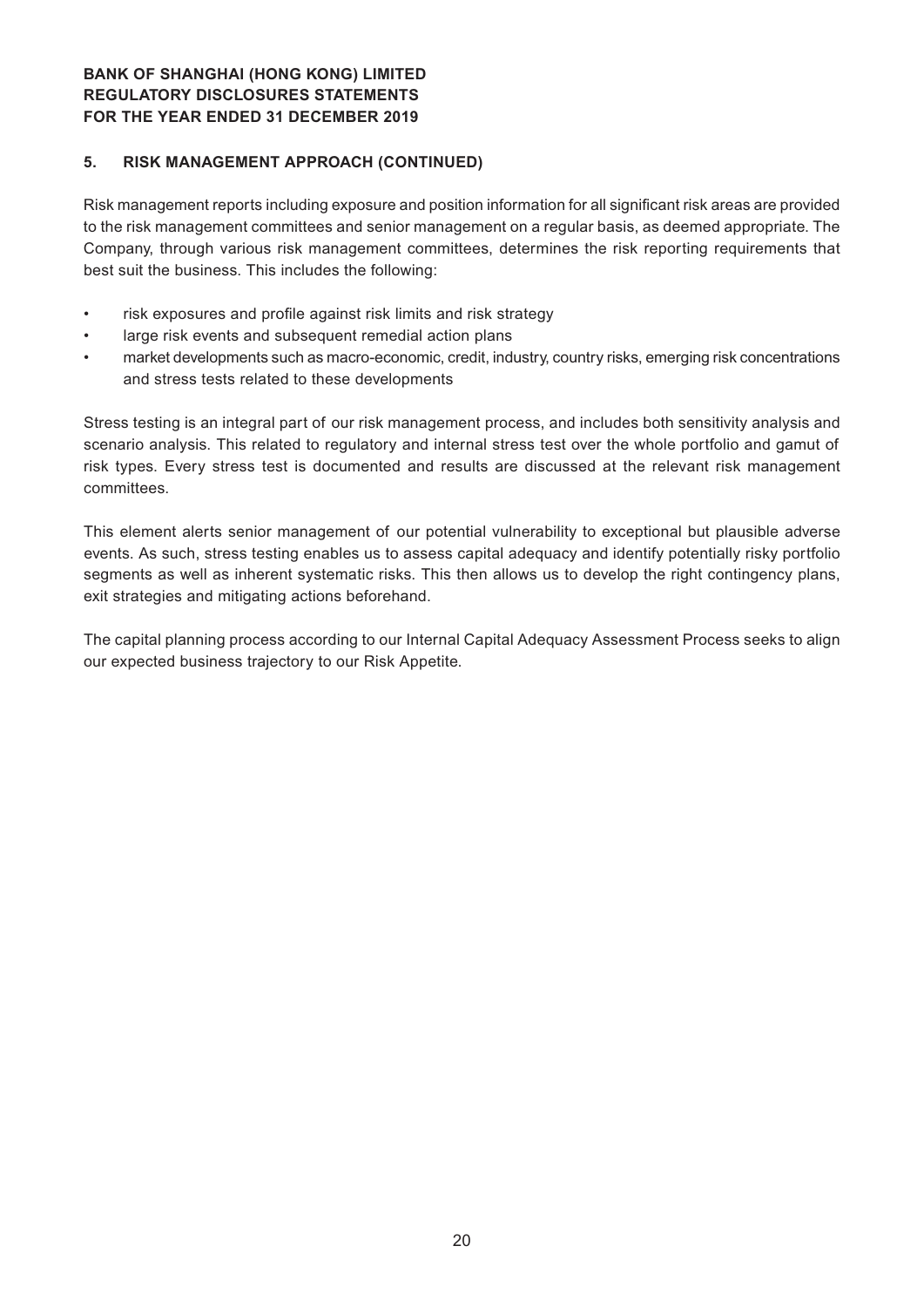#### **6 OVERVIEW OF RISK-WEIGHTED AMOUNT**

The table below sets out the RWA by risk types and their corresponding capital requirements (i.e. 8% of the RWA):

|                |                                                             | (a)         | (b)          | (c)                             |
|----------------|-------------------------------------------------------------|-------------|--------------|---------------------------------|
|                |                                                             | <b>RWA</b>  |              | Minimum capital<br>requirements |
|                |                                                             | As at       | As at        | As at                           |
|                |                                                             | 31 December | 30 September | 31 December                     |
|                | HK\$'000                                                    | 2019        | 2019         | 2019                            |
| 1              | Credit risk for non-securitization exposures                | 19,989,422  | 18,760,453   | 1,599,153                       |
| $\overline{2}$ | Of which STC approach                                       | 19,989,422  | 18,760,453   | 1,599,153                       |
| 2a             | Of which BSC approach                                       |             |              |                                 |
| 3              | Of which foundation IRB approach                            |             |              |                                 |
| 4              | Of which supervisory slotting criteria approach             |             |              |                                 |
| 5              | Of which advanced IRB approach                              |             |              |                                 |
| 6              | Counterparty default risk and default fund<br>contributions | 45,982      | 37,315       | 3,679                           |
| $\overline{7}$ | Of which SA-CCR*                                            |             |              |                                 |
| 7a             | Of which CEM                                                | 33,786      | 34,315       | 2,703                           |
| 8              | Of which IMM(CCR) approach                                  |             |              |                                 |
| 9              | Of which others                                             | 12,196      | 3,000        | 976                             |
| 10             | <b>CVA</b> risk                                             | 31,275      | 31,688       | 2,502                           |
| 11             | Equity positions in banking book under the simple           |             |              |                                 |
|                | risk-weight method and internal models method               |             |              |                                 |
| 12             | Collective investment scheme ("CIS") exposures<br>$-LTA^*$  | <b>NA</b>   | <b>NA</b>    | <b>NA</b>                       |
| 13             | CIS exposures - MBA*                                        | <b>NA</b>   | <b>NA</b>    | <b>NA</b>                       |
| 14             | CIS exposures - FBA*                                        | <b>NA</b>   | <b>NA</b>    | <b>NA</b>                       |
| 14a            | CIS exposures - combination of approaches*                  | <b>NA</b>   | <b>NA</b>    | <b>NA</b>                       |
| 15             | Settlement risk                                             |             |              |                                 |
| 16             | Securitization exposures in banking book                    | -           |              |                                 |
| 17             | Of which SEC-IRBA                                           |             |              |                                 |
| 18             | Of which SEC-ERBA                                           |             |              |                                 |
| 19             | Of which SEC-SA                                             |             |              |                                 |
| 19a            | Of which SEC-FBA                                            |             |              |                                 |
| 20             | Market risk                                                 | 115,538     | 1,015,150    | 9,243                           |
| 21             | Of which STM approach                                       | 115,538     | 1,015,150    | 9,243                           |
| 22             | Of which IMM approach                                       |             |              |                                 |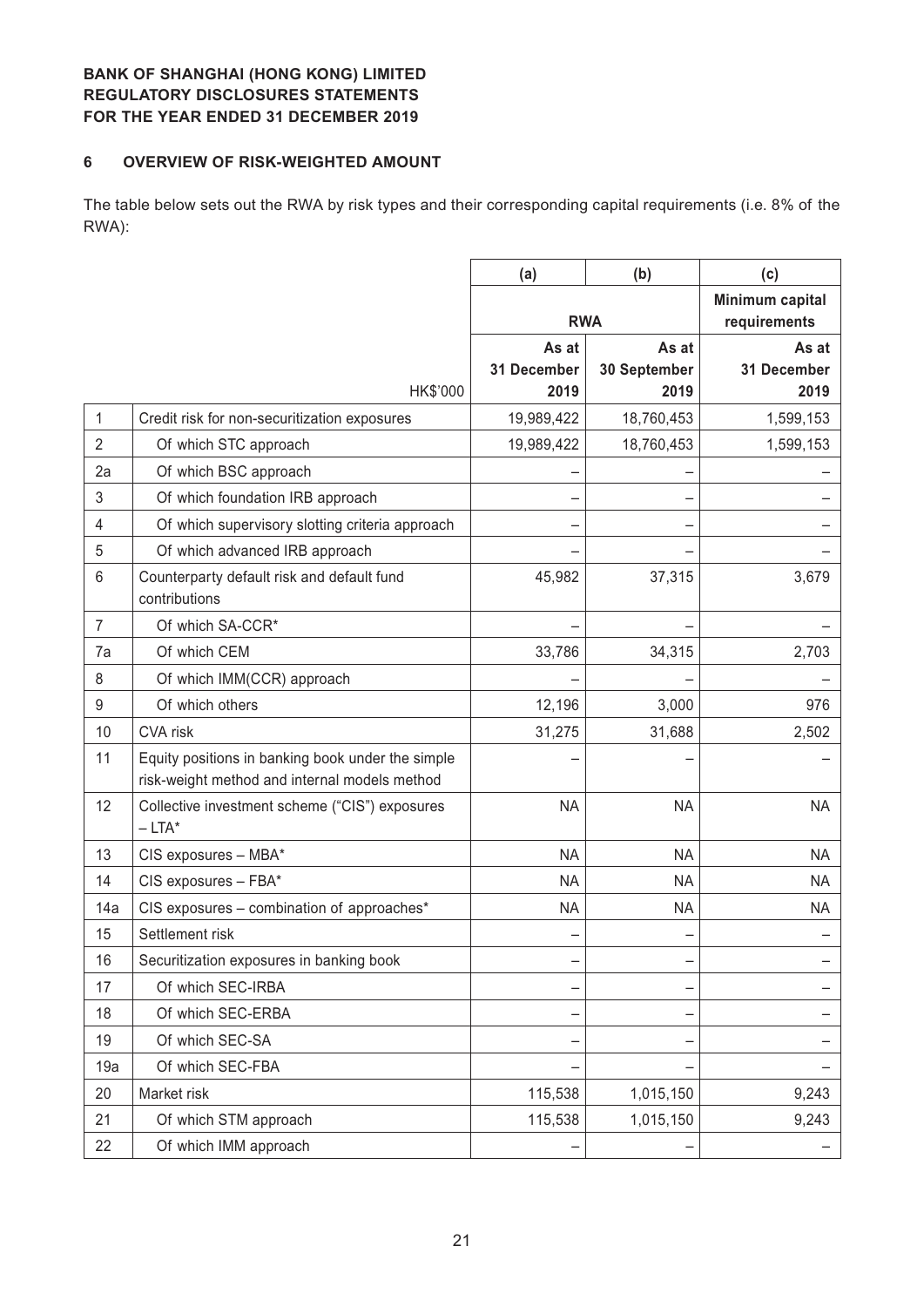## **6 OVERVIEW OF RISK-WEIGHTED AMOUNT (CONTINUED)**

|                 |                                                                                                                                                                             | (a)                          | (b)                           | (c)                                 |
|-----------------|-----------------------------------------------------------------------------------------------------------------------------------------------------------------------------|------------------------------|-------------------------------|-------------------------------------|
|                 |                                                                                                                                                                             | <b>RWA</b>                   |                               | Minimum capital<br>requirements     |
|                 | HK\$'000                                                                                                                                                                    | As at<br>31 December<br>2019 | As at<br>30 September<br>2019 | As at<br><b>31 December</b><br>2019 |
| 23              | Capital charge for switch between exposures in<br>trading book and banking book (not applicable<br>before the revised market risk framework takes<br>$effect)$ <sup>*</sup> | <b>NA</b>                    | <b>NA</b>                     | <b>NA</b>                           |
| 24              | Operational risk                                                                                                                                                            | 934,850                      | 867,775                       | 74,788                              |
| 24a             | Sovereign concentration risk                                                                                                                                                | <b>NA</b>                    | NA                            | <b>NA</b>                           |
| 25              | Amounts below the thresholds for deduction<br>(subject to 250% RW)                                                                                                          | 1,158,110                    | 1,165,460                     | 92,649                              |
| 26              | Capital floor adjustment                                                                                                                                                    |                              |                               |                                     |
| 26a             | Deduction to RWA                                                                                                                                                            |                              |                               |                                     |
| 26 <sub>b</sub> | Of which portion of regulatory reserve for<br>general banking risks and collective provisions<br>which is not included in Tier 2 Capital                                    |                              |                               |                                     |
| 26c             | Of which portion of cumulative fair value gains<br>arising from the revaluation of land and<br>buildings which is not included in Tier 2 Capital                            |                              |                               |                                     |
| 27              | <b>Total</b>                                                                                                                                                                | 22,275,177                   | 21,877,841                    | 1,782,014                           |

Total RWA increased mainly attributable to increase in RWA for credit risk, which was driven by the increase in balance sheet size, and partly offset by reduction in net FX position during the quarter.

#### **7 CREDIT RISK**

## **(a) Qualitative Disclosures**

#### **(i) General Qualitative Disclosures**

Credit risk arises from borrowers or counterparties failing to meet their debt or contractual obligations. It includes both the risk of lending as well as the pre-settlement and settlement risk of foreign exchange, derivatives and debt securities.

The Company's Credit Risk Policy sets forth the principles by which the Company conducts its credit risk management and control activities.

These policies, supplemented by a number of operational policies and standards, ensure consistency in identifying, assessing, underwriting, measuring, reporting and controlling credit risk across the Company, and provide guidance in the formulation of business-specific credit risk policies and standards.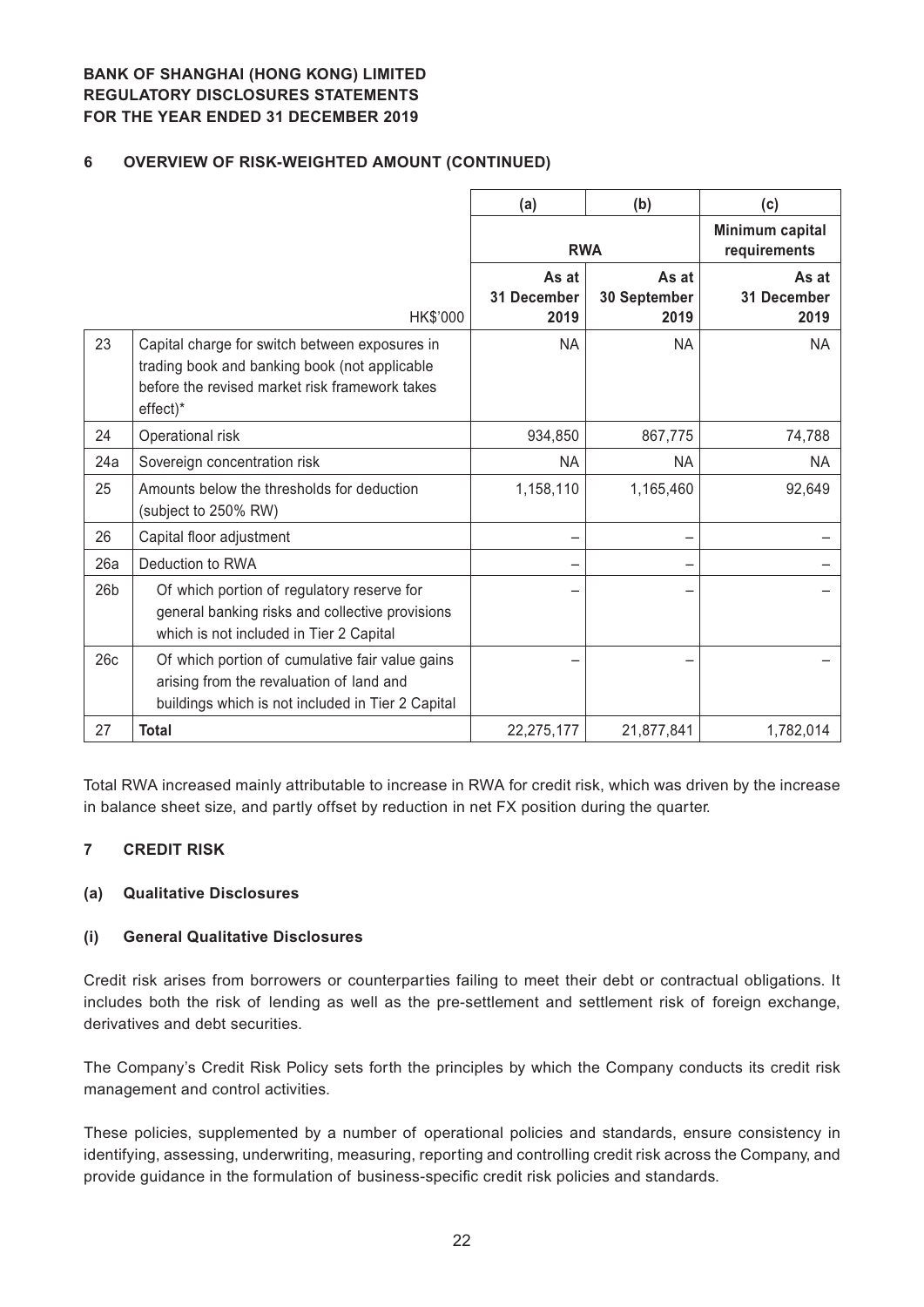## **7 CREDIT RISK (CONTINUED)**

#### **(a) Qualitative Disclosures (continued)**

#### **(i) General Qualitative Disclosures (continued)**

In managing its risk profile, the Company has some criteria in place that serve to support the Company's portfolio strategy planning and ensure sound, well-defined and consistent credit underwriting standards across business units of the Company. The Company sets Risk Appetite to specify the guidelines for the acceptance of risks associated with the extension of credit facilities. The delegation of authority sets out the level of credit authority required for approval of credit extension to a counterparty group.

RMU is the second line of defense responsible for the development and maintenance of credit risk management and internal control frameworks. It provides independent review and challenge to the first line of defense (e.g. Business Units) who are ultimately responsible for the identification, assessment and management of risk on an end-to-end basis and in conformity with approved risk appetite and policies.

Various functions under RMU reports to the Chief Risk Officer:

- Credit risk managers approve and control credit risk and portfolio quality and ensure compliance with all applicable credit policies, and procedures.
- Credit control units act as a monitoring function to perform independent checks on completeness of documentation to be executed, compliance of conditions precedent / credit conditions prior to the activation of credit facilities / disbursement / accommodation of credit excess and ad-hoc facilities and post-approval monitoring.

The Company's ultimate credit authority is vested with the Company's Board of Directors.

Please refer to Section 5 on the risk management committees established to discuss the various risk types.

RMU also partners the Compliance unit and Technology Risk to ensure all risk-taking activities abide by all regulations, while Internal Audit unit serves as a third line of defense to provide an independent assessment and assurance on the reliability, adequacy and effectiveness of our system of internal controls, risk management procedures, governance framework and processes.

The Company constantly invests in systems to support risk monitoring and reporting for our businesses. The end-to-end credit process is continually reviewed and improved through various front-to-back initiatives involving the business units, operations, RMU and other key stakeholders.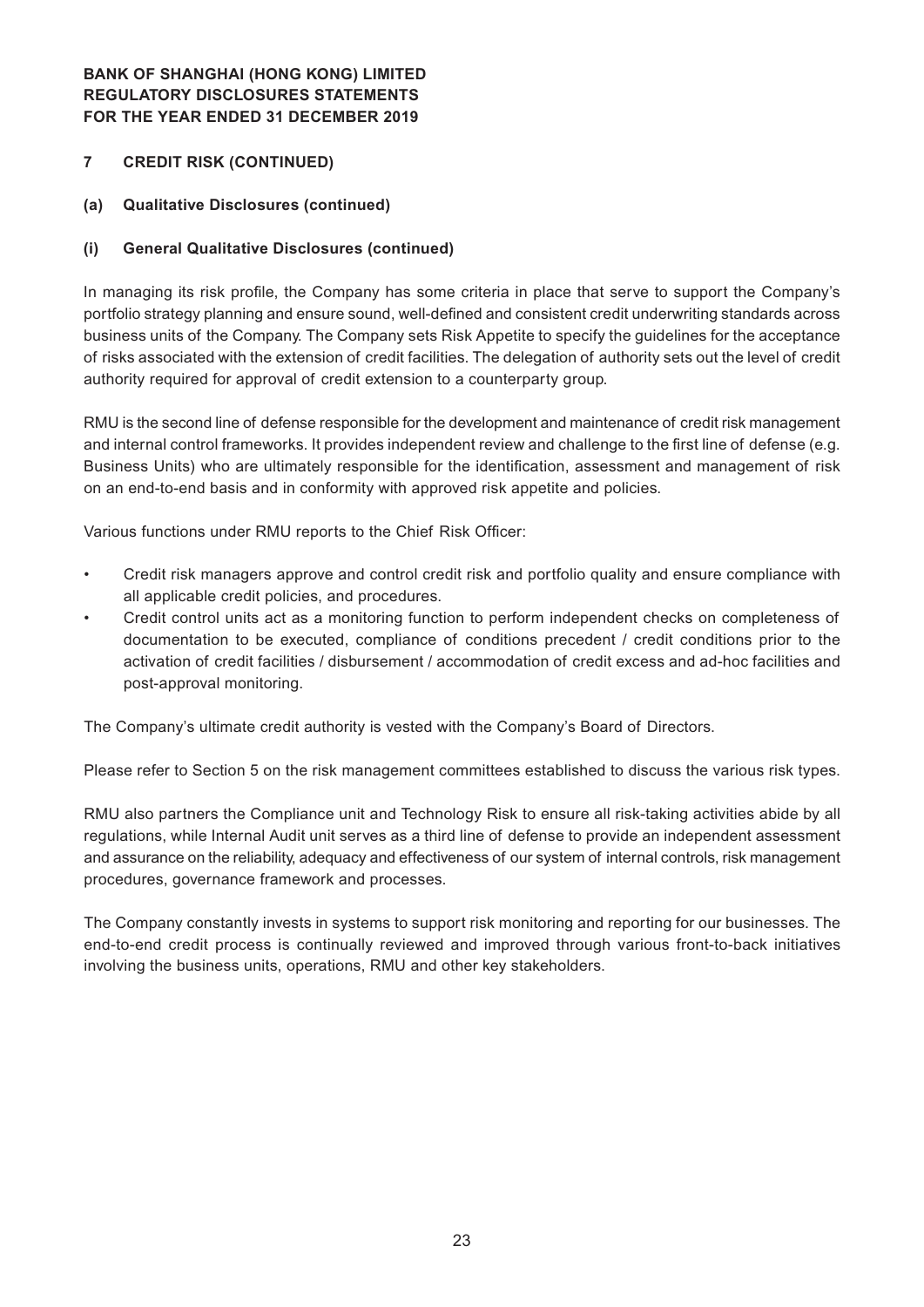#### **7 CREDIT RISK (CONTINUED)**

#### **(a) Qualitative Disclosures (continued)**

#### **(ii) Qualitative Disclosures related to Credit Risk Mitigation techniques**

The Company's Credit Risk Policy provides policy requirements and references on:

- • Eligible collaterals
- Collateral valuation and valuation method
- Appointment of valuers / appraisers
- Loan-to-valuation / margin calls

Core processes for collateral evaluation include frequency of valuation for the various asset classes.

Where possible, the Company takes collateral as a secondary recourse to the borrower. This includes, but not limited to, cash, marketable securities, real estate, trade receivables, inventory and equipment, and other physical and/or financial collateral. The Company may also take fixed and floating charges on the assets of borrowers. Policies are in place to determine the eligibility of collateral for credit risk mitigation. These include requiring specific collateral to meet minimum operational requirements in order to be considered as effective risk mitigants. The Company's collateral is generally diversified and periodic valuations of collateral are required. For derivatives, collateral arrangements are typically covered under market-standard documentation, such as International Swaps & Derivatives Association (ISDA) Agreements and Master Repurchase Agreements. The collateral received is marked-to-market on a frequency the Company and the counterparties mutually agreed upon, governed by internal guidelines with respect to the collateral eligibility. In the event of a default, the credit risk exposure is reduced by master-netting arrangements where the Company is allowed to offset what the Company owes a counterparty against what is due from that counterparty in a netting-eligible jurisdiction.

In times of difficulty, the Company will review the customer's specific situation and circumstances to assist them in restructuring their repayment liabilities.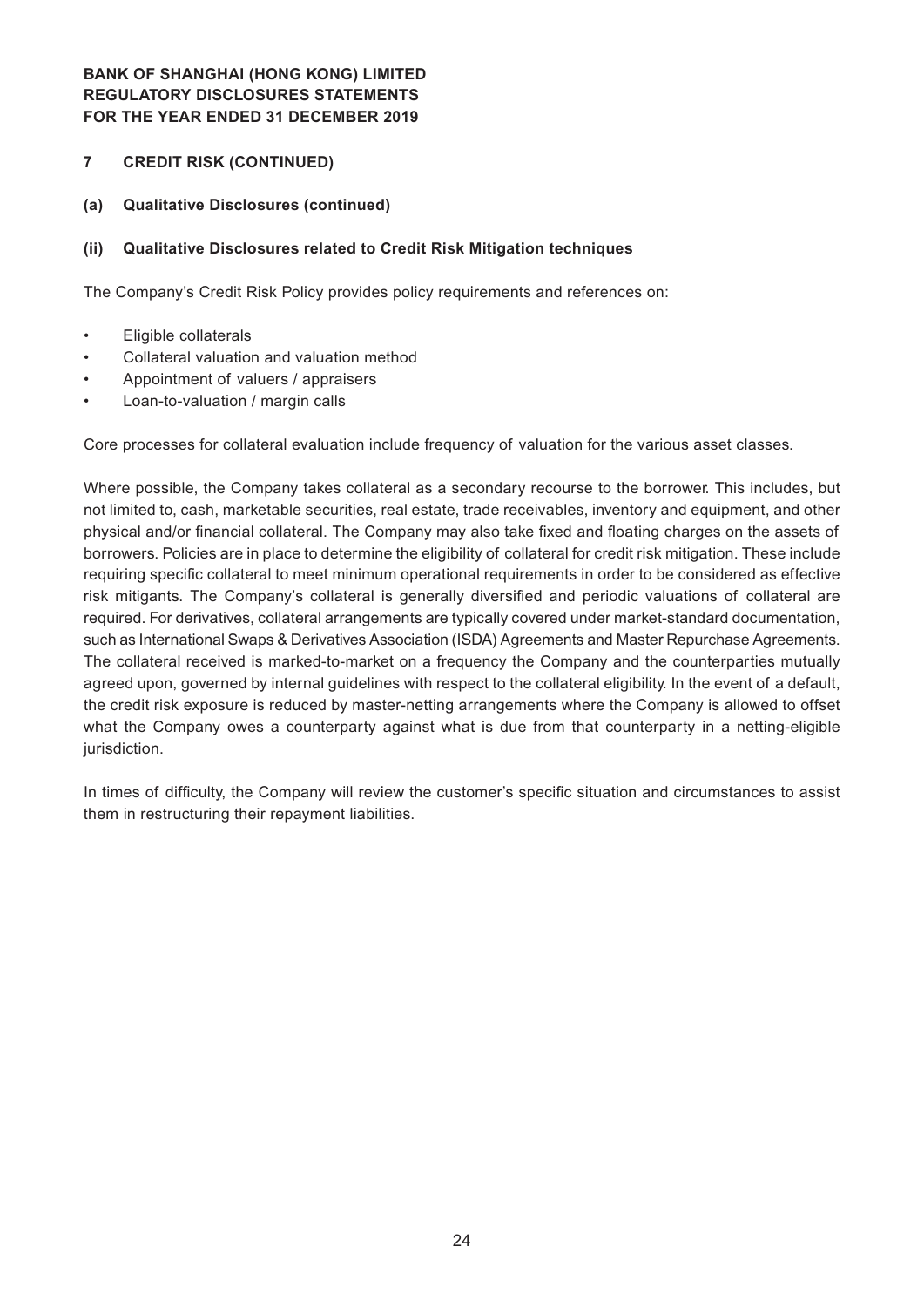- **7 CREDIT RISK (CONTINUED)**
- **(a) Qualitative Disclosures (continued)**

## **(iii) Additional Disclosures related to the Credit Quality of Assets**

HKMA's Loan Classification System requires credit portfolios to be categorised into one of the following five categories, according to the Company's assessment of a borrower's ability to repay a credit facility from its normal sources of income.

| Pass:            | This refers to loans where borrowers are current in meeting commitments and full<br>repayment of interest and principal is not in doubt.                                                                                                                                                                                                                                                                                                                                                        |
|------------------|-------------------------------------------------------------------------------------------------------------------------------------------------------------------------------------------------------------------------------------------------------------------------------------------------------------------------------------------------------------------------------------------------------------------------------------------------------------------------------------------------|
| Special Mention: | This refers to loans where borrowers are experiencing difficulties which may<br>threaten the lender's position. Ultimate loss is not expected at this stage but could<br>occur if adverse conditions persist.                                                                                                                                                                                                                                                                                   |
| Substandard:     | This refers to loans where borrowers are displaying a definable weakness that is<br>likely to jeopardize repayment. The Company is relying heavily on available security.<br>This would include loans where some loss of principal or interest is possible after<br>taking account of the net realizable value of the security, and rescheduled loans<br>where concessions have been made to a borrower on interest or principal such<br>as to render the loan "non-commercial" to the Company. |
| Doubtful:        | This refers to loans where collection in full is improbable and the Company expects<br>to sustain a loss of principal and/or interest after taking account of the net realizable<br>value of the security.                                                                                                                                                                                                                                                                                      |
| Loss:            | This refers to loans which are considered uncollectible after exhausting all collection<br>efforts such as realization of collateral, institution of legal proceedings, etc.                                                                                                                                                                                                                                                                                                                    |

Credit facilities are classified as restructured assets when the Company grants non-commercial concessions to a borrower because it is in a worse financial position or is unable to meet the original repayment schedule. A restructured credit facility is classified into the appropriate non-performing grade based on the assessment of the borrower's financial condition and its ability to repay according to the restructured terms.

Such credit facilities are not returned to the performing status until there are reasonable grounds to conclude that the borrower will be able to service all future principal and interest payments on the credit facility in accordance with the restructured terms.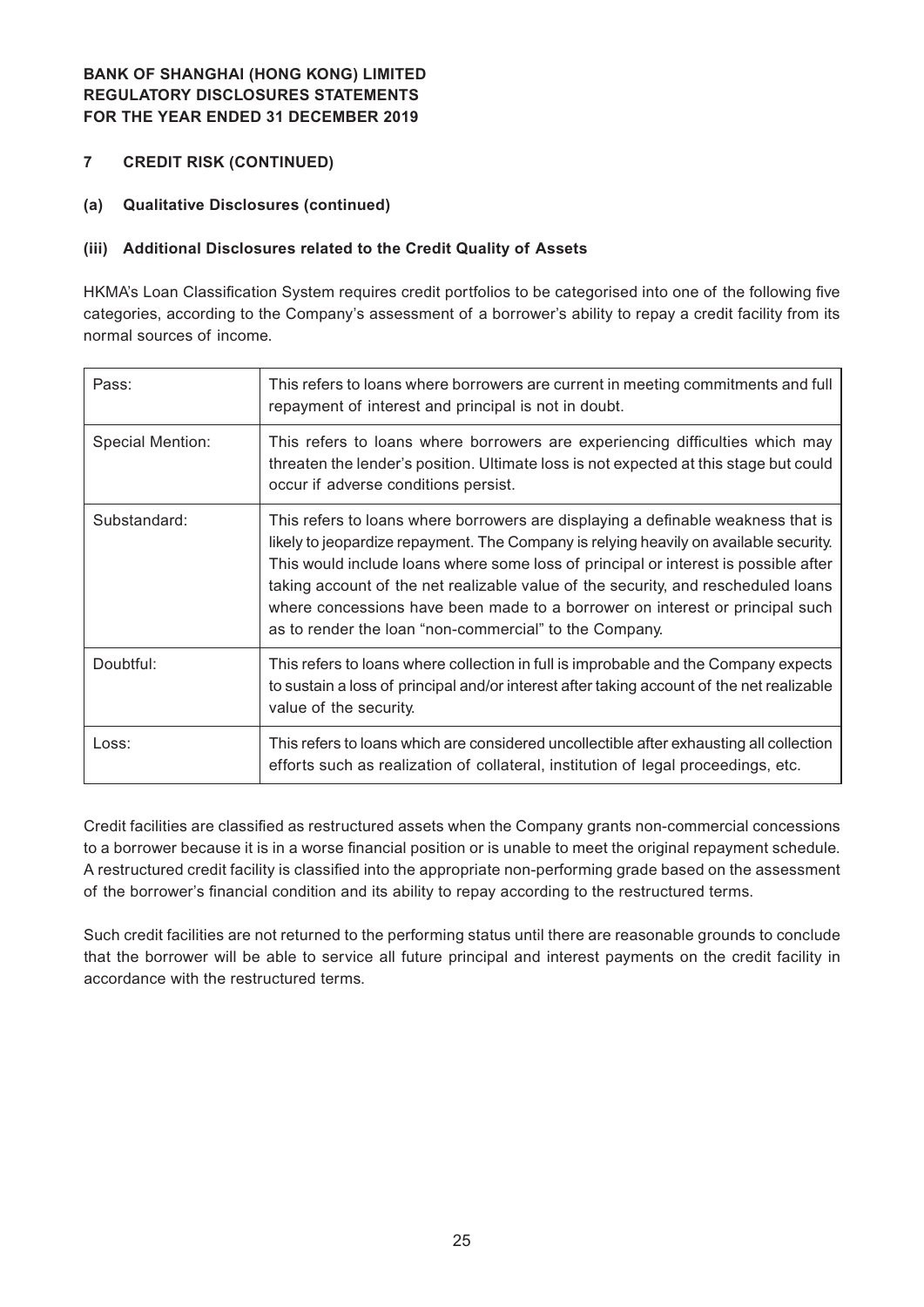## **7 CREDIT RISK (CONTINUED)**

**(a) Qualitative Disclosures (continued)**

## **(iii) Additional Disclosures related to the Credit Quality of Assets (continued)**

Currently, different terminology and criteria exists for the categorization of quality of credit exposures for various purpose:

1. Prudential / Regulatory definition for capital adequacy purpose - "Default"

Under Basel, a default is considered to have occurred when an obligor is considered Unlikely to Pay (UTP) (with list of such indicators specified in the Basel Accord) its credit obligations in full without recourse to actions such as realizing collateral (if held), or the obligor is more than 90 Days Past Due (90DPD) on any material obligation. It should be noted that the Basel UTP and 90DPD criteria are aligned to the Company's definition of Subjective and Technical Default respectively.

2. Accounting definition for valuation / provisioning purpose – "Credit-Impaired"

Under HKFRS 9, a financial asset is considered credit-impaired when one or more events (with list of such events specified in the HKFRS 9) that have a detrimental impact on the estimated future cash flows of that financial asset have occurred. All such financial instruments are classified as Stage 3 and requires individual assessment of provisions under the principle of HKFRS 9. This is aligned to the Company's definition. In other words exposures which are classified as Default under Basel purpose are considered to be Credit-Impaired for HKFRS 9 purpose.

#### **(iv) ECAI rating under the STC approach**

The Company adopted the Standard (Credit Risk) Approach for credit risk. The Company used the credit ratings from the following external credit assessment institutions ("ECAIs") for all classes of credit exposures mentioned below:

- Moody's Investors Services
- Standard and Poor's Rating Services
- **Fitch Ratings**

The process used to map ECAIs issue specific rating to the exposures recorded in the Company's banking book is consistent with those prescribed in the Banking (Capital) Rules.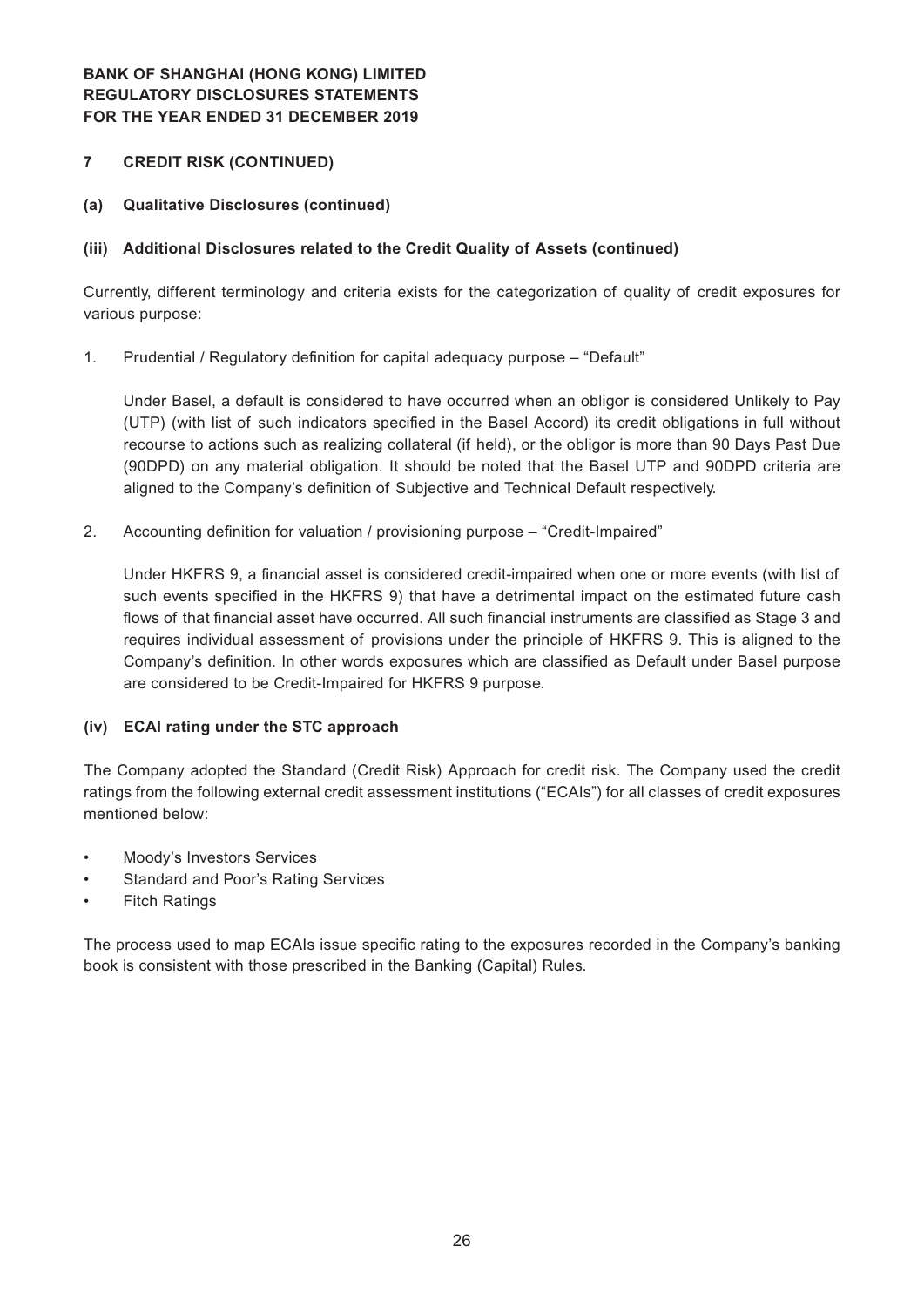#### **7 CREDIT RISK (CONTINUED)**

#### **(b) Credit quality of assets**

|   |                             | Gross carrying amounts of     |                            |                                   |                   |
|---|-----------------------------|-------------------------------|----------------------------|-----------------------------------|-------------------|
|   | As at 31 December 2019      | <b>Defaulted</b><br>exposures | Non-defaulted<br>exposures | Allowances/<br><i>impairments</i> | <b>Net values</b> |
|   |                             | <b>HK\$'000</b>               | <b>HK\$'000</b>            | <b>HK\$'000</b>                   | <b>HK\$'000</b>   |
|   | Loans                       | 350,333                       | 20,143,110                 | 294,060                           | 20,199,383        |
| 2 | Debt securities             | -                             | 7,285,320                  | 6,115                             | 7,279,205         |
| 3 | Off-balance sheet exposures | -                             | 465,217                    | 2,989                             | 462,228           |
| 4 | Total                       | 350,333                       | 27,893,647                 | 303,164                           | 27,940,816        |

A default is considered to have occurred with regard to a particular borrower when either or both of the following events have taken place:

- a) Subjective default: Borrower is considered to be unlikely to pay its credit obligations in full, without taking action such as realising security (if held).
- b) Technical default: Borrower is more than 90 days past due on any credit obligation.

Loans included balances with banks and central bank, placements with and advances to banks, loans and advances to customers and related interest receivables.

Debt securities included non-trading investment securities and related interest receivables.

Off-balance sheet exposures included direct credit substitutes, transaction-related contingencies, trade-related contingencies and irrecoverable loans commitment.

#### **(c) Changes in Defaulted Loans and Debt Securities**

|   |                                                                        | <b>HK\$'000</b> |
|---|------------------------------------------------------------------------|-----------------|
|   | Defaulted loans and debt securities as at 30 June 2019                 | 117,510         |
| 2 | Loans and debt securities that have defaulted since the last reporting | 319,815         |
| 3 | Returned to non-defaulted status                                       |                 |
| 4 | Amounts written off                                                    |                 |
| 5 | Other changes                                                          | (86,992)        |
|   | Defaulted loans and debt securities as at 31 December 2019             | 350,333         |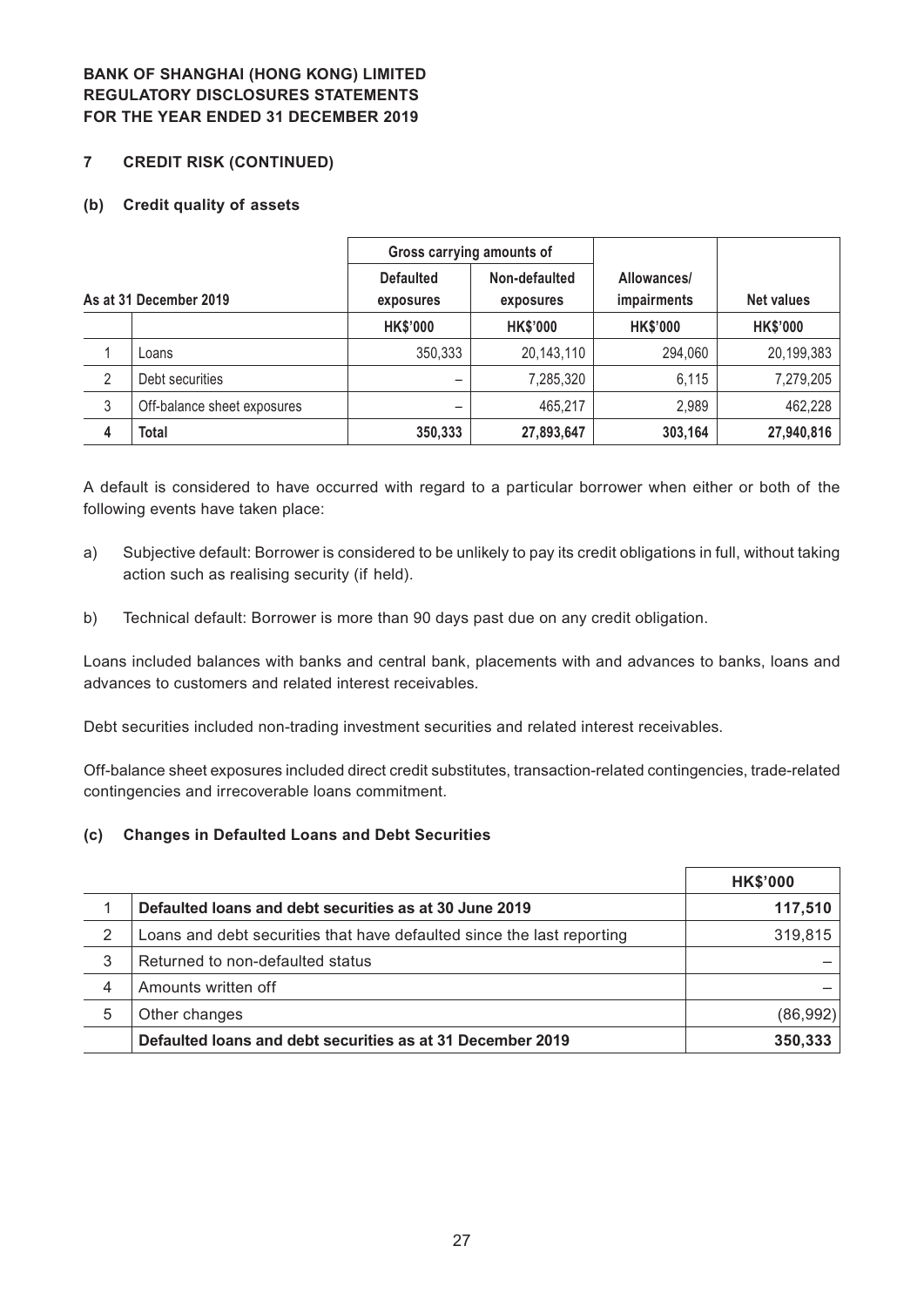**7 CREDIT RISK (CONTINUED)**

# **(d) Additional Quantitative Disclosures related to Credit Quality of Assets**

## **(i) Credit risk exposure by geographical areas, industry and residual maturity**

| <b>Geographical area</b><br><b>HK\$'000</b> | As at<br><b>31 December 2019</b> |
|---------------------------------------------|----------------------------------|
| - Hong Kong                                 | 8,083,447                        |
| - China                                     | 17,409,719                       |
| - Others                                    | 2,750,814                        |
| <b>Total</b>                                | 28,243,980                       |

| <b>Industry</b><br><b>HK\$'000</b> | As at<br>31 December 2019 |
|------------------------------------|---------------------------|
| - Banks                            | 10,300,118                |
| - Official sector                  | 1,003,946                 |
| - Non-bank private sector          | 16,939,916                |
| o Property development             | 3,902,280                 |
| o Property investment              | 231,987                   |
| o Financial concerns               | 8,568,959                 |
| o Stockbrokers                     |                           |
| o Electricity and gas              | 219,324                   |
| o Wholesale and retail trade       | 604,027                   |
| o Manufacturing                    | 1,822,013                 |
| o Transport & transport equipment  | 449,853                   |
| o Information Technology           | 40,388                    |
| o Individuals                      | 216,931                   |
| o Others                           | 884,154                   |
| <b>Total</b>                       | 28,243,980                |

| <b>Residual maturity</b><br><b>HK\$'000</b>   | As at<br>31 December 2019 |
|-----------------------------------------------|---------------------------|
| - Up to and including one year                | 23,015,678                |
| - Over one year and up to including two years | 3,245,159                 |
| - Over two years                              | 1,983,143                 |
| <b>Total</b>                                  | 28,243,980                |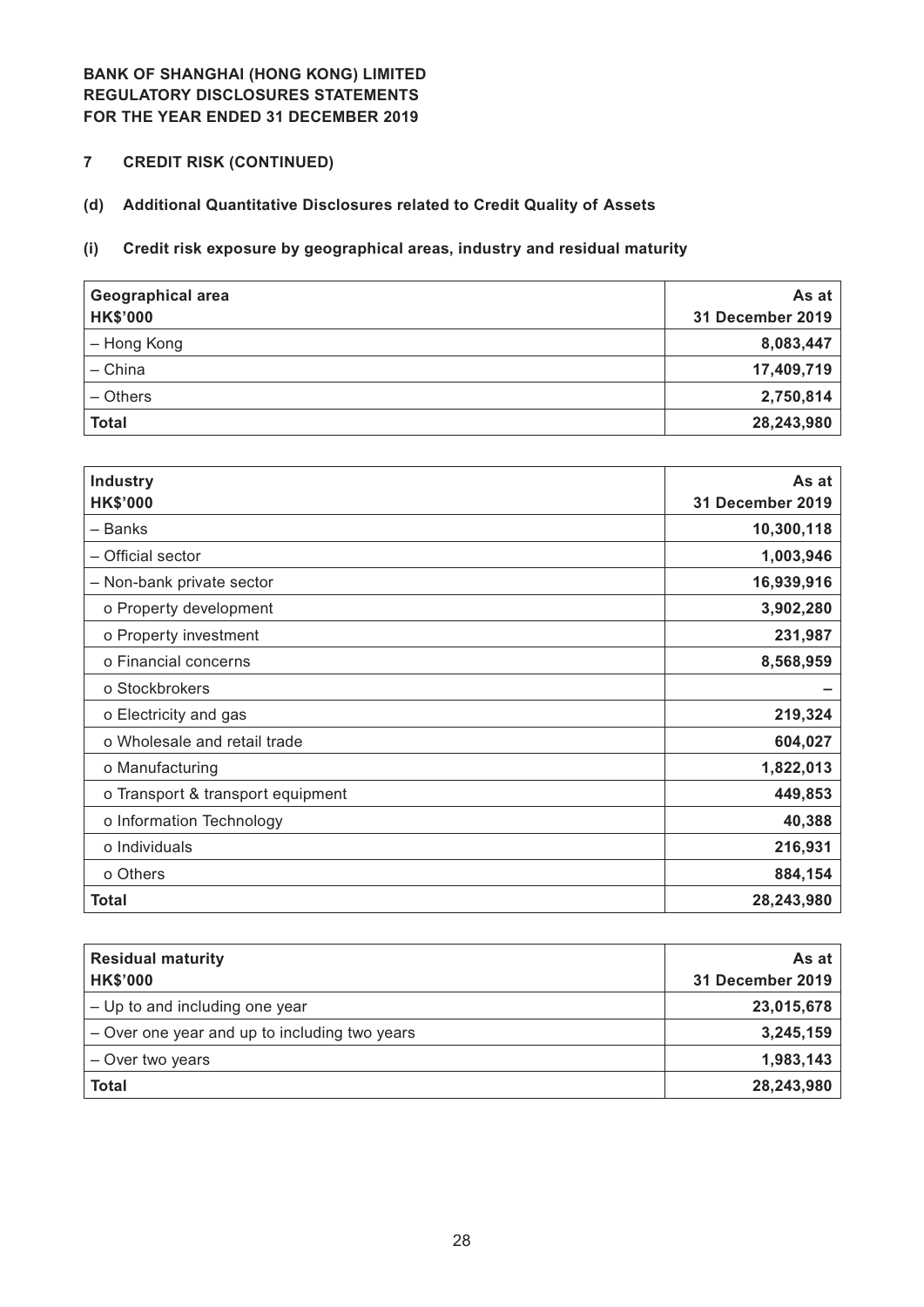**7 CREDIT RISK (CONTINUED)**

#### **(d) Additional Quantitative Disclosures related to Credit Quality of Assets (continued)**

#### **(ii) Impaired exposures and related allowances and write-offs by geographical area and industries**

# **Geographical area**

| <b>HK\$'000</b>                  |                  | 31 December 2019 |         |
|----------------------------------|------------------|------------------|---------|
|                                  | <b>Hong Kong</b> | China            | Total   |
| Gross outstanding<br>Of which:   |                  | 350,333          | 350,333 |
| Exposures subject to Stage 3 ECL |                  | 350,333          | 350,333 |
| Less: Impairment                 |                  | 122,133          | 122,133 |
|                                  |                  | 228,200          | 228,200 |

Impaired exposures subject to Stage 3 ECL are mainly related to miscellaneous – financial concerns and manufacturing.

#### **(iii) Aging analysis of accounting past due exposures**

Please refer to section 18 overdue and rescheduled assets for details.

#### **(iv) Breakdown of restructured exposures**

There were no restructured exposures as at 31 December 2019 and 31 December 2018.

#### **(e) Overview of Recognized Credit Risk Mitigation**

|              |                        | <b>Exposures</b><br>unsecured:<br>carrying amount | <b>Exposures</b><br>to be secured | <b>Exposures</b><br>secured by<br>recognized<br>collateral | <b>Exposures</b><br>secured by<br>recognized<br>guarantees | <b>Exposures</b><br>secured by<br>recognized<br>credit derivative<br>contracts |
|--------------|------------------------|---------------------------------------------------|-----------------------------------|------------------------------------------------------------|------------------------------------------------------------|--------------------------------------------------------------------------------|
|              | As at 31 December 2019 | <b>HK\$'000</b>                                   | <b>HK\$'000</b>                   | <b>HK\$'000</b>                                            | <b>HK\$'000</b>                                            | <b>HK\$'000</b>                                                                |
|              | Loans                  | 14,470,333                                        | 5,729,050                         | 283,369                                                    | 5,445,681                                                  |                                                                                |
| 2            | Debt securities        | 7,279,205                                         |                                   |                                                            |                                                            |                                                                                |
| $\mathbf{3}$ | <b>Total</b>           | 21,749,538                                        | 5,729,050                         | 283,369                                                    | 5,445,681                                                  |                                                                                |
| 4            | Of which defaulted     | 228,200                                           |                                   |                                                            |                                                            |                                                                                |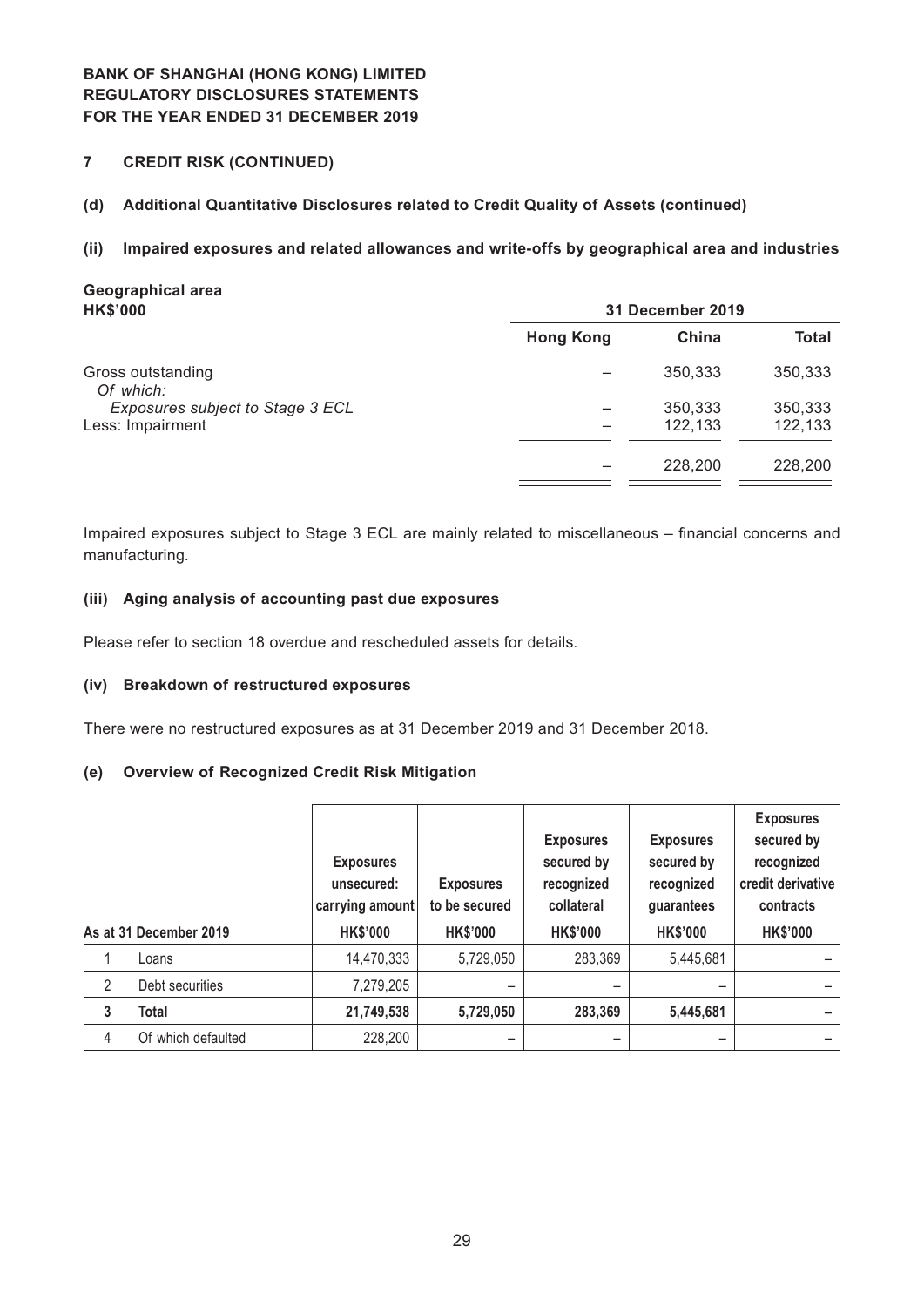# **7 CREDIT RISK (CONTINUED)**

# **(f) Credit Risk Exposures and Effects of Recognized Credit Risk Mitigation – STC approach**

|                |                                                                                                                                     | As at 31 December 2019     |                                         |                            |                             |                 |                    |  |  |
|----------------|-------------------------------------------------------------------------------------------------------------------------------------|----------------------------|-----------------------------------------|----------------------------|-----------------------------|-----------------|--------------------|--|--|
|                |                                                                                                                                     |                            | <b>Exposures pre-CCF</b><br>and pre-CRM |                            | RWA and RWA density         |                 |                    |  |  |
|                | <b>Exposure classes</b>                                                                                                             | On-balance<br>sheet amount | Off-balance<br>sheet amount             | On-balance<br>sheet amount | Off-balance<br>sheet amount | <b>RWA</b>      | <b>RWA density</b> |  |  |
|                |                                                                                                                                     | <b>HK\$'000</b>            | <b>HK\$'000</b>                         | <b>HK\$'000</b>            | <b>HK\$'000</b>             | <b>HK\$'000</b> | $\%$               |  |  |
| $\mathbf{1}$   | Sovereign exposures                                                                                                                 | 1,019,511                  | $\qquad \qquad -$                       | 1,019,511                  | —                           |                 |                    |  |  |
| 2              | PSE exposures                                                                                                                       |                            | ÷                                       | 155,002                    |                             | 77,501          | 50                 |  |  |
| 2a             | Of which: domestic PSEs                                                                                                             | $\overline{\phantom{0}}$   | $\overline{\phantom{0}}$                |                            |                             |                 |                    |  |  |
| 2 <sub>b</sub> | Of which: foreign PSEs                                                                                                              |                            |                                         | 155,002                    |                             | 77,501          | 50                 |  |  |
| 3              | Multilateral development bank<br>exposures                                                                                          |                            | $\overline{\phantom{0}}$                |                            |                             |                 |                    |  |  |
| 4              | Bank exposures                                                                                                                      | 4,791,923                  | $\qquad \qquad -$                       | 10,091,604                 |                             | 4,079,232       | 40                 |  |  |
| 5              | Securities firm exposures                                                                                                           |                            |                                         |                            |                             |                 |                    |  |  |
| 6              | Corporate exposures                                                                                                                 | 21,686,527                 | 2,913,066                               | 15,766,618                 | 149,012                     | 15,435,193      | 97                 |  |  |
| 7              | CIS exposures                                                                                                                       |                            |                                         |                            |                             |                 |                    |  |  |
| 8              | Cash items                                                                                                                          |                            |                                         |                            |                             |                 |                    |  |  |
| 9              | Exposures in respect of failed delivery<br>on transactions entered into on a basis<br>other than a delivery-versus-payment<br>basis |                            | $\overline{\phantom{0}}$                |                            |                             |                 |                    |  |  |
| 10             | Regulatory retail exposures                                                                                                         | 5,010                      | $\overline{\phantom{0}}$                | 5,010                      |                             | 3,758           | 75                 |  |  |
| 11             | Residential mortgage loans                                                                                                          |                            | $\overline{\phantom{0}}$                |                            |                             |                 |                    |  |  |
| 12             | Other exposures which are not past<br>due exposures                                                                                 | 346,747                    | $\overline{\phantom{0}}$                | 346,747                    |                             | 363,630         | 105                |  |  |
| 13             | Past due exposures                                                                                                                  | 20,072                     | $\overline{\phantom{0}}$                | 20,072                     |                             | 30,108          | 150                |  |  |
| 14             | Significant exposures to commercial<br>entities                                                                                     |                            |                                         |                            |                             |                 |                    |  |  |
| 15             | <b>Total</b>                                                                                                                        | 27,869,790                 | 2,913,066                               | 27,404,564                 | 149,012                     | 19,989,422      | 73                 |  |  |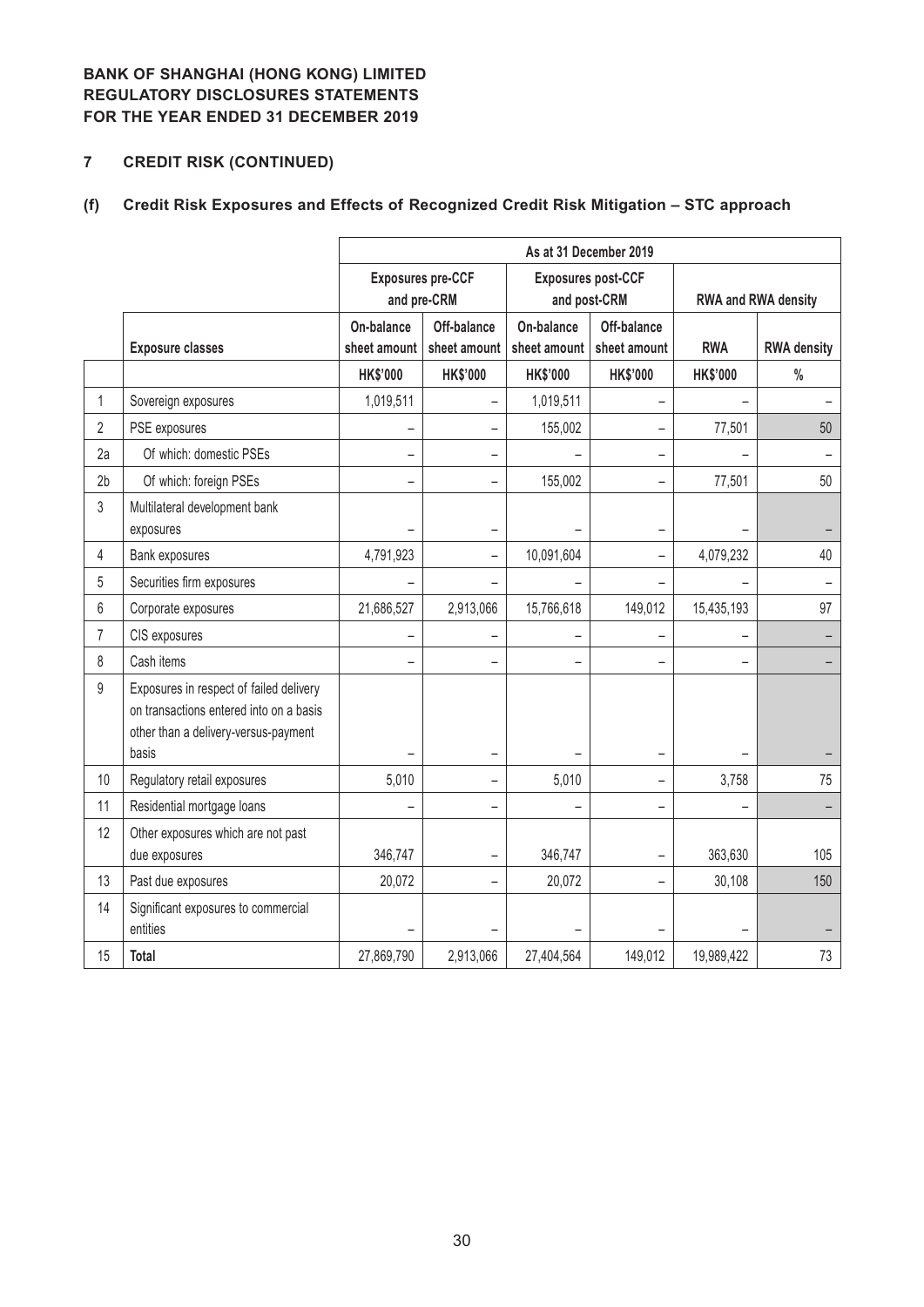# **7 CREDIT RISK (CONTINUED)**

# **(g) Credit Risk Exposures by Asset Classes and by Risk Weights - STC approach**

|                  |                                                                                                                                           |                          |                          |                        |                          |                        |                        | As at 31 December 2019   |                          |                          |                                  |                                                                                                  |
|------------------|-------------------------------------------------------------------------------------------------------------------------------------------|--------------------------|--------------------------|------------------------|--------------------------|------------------------|------------------------|--------------------------|--------------------------|--------------------------|----------------------------------|--------------------------------------------------------------------------------------------------|
|                  |                                                                                                                                           | $0\%$<br><b>HK\$'000</b> | 10%<br>HK\$'000          | 20%<br><b>HK\$'000</b> | 35%<br><b>HK\$'000</b>   | 50%<br><b>HK\$'000</b> | 75%<br><b>HK\$'000</b> | 100%<br>HK\$'000         | 150%<br><b>HK\$'000</b>  | 250%<br>HK\$'000         | <b>Others</b><br><b>HK\$'000</b> | <b>Total credit</b><br>risk exposures<br>amount<br>(post CCF and<br>post CRM)<br><b>HK\$'000</b> |
| $\mathbf 1$      | Sovereign exposures                                                                                                                       | 1,019,511                |                          |                        |                          |                        |                        | $\overline{a}$           |                          |                          |                                  | 1,019,511                                                                                        |
| $\sqrt{2}$       | PSE exposures                                                                                                                             |                          |                          |                        |                          | 155,002                |                        |                          |                          |                          |                                  | 155,002                                                                                          |
| 2a               | Of which: domestic PSEs                                                                                                                   | $\overline{\phantom{0}}$ |                          |                        |                          |                        |                        | -                        | $\overline{\phantom{0}}$ | ÷                        |                                  |                                                                                                  |
| 2 <sub>b</sub>   | Of which foreign PSEs                                                                                                                     |                          |                          |                        |                          | 155,002                |                        |                          | $\overline{\phantom{0}}$ |                          |                                  | 155,002                                                                                          |
| $\mathfrak{z}$   | Multilateral development<br>bank exposures                                                                                                | -                        |                          |                        |                          |                        | -                      | $\overline{\phantom{0}}$ | $\overline{\phantom{0}}$ | <b>-</b>                 |                                  |                                                                                                  |
| 4                | Bank exposures                                                                                                                            | $\overline{a}$           | $\overline{a}$           | 3,221,901              |                          | 6,869,703              | ÷                      | $\overline{a}$           | $\overline{a}$           | $\overline{a}$           | L.                               | 10,091,604                                                                                       |
| $5\,$            | Securities firm exposures                                                                                                                 | $\overline{\phantom{0}}$ | $\overline{\phantom{0}}$ | -                      |                          |                        |                        | $\overline{\phantom{0}}$ | $\overline{a}$           | -                        | $\overline{\phantom{0}}$         |                                                                                                  |
| $\boldsymbol{6}$ | Corporate exposures                                                                                                                       | $\overline{a}$           | $\overline{a}$           | -                      | $\overline{\phantom{0}}$ | 1,690,508              | -                      | 13,495,489               | 729,633                  | $\overline{\phantom{0}}$ | $\overline{\phantom{0}}$         | 15,915,630                                                                                       |
| $\overline{7}$   | CIS exposures                                                                                                                             | $\overline{a}$           | $\overline{a}$           | -                      | $\overline{a}$           |                        |                        |                          | $\overline{\phantom{0}}$ | $\overline{\phantom{0}}$ | $\overline{a}$                   |                                                                                                  |
| 8                | Cash items                                                                                                                                |                          |                          |                        |                          |                        |                        |                          |                          |                          |                                  |                                                                                                  |
| $\mathsf g$      | Exposures in respect of<br>failed delivery on<br>transactions entered into on<br>a basis other than a<br>delivery-versus-payment<br>basis |                          |                          |                        |                          |                        |                        |                          |                          |                          |                                  |                                                                                                  |
| $10$             | Regulatory retail exposures                                                                                                               | $\overline{\phantom{0}}$ |                          | -                      |                          | $\overline{a}$         | 5,010                  | $\overline{\phantom{0}}$ | -                        | $\overline{\phantom{0}}$ |                                  | 5,010                                                                                            |
| 11               | Residential mortgage loans                                                                                                                |                          |                          |                        |                          |                        |                        |                          |                          |                          |                                  |                                                                                                  |
| 12               | Other exposures which are<br>not past due exposures                                                                                       | $\overline{a}$           | $\overline{\phantom{0}}$ |                        | $\overline{\phantom{0}}$ |                        |                        | 346,747                  |                          |                          | $\overline{\phantom{0}}$         | 346,747                                                                                          |
| 13               | Past due exposures                                                                                                                        |                          |                          |                        |                          |                        |                        |                          | 20,072                   | L                        | $\overline{a}$                   | 20,072                                                                                           |
| 14               | Significant exposures to<br>commercial entities                                                                                           |                          |                          |                        |                          |                        |                        |                          |                          |                          |                                  |                                                                                                  |
| 15               | <b>Total</b>                                                                                                                              | 1,019,511                | $\overline{\phantom{0}}$ | 3,221,901              | $\overline{a}$           | 8,715,213              | 5,010                  | 13,842,236               | 749,705                  | -                        | -                                | 27,553,576                                                                                       |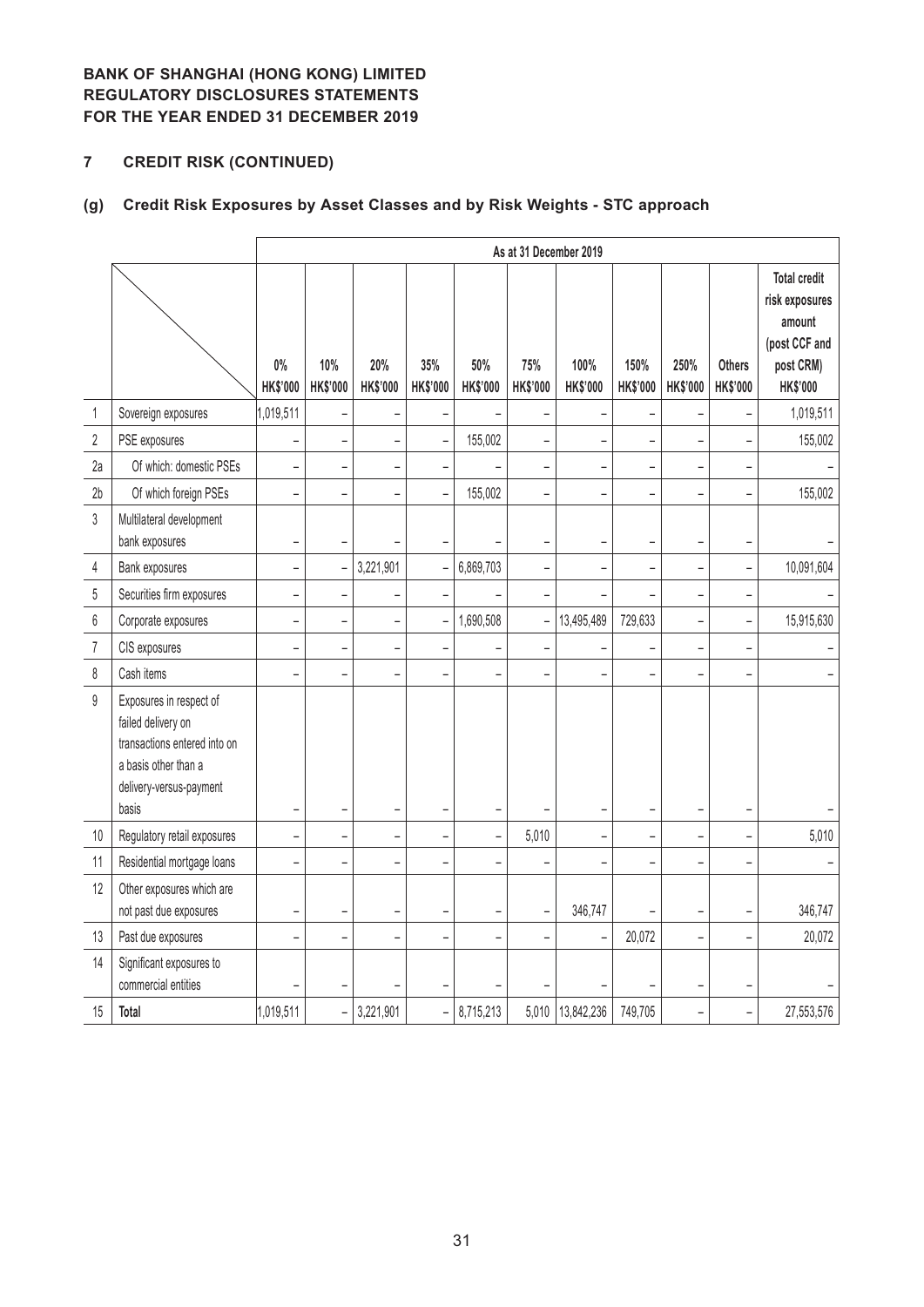#### **8 COUNTERPARTY CREDIT RISK ("CCR")**

#### **(a) Qualitative Disclosures related to Counterparty Credit Risk**

Counterparty Credit Risk is defined as the risk that a counterparty could default before the final settlement of the cash flows of derivatives or securities financing transactions.

Pre-settlement credit risk for traded products arising from a counterparty potentially defaulting on its obligations is quantified by evaluation of the market price, plus potential future exposure.

Issuer default risk that may also arise from derivatives, notes and securities are generally measured based on jump-to-default computations.

The Company's Credit Risk Policy and related standards set out the Company's overarching requirements for guarantees and Traded Products.

Credit limits and exposures to counterparties are subject to the Company's overarching credit risk management framework. Counterparties are assessed individually and assigned credit risk ratings. After the credit exposures are assessed, credit limits are proposed by the business unit, and are approved by the credit risk function after an independent credit assessment.

The Company actively monitors and manages our exposure to counterparties in OTC derivative trades to protect our balance sheet in the event of a counterparty default. Counterparty risk exposures that may be adversely affected by market risk events are identified, reviewed and acted upon by management, and highlighted to the appropriate risk management committees.

Furthermore, the Company enters into master netting / collateral arrangements with counterparties where it is appropriate and feasible to mitigate counterparty risk.

The Company's Credit Risk Policy provide the definition and management of specific wrong-way risk (SWWR). SWWR arises when there is unfavourable correlation between the mark-to-market value of the instrument and the financial strength of the counterparty. An example of SWWR is when granting a credit limit to a counterparty secured by the counterparty's own shares.

The Company does not have external credit ratings, which thus have no impact on the Company's collateral obligations under derivative contracts.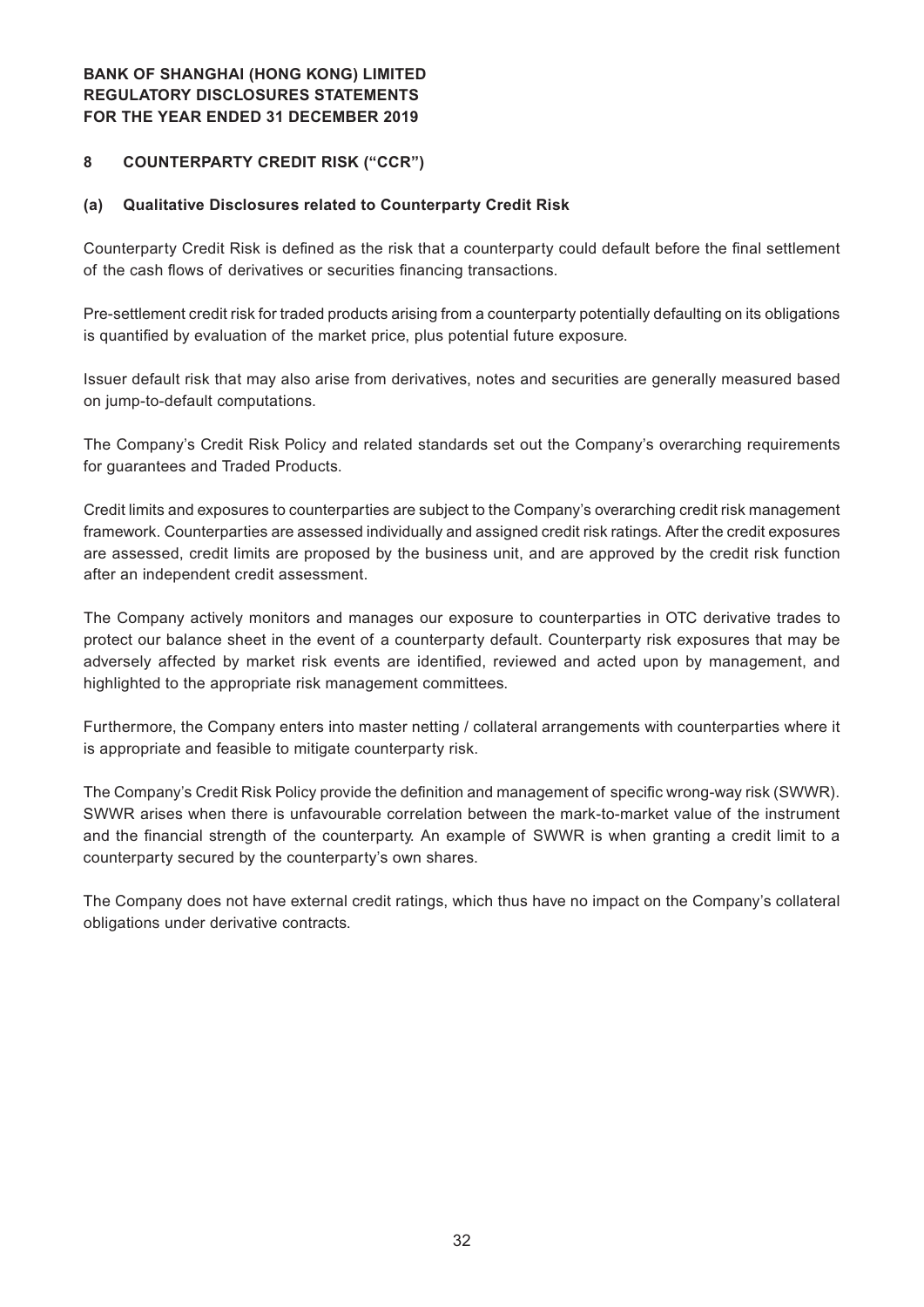# **8 COUNTERPARTY CREDIT RISK ("CCR") (CONTINUED)**

# **(b) Analysis of Counterparty Default Risk Exposures (Other than those to CCPs) by Approaches**

|                |                                      | As at 31 December 2019                      |                               |                                                |                                                                                          |                                                          |                               |  |  |
|----------------|--------------------------------------|---------------------------------------------|-------------------------------|------------------------------------------------|------------------------------------------------------------------------------------------|----------------------------------------------------------|-------------------------------|--|--|
|                |                                      | Replacement<br>cost (RC)<br><b>HK\$'000</b> | <b>PEE</b><br><b>HK\$'000</b> | <b>Effect</b><br><b>EPE</b><br><b>HK\$'000</b> | Alpha $(\alpha)$<br>used for<br>computing<br>default risk<br>exposure<br><b>HK\$'000</b> | Default risk<br>exposure<br>after CRM<br><b>HK\$'000</b> | <b>RWA</b><br><b>HK\$'000</b> |  |  |
| 1              | SA - CCR (for derivative             |                                             |                               |                                                |                                                                                          |                                                          |                               |  |  |
|                | contracts)                           |                                             |                               |                                                | 1.4                                                                                      |                                                          |                               |  |  |
| 1a             | <b>CEM</b>                           | 31,132                                      | 64,307                        |                                                | <b>NA</b>                                                                                | 95,439                                                   | 33,786                        |  |  |
| 2              | IMM (CCR) approach                   |                                             |                               |                                                |                                                                                          |                                                          |                               |  |  |
| $\mathfrak{Z}$ | Simple Approach (for SFTs)           |                                             |                               |                                                |                                                                                          | 60,978                                                   | 12,196                        |  |  |
| $\overline{4}$ | Comprehensive Approach<br>(for SFTs) |                                             | —                             |                                                |                                                                                          |                                                          |                               |  |  |
| $\overline{5}$ | VaR (for SFTs)                       |                                             | -                             |                                                |                                                                                          |                                                          |                               |  |  |
| 6              | <b>Total</b>                         | 31,132                                      | 64,307                        |                                                |                                                                                          | 156,417                                                  | 45,982                        |  |  |

#### **(c) CVA Capital Charge**

|   |                                                                                    | As at 31 December 2019                 |                               |
|---|------------------------------------------------------------------------------------|----------------------------------------|-------------------------------|
|   |                                                                                    | <b>EAD post CRM</b><br><b>HK\$'000</b> | <b>RWA</b><br><b>HK\$'000</b> |
|   | Netting sets for which CVA capital charge is calculated by the advanced CVA method |                                        |                               |
|   | (i) VaR (after application of multiplication factor if applicable)                 | -                                      |                               |
| 2 | (ii) Stressed VaR (after application of multiplication factor if applicable)       |                                        |                               |
| 3 | Netting sets for which CVA capital charge is calculated by the standardized        |                                        |                               |
|   | CVA method                                                                         | 95,439                                 | 31,275                        |
| 4 | Total                                                                              | 95,439                                 | 31,275                        |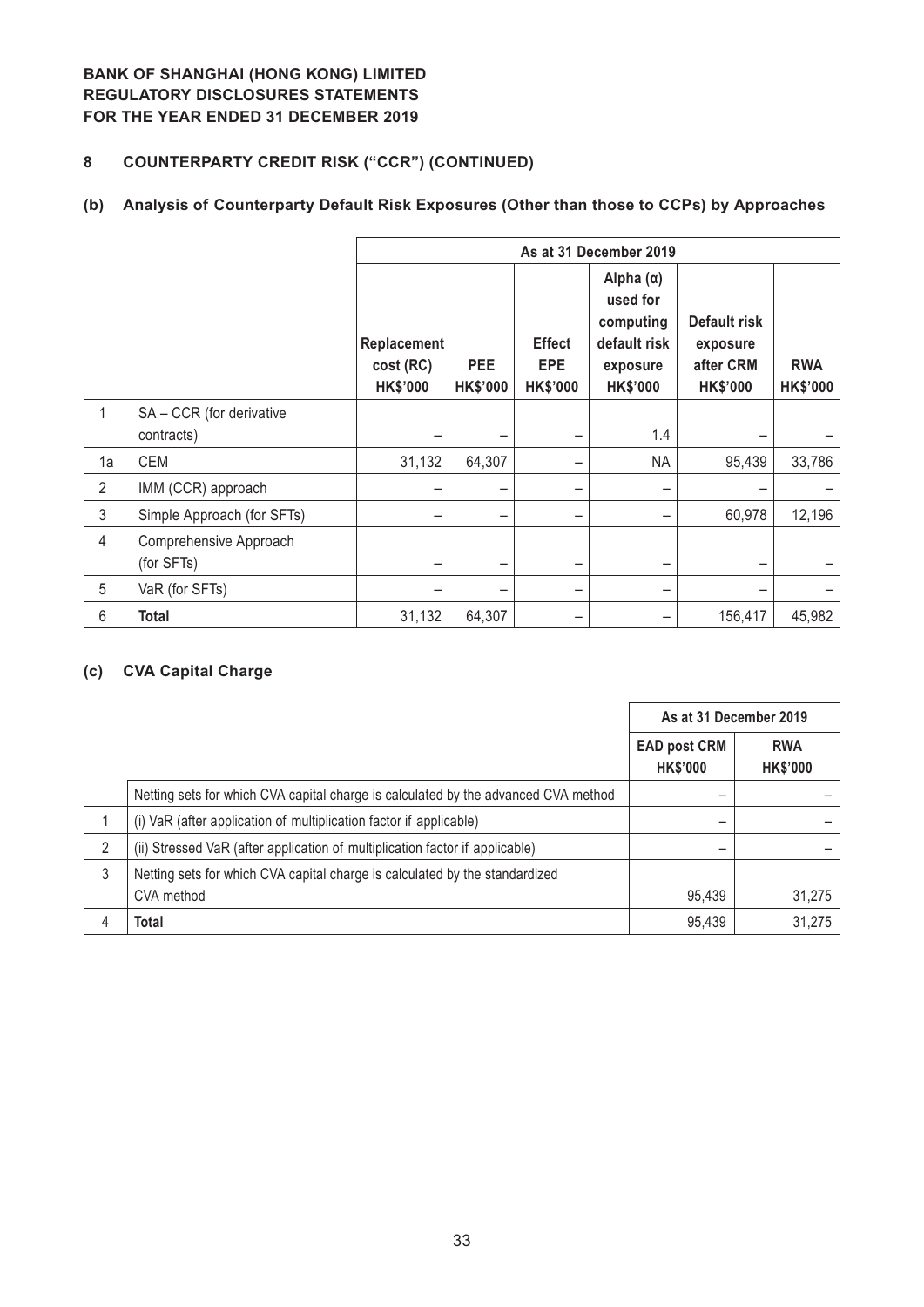## **8 COUNTERPARTY CREDIT RISK ("CCR") (CONTINUED)**

## **(d) Counterparty Default Risk Exposures (Other than those to CCPs) by Asset Classes and by Risk Weights – for STC approach**

|                |                                                     |                          | As at 31 December 2019   |                          |                          |                        |                          |                          |                          |                          |                                  |                                                                       |
|----------------|-----------------------------------------------------|--------------------------|--------------------------|--------------------------|--------------------------|------------------------|--------------------------|--------------------------|--------------------------|--------------------------|----------------------------------|-----------------------------------------------------------------------|
|                | <b>Risk Weight</b><br><b>Exposure class</b>         | $0\%$<br>HK\$'000        | 10%<br><b>HK\$'000</b>   | 20%<br><b>HK\$'000</b>   | 35%<br><b>HK\$'000</b>   | 50%<br><b>HK\$'000</b> | 75%<br><b>HK\$'000</b>   | 100%<br><b>HK\$'000</b>  | 150%<br><b>HK\$'000</b>  | 250%<br><b>HK\$'000</b>  | <b>Others</b><br><b>HK\$'000</b> | <b>Total default</b><br>risk exposure<br>after CRM<br><b>HK\$'000</b> |
| 1              | Sovereign exposures                                 |                          | $\qquad \qquad -$        |                          |                          |                        |                          |                          |                          |                          |                                  |                                                                       |
| $\overline{2}$ | PSE exposures                                       | $\overline{\phantom{0}}$ | $\qquad \qquad -$        | $\overline{\phantom{0}}$ | $\qquad \qquad -$        |                        | $\overline{\phantom{0}}$ |                          | $\equiv$                 |                          | $\overline{\phantom{0}}$         |                                                                       |
| 2a             | Of which: domestic<br>PSEs                          | $\overline{\phantom{0}}$ | $\qquad \qquad -$        | $\equiv$                 | $\overline{\phantom{0}}$ |                        | $\overline{\phantom{0}}$ |                          | $\overline{\phantom{a}}$ |                          | $\overline{\phantom{a}}$         |                                                                       |
| 2 <sub>b</sub> | Of which: foreign PSEs                              |                          | $\overline{\phantom{0}}$ |                          | $\overline{\phantom{0}}$ |                        |                          |                          |                          |                          |                                  |                                                                       |
| $\overline{3}$ | Multilateral development<br>bank exposures          |                          | $\overline{\phantom{0}}$ |                          | $\overline{\phantom{0}}$ |                        | $\overline{\phantom{0}}$ |                          | $\overline{\phantom{0}}$ |                          |                                  |                                                                       |
| 4              | Bank exposures                                      | $\overline{\phantom{0}}$ | $\qquad \qquad -$        | 63,605                   | $\qquad \qquad -$        | 21,539                 | $\overline{\phantom{m}}$ | $\overline{\phantom{m}}$ | $\overline{\phantom{m}}$ | $\overline{\phantom{m}}$ | $\overline{\phantom{m}}$         | 85,144                                                                |
| 5              | Securities firm exposures                           | -                        | $\overline{\phantom{0}}$ |                          | -                        |                        | $\overline{\phantom{0}}$ |                          | ۰                        |                          | $\overline{\phantom{0}}$         |                                                                       |
| 6              | Corporate exposures                                 |                          | $\overline{\phantom{0}}$ |                          | $\overline{\phantom{0}}$ |                        | $\qquad \qquad -$        | 10,295                   |                          |                          |                                  | 10,295                                                                |
| 7              | CIS exposures                                       | $\overline{\phantom{0}}$ | $\qquad \qquad -$        | $\overline{\phantom{0}}$ | $\qquad \qquad -$        |                        | $\overline{\phantom{0}}$ |                          | $\overline{\phantom{0}}$ |                          | $\qquad \qquad$                  |                                                                       |
| 8              | Regulatory retail exposures                         | $\overline{\phantom{0}}$ | -                        | $\overline{\phantom{0}}$ | -                        |                        | $\overline{\phantom{0}}$ |                          | $\overline{\phantom{0}}$ | $\overline{\phantom{0}}$ | $\overline{\phantom{0}}$         |                                                                       |
| 9              | Residential mortgage loans                          |                          | $\overline{\phantom{0}}$ |                          |                          |                        |                          |                          |                          |                          |                                  |                                                                       |
| 10             | Other exposures which are<br>not past due exposures |                          | -                        |                          |                          |                        |                          |                          |                          |                          |                                  |                                                                       |
| 11             | Significant exposures to<br>commercial entities     |                          | $\overline{\phantom{0}}$ |                          | -                        |                        | $\overline{\phantom{0}}$ |                          |                          |                          |                                  |                                                                       |
| 12             | Total                                               | -                        | -                        | 63,605                   | $\qquad \qquad -$        | 21,539                 | $\overline{\phantom{a}}$ | 10,295                   | $\equiv$                 |                          |                                  | 95,439                                                                |

#### **(e) Composition of Collateral for Counterparty Default Risk Exposures (including those for Contracts or Transactions Cleared through CCPs)**

|                          | As at 31 December 2019        |                                                                                       |                               |                                 |                                           |                                         |  |  |
|--------------------------|-------------------------------|---------------------------------------------------------------------------------------|-------------------------------|---------------------------------|-------------------------------------------|-----------------------------------------|--|--|
|                          |                               | <b>Derivative contracts</b>                                                           |                               |                                 | <b>SFTs</b>                               |                                         |  |  |
|                          |                               | Fair value of recognized<br>Fair value of posted<br>collateral received<br>collateral |                               |                                 | Fair value of<br>recognized               | Fair value of                           |  |  |
|                          | Segregated<br><b>HK\$'000</b> | Unsegregated<br><b>HK\$'000</b>                                                       | Segregated<br><b>HK\$'000</b> | Unsegregated<br><b>HK\$'000</b> | collateral<br>received<br><b>HK\$'000</b> | posted<br>collateral<br><b>HK\$'000</b> |  |  |
| Cash - domestic currency |                               |                                                                                       |                               |                                 |                                           |                                         |  |  |
| Cash - other currencies  | -                             | 8,865                                                                                 | -                             | 8,254                           |                                           |                                         |  |  |
| Corporate bonds          | -                             |                                                                                       |                               | -                               |                                           | 611,046                                 |  |  |
| <b>Total</b>             | -                             | 8,865                                                                                 |                               | 8,254                           |                                           | 611,046                                 |  |  |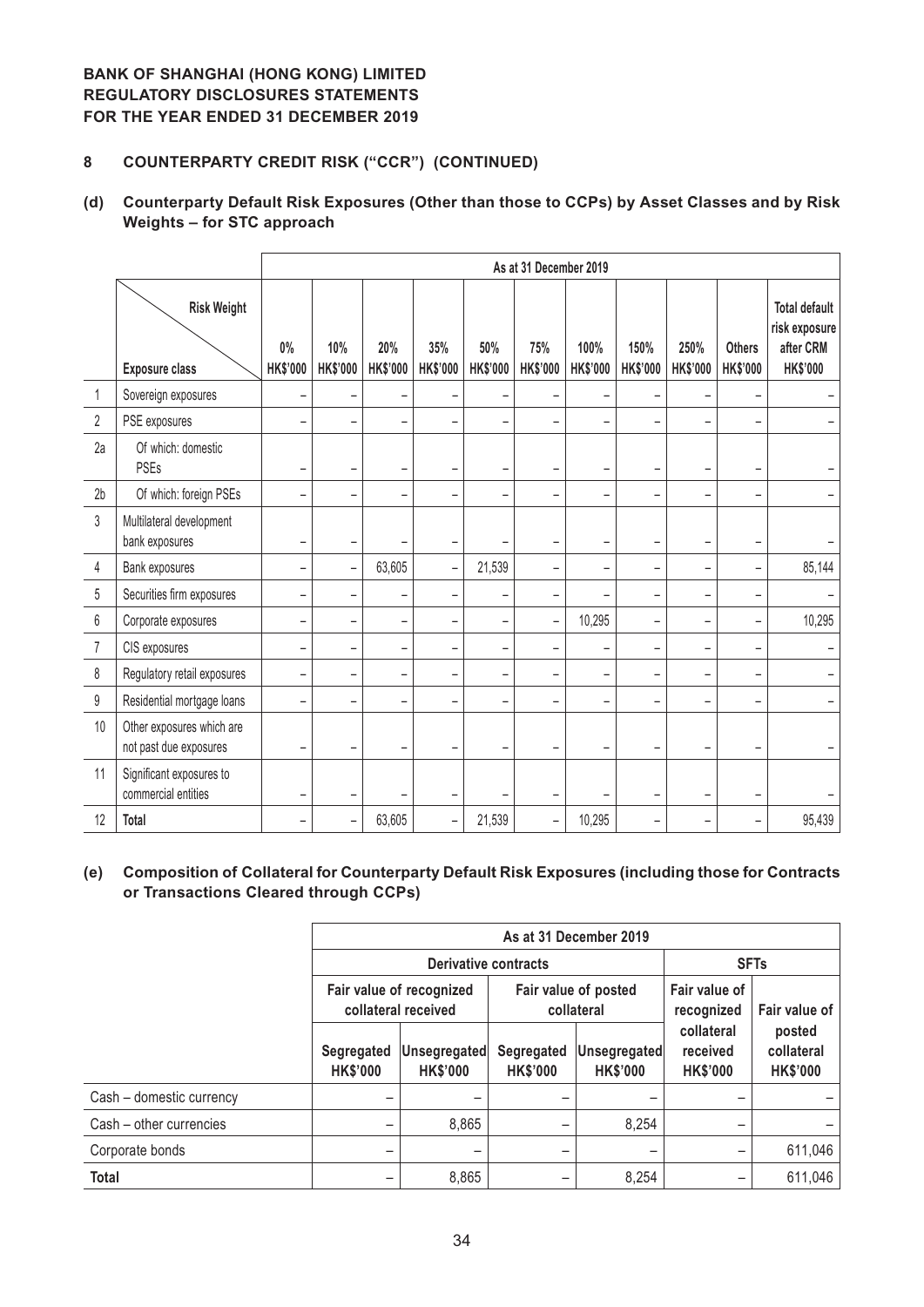#### **9 MARKET RISK UNDER STANDARDIZED APPROACH**

#### **(a) Qualitative Disclosures**

Market risk is the risk of loss on assets, liabilities and commitments arising from the net effect of changes in market rates, such as foreign exchange rates and interest rates.

Market risk exposures are coming from either Trading book or Banking book.

Trading book consists of:

- proprietary positions in financial instruments taken for short-term resale or to benefit in the short term from actual or expected differences between the buying and selling prices or from other price or interest rate variations;
- positions arising from the execution of trade orders from customers and market making;
- positions taken to hedge other elements of the trading book.

Banking book consists of:

positions other than those categorised under the trading book.

The Company's approach to market risk management is formulated on the following building blocks:

- **Market Risk Policies**
- **Market Risk Systems**
- Market Risk Measurement, Monitoring and Reporting

The Company's market risk policies are designed to identify and analyse these market risks so as to set appropriate risk limits and controls, and to monitor the risks and adhere to limits by means of reliable and up-to-date information systems. Such policy is a compilation of sets of market risk related policies to govern the market risk profile of the Company and to ensure that market risk management strategies are effectively implemented for the Company. The Company has market risk management policies on foreign exchange, interest rate, debt securities and liquidity.

The level of sophistication of the Company's risk management information systems is commensurate with the nature, scale and complexity of the Company's business activities.

Market risk limits are put in place to control the Company's exposure to various quantifiable market risks associated with its business activities. Risk limits are set in line with the Company's risk appetite and are suitable for the size and complexity of the Company's business activities and compatible with the sophistication of its products and services. Market risk limits are reviewed at least annually to ensure its adequacy and appropriateness under the prevailing business environment. As and when the portfolio or market conditions change significantly, underlying assumptions for establishing the limits will then be reviewed in the context of changes in strategy, or according to the risk tolerance of the Company, market conditions, and regulatory requirement etc. Market risk exposures are monitored on a frequent basis.

Stress testing is an essential tool for the Company to manage market risk and is run on interest rate, foreign exchange and liquidity on a regular basis. It helps alert the Company's management to adverse unexpected outcomes related to a variety of risks to which the Company is exposed, and provides an indication of the amount of financial resources (including capital and liquidity) that might be necessary to absorb losses caused by, or to withstand, severe stressed conditions.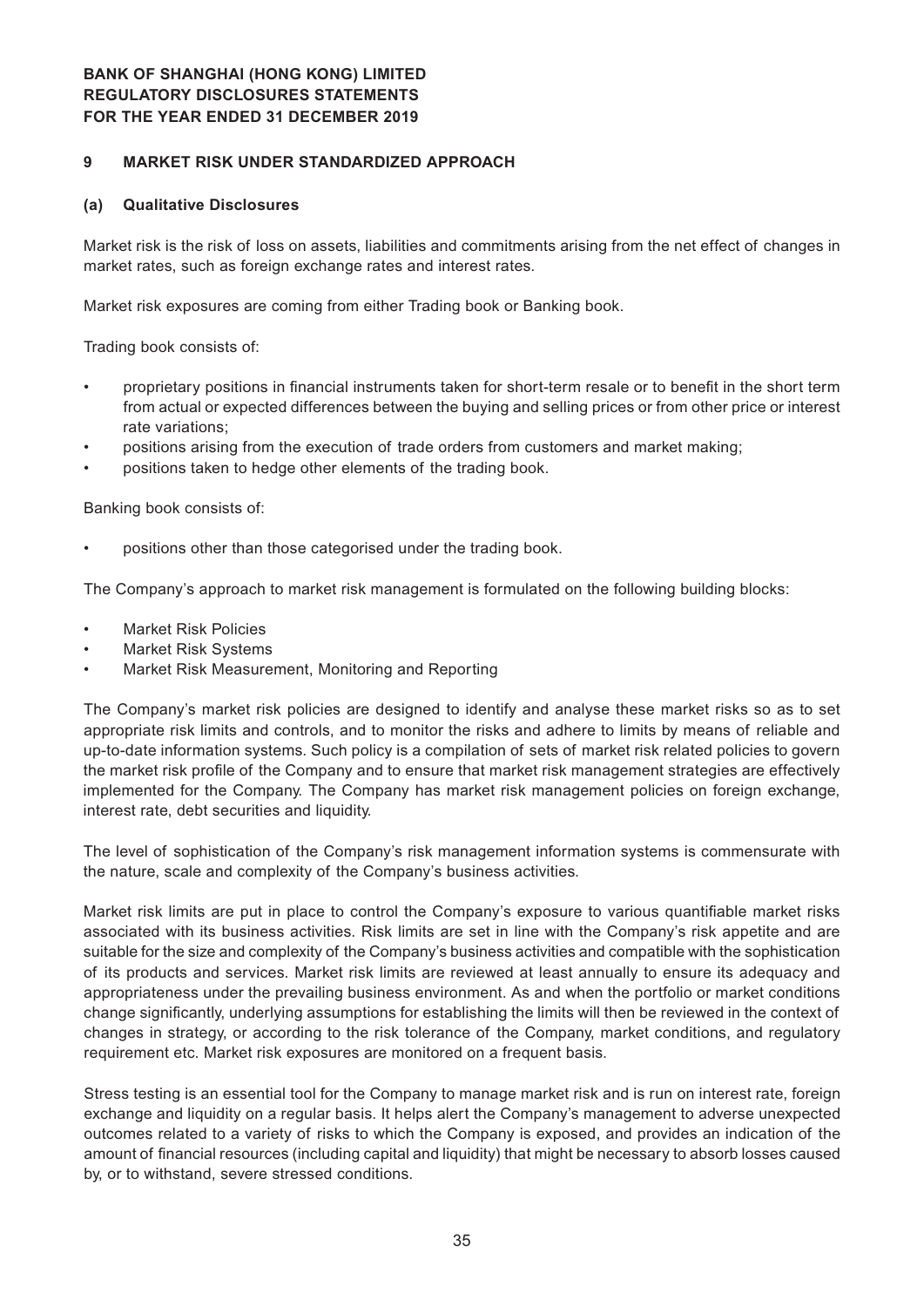#### **9 MARKET RISK (CONTINUED)**

#### **(b) Market Risk under Standardized Approach**

|                |                                                     | <b>31 December 2019</b>       |
|----------------|-----------------------------------------------------|-------------------------------|
|                |                                                     | <b>RWA</b><br><b>HK\$'000</b> |
|                | <b>Outright product exposures</b>                   |                               |
| 1              | Interest rate exposures (general and specific risk) | 38,316                        |
| $\overline{2}$ | Equity exposures (general and specific risk)        |                               |
| 3              | Foreign exchange (including gold) exposures         | 77,222                        |
| $\overline{4}$ | Commodity exposures                                 |                               |
|                | <b>Option exposures</b>                             |                               |
| 5              | Simplified approach                                 |                               |
| 6              | Delta-plus approach                                 |                               |
| $\overline{7}$ | Other approach                                      |                               |
| 8              | Securitization exposures                            |                               |
| 9              | <b>Total</b>                                        | 115,538                       |

#### **10. OPERATIONAL RISK**

Operational risk is inherent in our business activities and it may arise from inadequate or failed internal processes, people, or systems, or from external events.

The Company's objective is to keep operational risk at appropriate levels, taking into account the markets the Company operates in, the characteristics of the businesses as well as our economic and regulatory environment.

The Company's approach to operational risk management comprises the following building blocks:

**Policies** 

The Company Operational Risk Management ("ORM") Policy sets our overall approach for managing operational risk in a structured, systematic and consistent manner.

There are policies in place to govern ORM practices across the Company. These include corporate operational risk policies that are owned by the respective corporate oversight and control functions. The key policies address risk areas relating to technology, compliance, fraud, money laundering, financing of terrorisms and sanctions, new product and outsourcing.

**Risk Methodologies** 

The Company adopts the Basic Indicator Approach to compute operational risk regulatory capital.

To manage and control operational risk, we use various tools including risk and control self-assessment, operational risk event management and key risk indicator monitoring.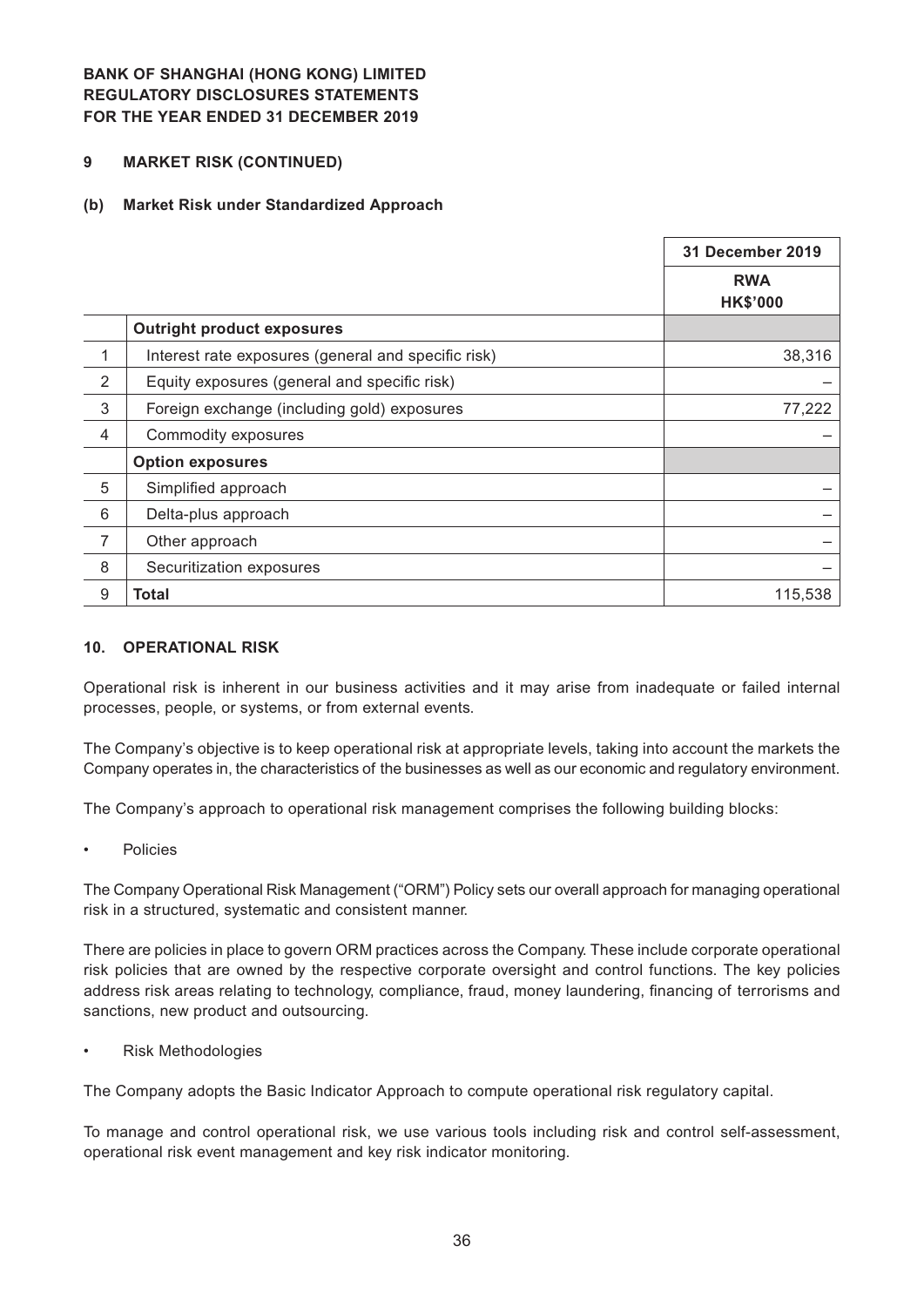#### **10. OPERATIONAL RISK (CONTINUED)**

Risk and control self-assessment is conducted by each business or support unit to identify key operational risk and assess the effectiveness of internal controls. When control issues are identified, the units develop action plans and track the resolution of the issues.

Operational risk events, including any significant incidents that may impact the Company's reputation, must be reported. Key risk indicators with pre-defined escalation triggers are employed to facilitate risk monitoring in a forward looking manner.

Additional methodologies are in place to address subject-specific risks, including, but not limited to, the following:

#### *Technology risk*

Information technology risk is managed through an enterprise technology risk approach. This covers risk governance, communication, monitoring, assessment, mitigation and acceptance, and is supported by a set of information security policies and standards, control processes and risk mitigation programs.

We have also established policies and standards to manage and address cyber security risk. To enhance the management of this risk, the Company has appointed a Technology Risk Management Officer who is responsible for our cyber security risk management strategy and program.

#### *Compliance risk*

Compliance risk refers to the risk of the Company not being able to successfully conduct our business because of any failure to comply with laws, regulatory requirements, industry codes or standards of business and professional conduct applicable to the financial sector.

This includes, in particular, laws and regulations applicable to the licensing and conducting of banking or other financial businesses, financial crime such as anti-money laundering and countering the financing of terrorism, fraud and bribery/corruption. We maintain a compliance program designed to identify, assess, measure, mitigate and report on such risks through a combination of policy and relevant systems and controls.

The Company also provides relevant training and implements assurance processes. We strongly believe in the need to promote a strong compliance culture as well, and this is developed through the leadership of our Board and senior management.

#### *Reputational risk*

Reputational risk refers to the risk of failure to meet stakeholders' expectations as a result of any event, behavior and action by the bank or our employees that might form a negative view of the Bank. It is measured by reference to our reputation as indicated by our stakeholders, including media, regulators, customers and employees. It is monitors by a reputational risk management framework and managed by all staff as required by the Banks' various policies and guidelines.

#### *Fraud risk*

The Company has established minimum standards for our business and support units to prevent, detect, investigate and remediate fraud and related events. These standards are implemented at the unit levels and aim to provide end-to-end management for fraud and related issues within the Company.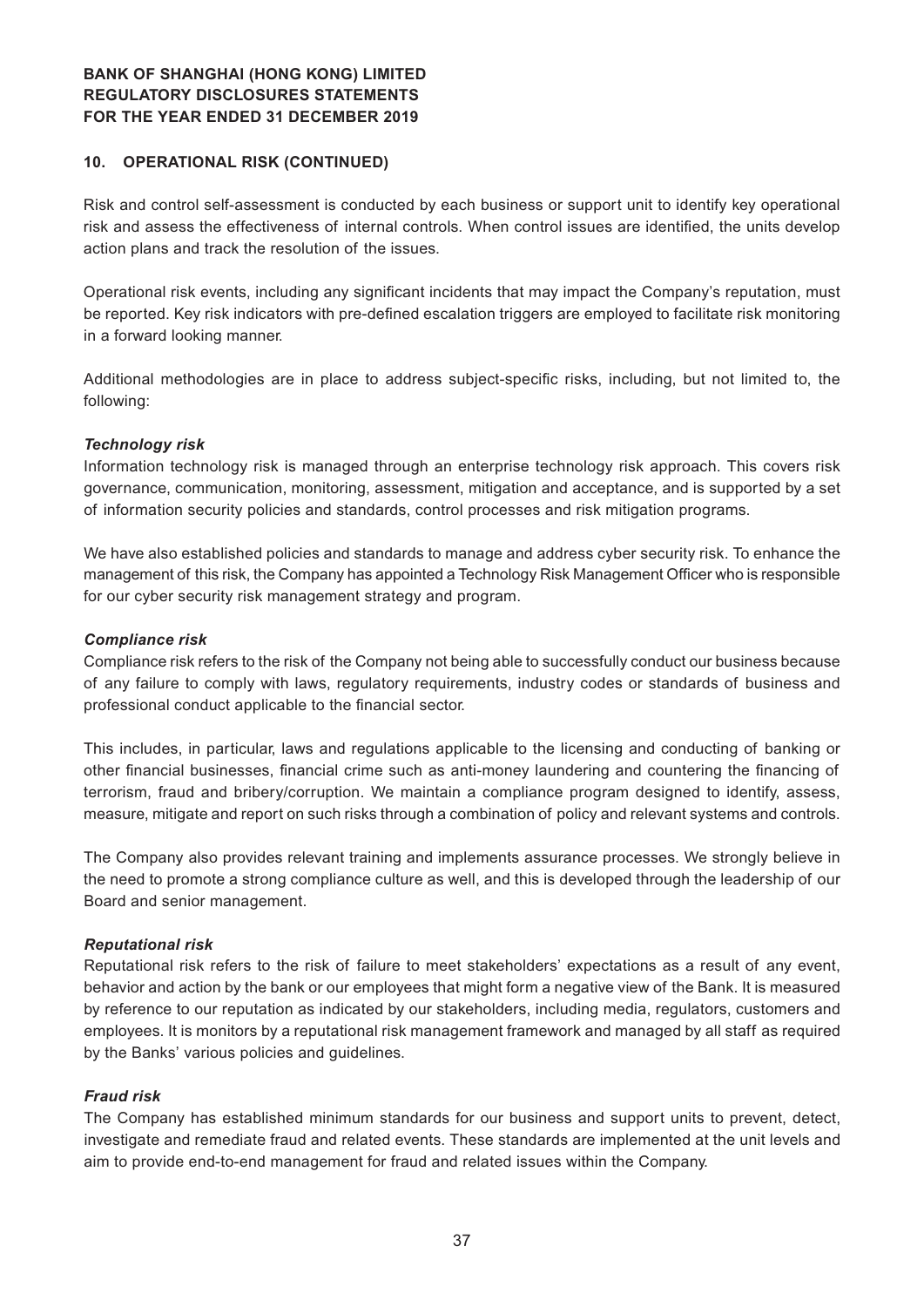#### **10. OPERATIONAL RISK (CONTINUED)**

#### *Money laundering, financing of terrorism and sanctions risks*

There are minimum standards for our business and support units to mitigate and manage our actual and/or potential exposure to money laundering, terrorist financing, sanctions, corruption, or other illicit financial activities. Accountabilities have also been established for the protection of the Company's assets and reputation, as well as the interests of our customers and shareholders.

#### *New product and outsourcing risks*

Each new product, service or outsourcing initiative is subject to a risk review and sign-off process, where relevant risks are identified and assessed by departments independent of the risk-taking unit proposing the product or service.

#### *Other mitigation programs*

To manage business disruptions effectively, business continuity management is vital as part of the Company's risk mitigation program.

A robust crisis management and business continuity management program is in place within essential business services for unforeseen events. Planning for business resilience includes the identification of key business processes via Business Impact Analysis as well as the documentation and maintenance of our Business Continuity Plan ("BCP").

The Company's BCP aims to minimize the impact of business interruption stemming from severe loss scenarios, and provide a reasonable level of service until normal business operations are resumed. Within the crisis management structure, we have in place an incident management process. This covers the situation from the point it begins and the crisis is declared to when the relevant committees or teams are activated to manage the crisis.

Exercises are conducted at least annually, simulating different scenarios to test our BCPs and crisis management protocol. These scenarios include technology issues affecting essential banking services across the Company, natural disasters with wide geographical impact, safety-at-risk incidents (e.g. terrorism) and other events leading to significant business disruption. The effectiveness of these exercises, as well as the Company's business continuity readiness, our alignment to regulatory guidelines and our disclosure of residual risks, are communicated with the Operations and Technology Committee.

To mitigate losses from specific unexpected and significant event risks, the Company purchases insurance policies from third-party insurers. The Company has acquired insurance policies relating to crime and professional indemnity; director and officer liability; property damage and business interruption; and general liability.

#### *Processes, systems and reports*

Robust internal control processes and systems are integral to identifying, monitoring, managing and reporting operational risk. All units are responsible for the day-to-day management of operational risk in their products, processes, systems and activities, in accordance with the various frameworks and policies. The Operations and Technology Committee and other corporate oversight and control functions oversee and monitor the effectiveness of operational risk management, assess key operational risk issues with the units to determine the impact across the Company, and report and/or escalate key operational risks to relevant senior management and Board-level committees with recommendations on appropriate risk mitigation strategies.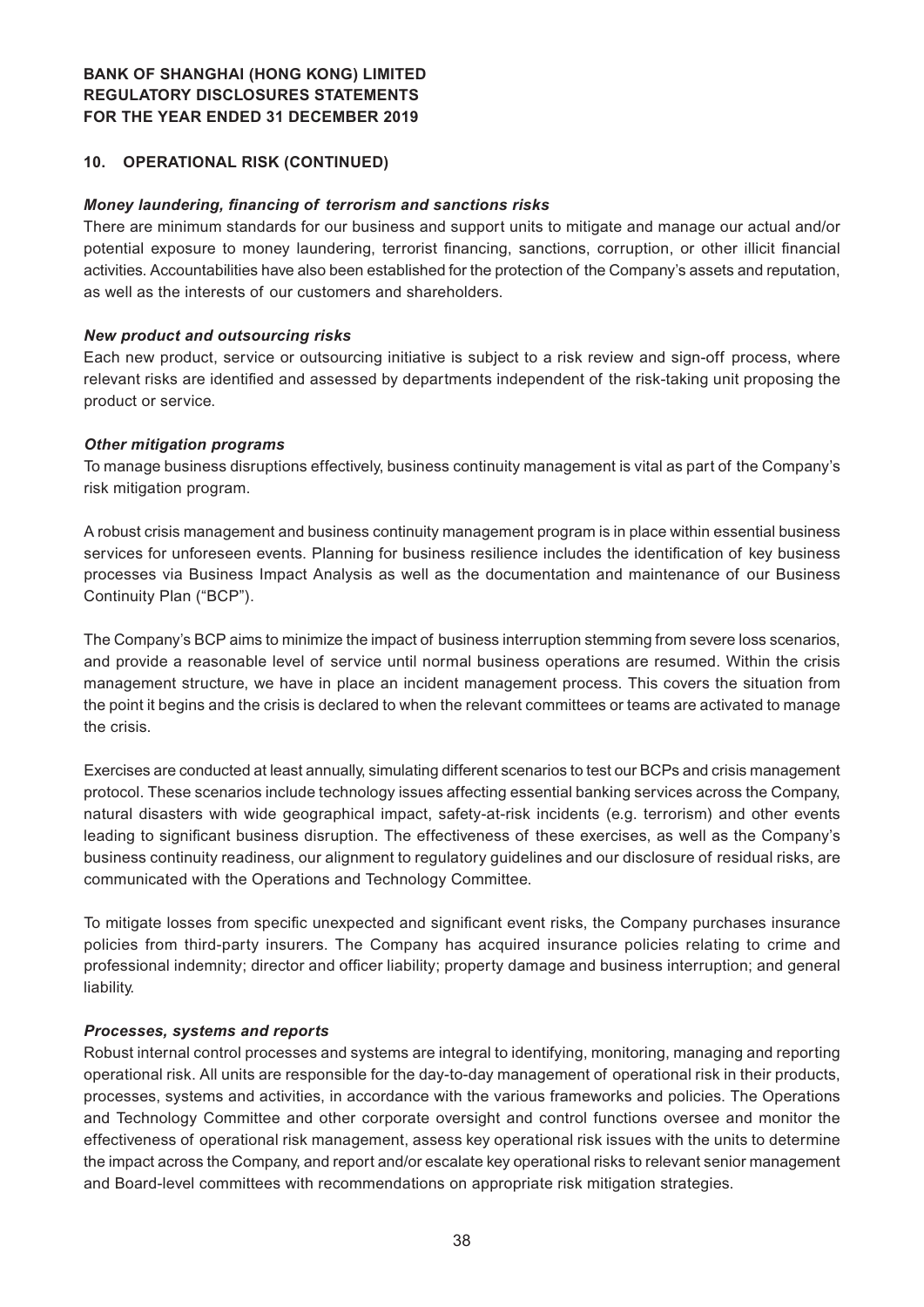#### **11 INTEREST RATE RISK IN BANKING BOOK**

|                |                       | (a)                          | (b)                                 | (c)                           | (d)                                 |
|----------------|-----------------------|------------------------------|-------------------------------------|-------------------------------|-------------------------------------|
|                | <b>In HK\$'000</b>    | $\Delta$ EVE <sup>/2</sup>   |                                     | $\triangle$ NII <sup>/2</sup> |                                     |
|                | <b>Period</b>         | As at<br>31 December<br>2019 | As at<br>31 December<br>$2018^{11}$ | As at<br>31 December<br>2019  | As at<br>31 December<br>$2018^{11}$ |
| 1              | Parallel up           | 213,000                      | <b>NA</b>                           | 43,000                        | <b>NA</b>                           |
| $\overline{2}$ | Parallel down         |                              | <b>NA</b>                           | (43,000)                      | <b>NA</b>                           |
| 3              | Steepener             | 3,000                        | <b>NA</b>                           |                               |                                     |
| $\overline{4}$ | Flattener             | 67,000                       | <b>NA</b>                           |                               |                                     |
| 5              | Short rate up         | 140,000                      | <b>NA</b>                           |                               |                                     |
| 6              | Short rate down       |                              | <b>NA</b>                           |                               |                                     |
| $\overline{7}$ | <b>Maximum</b>        | 213,000                      | <b>NA</b>                           | 43,000                        | <b>NA</b>                           |
|                | <b>Period</b>         |                              | As at 31 December 2019              | As at 31 December 2018        |                                     |
| 8              | <b>Tier 1 capital</b> |                              | 4,428,235                           |                               | 4,116,055                           |

*/1 Not applicable before respective policy framework took effect in June 2019.*

 $P^2$  *Positive values of ΔEVE and ΔNII indicate losses under the respective scenarios, in accordance with HKMA's discosure requirement*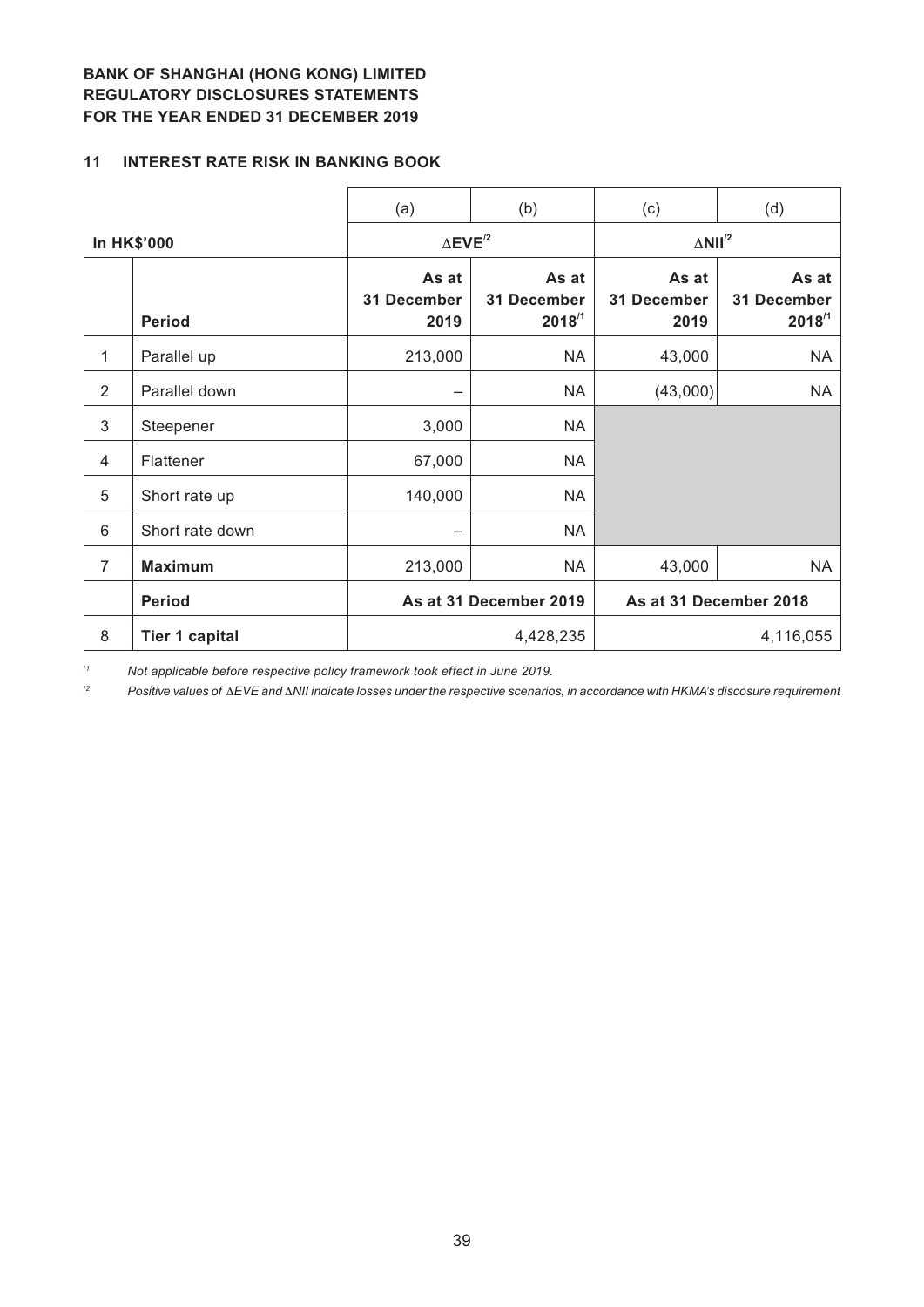#### **12 INTERNATIONAL CLAIMS**

International claims are exposures of counterparties based on the location of the counterparties after taking into account the transfer of risk. For a claim guaranteed by a party situated in a country different from the counterparty, risk will be transferred to the country of the guarantor. For a claim on the branch of a bank, the risk will be transferred to the country where its head office is situated. Claims on individual countries or areas, after risk transfer, amounting to 10% or more of the aggregate international claims are shown as follows:

|                             |              |                        |                                      | Non-bank private sector         |            |
|-----------------------------|--------------|------------------------|--------------------------------------|---------------------------------|------------|
| As at 31 December 2019:     | <b>Banks</b> | <b>Official sector</b> | Non-bank<br>financial<br>institution | Non-financial<br>private sector | Total      |
|                             |              |                        |                                      |                                 |            |
| Developed countries         | 1,586,761    | 45.926                 | 76,800                               | 291.922                         | 2,001,409  |
| Offshore centers            | 861.378      |                        | 2,775,033                            | 3.045.030                       | 6.681.441  |
| of which Hong Kong SAR      | 512,116      |                        | 2.775.033                            | 2,850,881                       | 6,138,030  |
| Developing Asia and Pacific | 1,586,770    |                        | 2,151,514                            | 12,278,044                      | 16,016,328 |
| of which China              | 1,586,770    |                        | 2.151.514                            | 12,028,312                      | 15,766,596 |
|                             | 4,034,909    | 45.926                 | 5,003,347                            | 15.614.996                      | 24,699,178 |

|                             |              |                        |                                             | Non-bank private sector         |              |
|-----------------------------|--------------|------------------------|---------------------------------------------|---------------------------------|--------------|
| As at 31 December 2018:     | <b>Banks</b> | <b>Official sector</b> | Non-bank<br>financial<br><b>institution</b> | Non-financial<br>private sector | <b>Total</b> |
| Developed countries         | 2.557.773    |                        | 102.062                                     | 86,247                          | 2.746.082    |
| Offshore centers            | 1.131.645    | 553,406                | 2.995.170                                   | 2.328.335                       | 7,008,556    |
| of which Hong Kong SAR      | 667.095      | 553,406                | 2.995.170                                   | 2,328,335                       | 6,544,006    |
| Developing Asia and Pacific | 2,371,182    |                        | 2.577.084                                   | 10.045.102                      | 14,993,368   |
| of which China              | 2,371,182    |                        | 2.577.084                                   | 9.817.925                       | 14.766.191   |
|                             | 6,060,600    | 553,406                | 5,674,316                                   | 12.459.684                      | 24,748,006   |
|                             |              |                        |                                             |                                 |              |

The geographical analysis has taken into account of transfer of risk.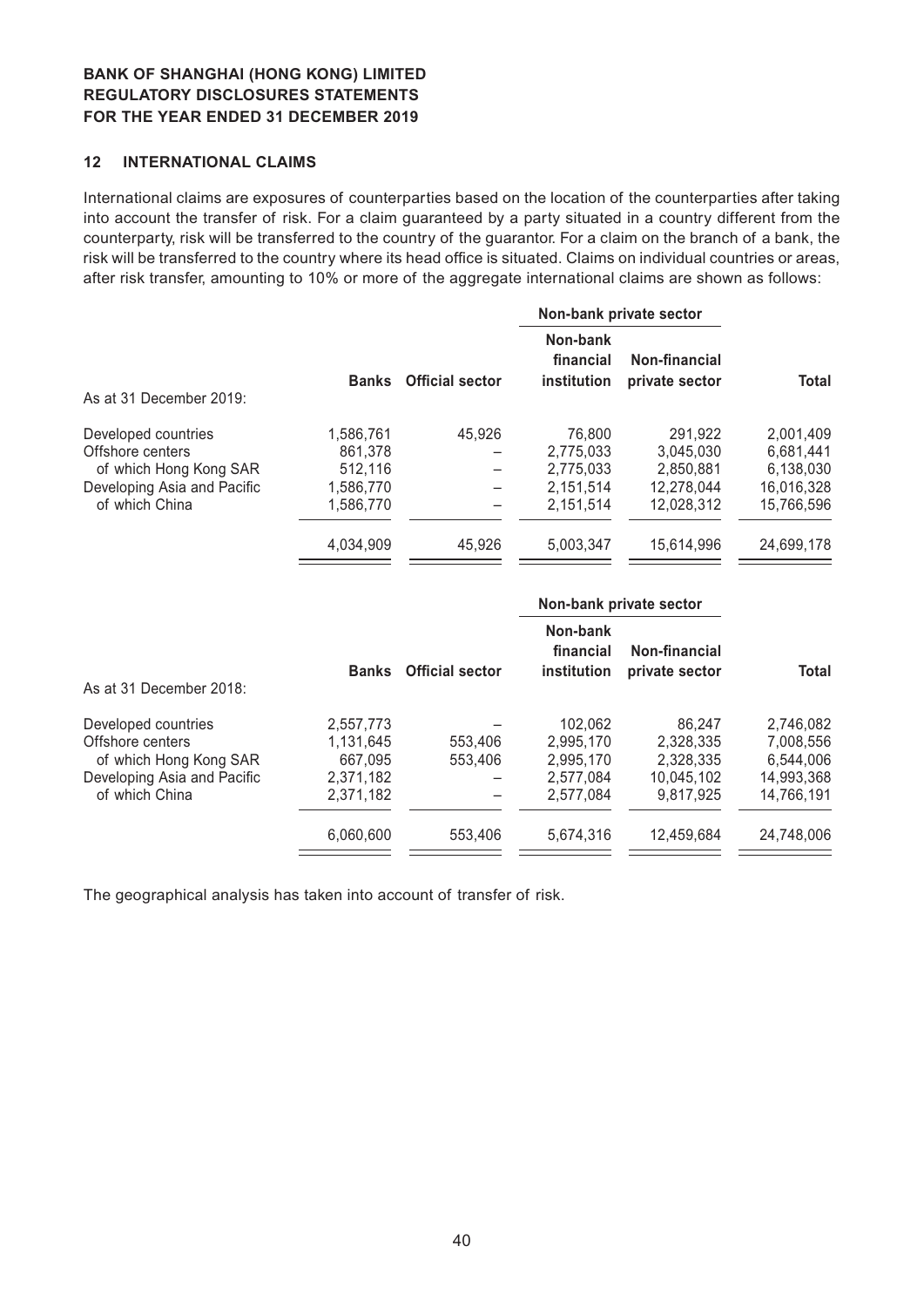#### **13 SEGMENTAL INFORMATION**

The operating results, assets and liabilities of the Company were attributable to its business in Hong Kong.

Senior management allocated resources and assessed the performance of the business as a whole and thus there was only one reportable segment. Therefore, no additional reportable segment and geographical information were presented.

#### **14 MAINLAND ACTIVITIES**

The analysis of non-bank Mainland China exposures is based on the categories of non-bank counterparties and the types of direct exposures defined by the HKMA under the Disclosure Rules with reference to the HKMA return in respect of non-bank Mainland China exposures.

|    |                                                                                                                | On-balance      | <b>Off-balance</b> |                 |
|----|----------------------------------------------------------------------------------------------------------------|-----------------|--------------------|-----------------|
|    |                                                                                                                | sheet           | sheet              | <b>Total</b>    |
|    |                                                                                                                | exposure        | exposure           | exposures       |
|    | At 31 December 2019                                                                                            | <b>HK\$'000</b> | <b>HK\$'000</b>    | <b>HK\$'000</b> |
|    |                                                                                                                |                 |                    |                 |
| 1. | Central government, central government-owned                                                                   |                 |                    |                 |
| 2. | entities and their subsidiaries and joint ventures (JVs)<br>Local governments, local government-owned entities | 2,304,009       |                    | 2,304,009       |
|    | and their subsidiaries and JVs                                                                                 | 2,056,202       |                    | 2,056,202       |
| 3. | PRC nationals residing in Mainland China or other<br>entities incorporated in Mainland China and their         |                 |                    |                 |
|    | subsidiaries and JVs                                                                                           | 7,659,938       | 97,333             | 7,757,271       |
| 4. | Other entities of central government not reported in                                                           |                 |                    |                 |
| 5. | item 1 above<br>Other entities of local governments not reported in                                            | 1,280,196       |                    | 1,280,196       |
|    | item 2 above                                                                                                   | 399,942         |                    | 399,942         |
| 6. | PRC nationals residing outside Mainland China or                                                               |                 |                    |                 |
|    | entities incorporated outside Mainland China where                                                             |                 |                    |                 |
| 7. | the credit is granted for use in Mainland China<br>Other counterparties where the exposures are                | 3,626,361       | 84,190             | 3,710,551       |
|    | considered by the reporting institution to be non-bank                                                         |                 |                    |                 |
|    | Mainland China exposures                                                                                       | 2,490,636       | 202,546            | 2,693,182       |
|    |                                                                                                                |                 |                    |                 |
|    |                                                                                                                | 19,817,284      | 384,069            | 20,201,353      |
|    | Total assets after provision                                                                                   | 28,481,635      |                    |                 |
|    |                                                                                                                |                 |                    |                 |
|    | On-balance sheet exposures as percentage of total assets                                                       | 69.6%           |                    |                 |
|    |                                                                                                                |                 |                    |                 |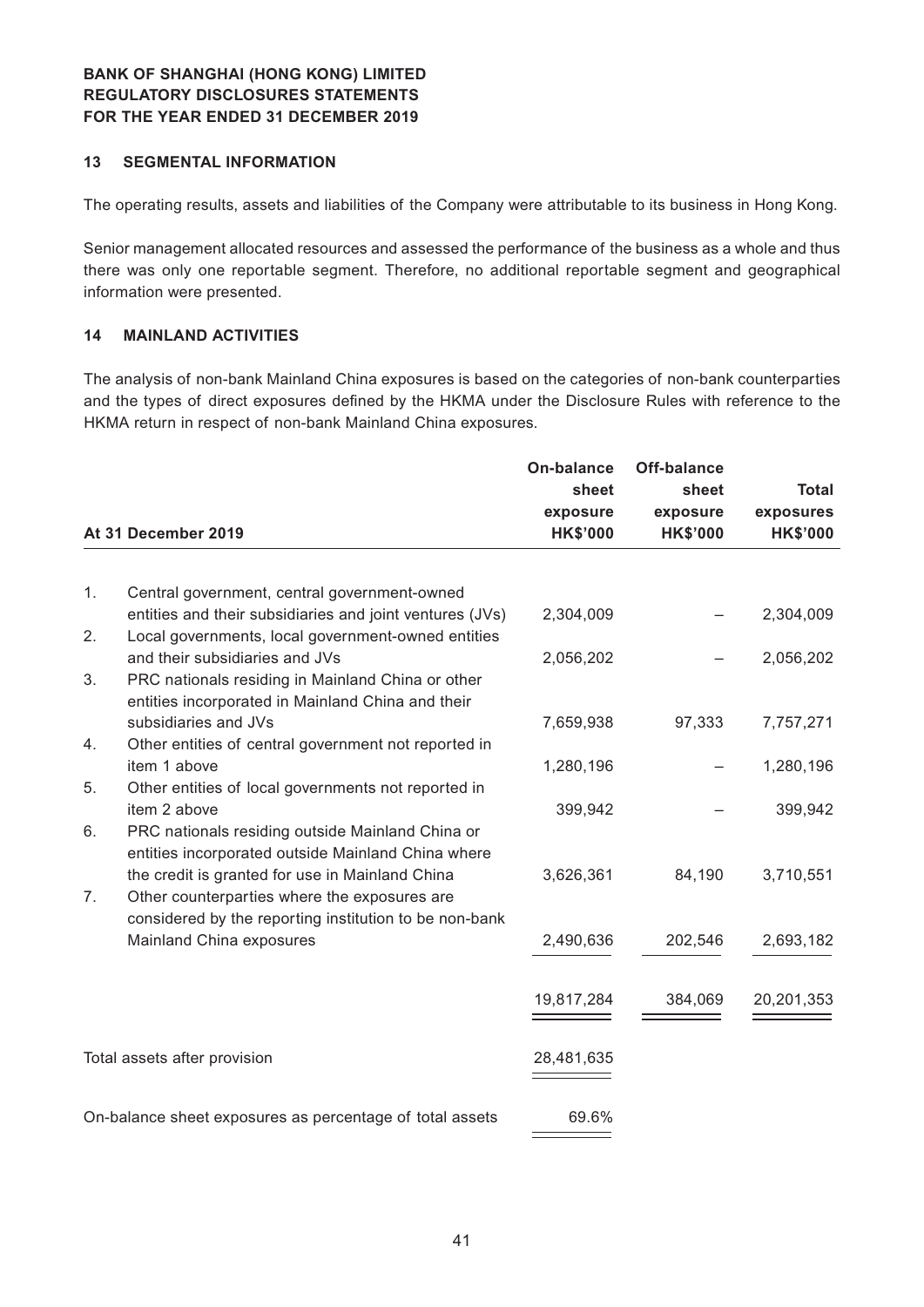# **14 MAINLAND ACTIVITIES (CONTINUED)**

|    | At 31 December 2018                                                                                                                                       | <b>On-balance</b><br>sheet<br>exposure<br><b>HK\$'000</b> | <b>Off-balance</b><br>sheet<br>exposure<br><b>HK\$'000</b> | <b>Total</b><br>exposures<br><b>HK\$'000</b> |
|----|-----------------------------------------------------------------------------------------------------------------------------------------------------------|-----------------------------------------------------------|------------------------------------------------------------|----------------------------------------------|
|    |                                                                                                                                                           |                                                           |                                                            |                                              |
| 1. | Central government, central government-owned<br>entities and their subsidiaries and joint ventures (JVs)                                                  | 1,767,101                                                 |                                                            | 1,767,101                                    |
| 2. | Local governments, local government-owned entities                                                                                                        |                                                           |                                                            |                                              |
| 3. | and their subsidiaries and JVs<br>PRC nationals residing in Mainland China or other<br>entities incorporated in Mainland China and their                  | 998,547                                                   | 88                                                         | 998,635                                      |
| 4. | subsidiaries and JVs<br>Other entities of central government not reported in                                                                              | 6,156,027                                                 | 56,953                                                     | 6,212,980                                    |
|    | item 1 above                                                                                                                                              | 1,141,387                                                 |                                                            | 1,141,387                                    |
| 5. | Other entities of local governments not reported in<br>item 2 above                                                                                       | 271,769                                                   |                                                            | 271,769                                      |
| 6. | PRC nationals residing outside Mainland China or<br>entities incorporated outside Mainland China where<br>the credit is granted for use in Mainland China | 3,022,191                                                 | 103,331                                                    | 3,125,522                                    |
| 7. | Other counterparties where the exposures are<br>considered by the reporting institution to be non-bank                                                    |                                                           |                                                            |                                              |
|    | Mainland China exposures                                                                                                                                  | 1,901,933                                                 | 10,860                                                     | 1,912,793                                    |
|    |                                                                                                                                                           | 15,258,955                                                | 171,232                                                    | 15,430,187                                   |
|    | Total assets after provision                                                                                                                              | 24,509,436                                                |                                                            |                                              |
|    | On-balance sheet exposures as percentage of total assets                                                                                                  | 62.3%                                                     |                                                            |                                              |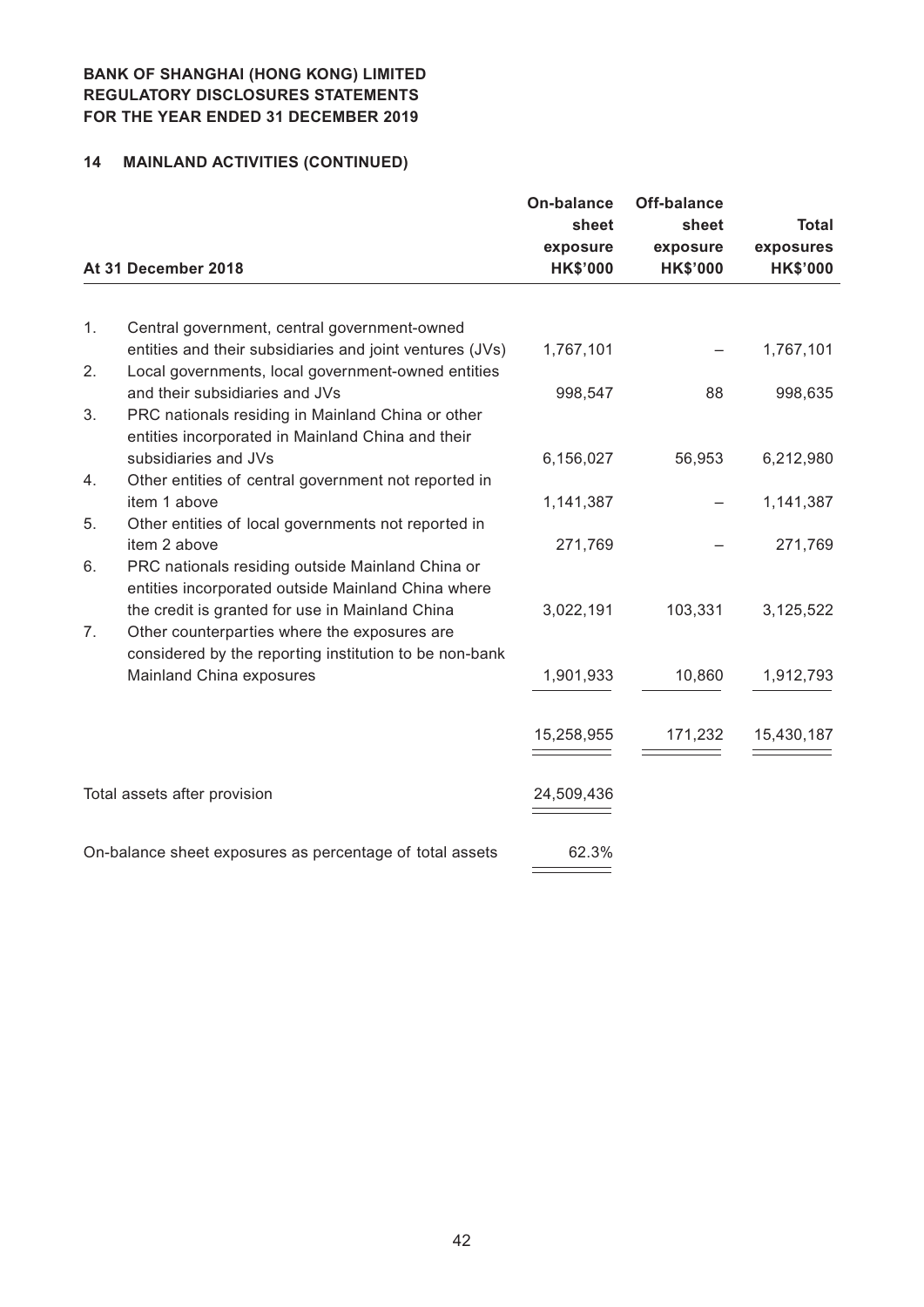#### **15 CURRENCY CONCENTRATIONS**

The Company and its subsidiaries had the following net foreign currency exposures which exceeded 10% of the net foreign currency exposure in all currencies:

|                                          |                |             | <b>Other</b>  | Total          |
|------------------------------------------|----------------|-------------|---------------|----------------|
|                                          |                |             | foreign       | foreign        |
|                                          | <b>USD</b>     | <b>RMB</b>  | currencies    | currencies     |
|                                          | \$'000         | \$'000      | \$'000        | \$'000         |
|                                          | HK\$           | HK\$        | HK\$          | HK\$           |
|                                          | equivalent     | equivalent  | equivalent    | equivalent     |
| At 31 December 2019                      |                |             |               |                |
| <b>Spot assets</b>                       | 23,838,383     | 2,298,408   | 2,238,102     | 28,374,893     |
| <b>Spot liabilities</b>                  | (22, 104, 382) | (3,056,493) | (426, 190)    | (25, 587, 065) |
| <b>Forward purchases</b>                 | 2,409,921      | 1,261,867   | 658,217       | 4,330,005      |
| <b>Forward sales</b>                     | (3, 149, 098)  | (223, 530)  | (2, 424, 574) | (5,797,202)    |
| Net long/(short) non-structural position | 994,824        | 280,252     | 45,555        | 1,320,631      |
| At 31 December 2018                      |                |             |               |                |
|                                          |                |             |               |                |
| Spot assets                              | 21,074,361     | 1,607,127   | 895,010       | 23,576,498     |
| Spot liabilities                         | (13, 382, 072) | (4,978,780) | (459, 950)    | (18, 820, 802) |
| Forward purchases                        | 1,363,818      | 2,961,823   | 442,500       | 4,768,141      |
| Forward sales                            | (7, 814, 030)  | (309, 676)  | (845, 792)    | (8,969,498)    |
| Net long/(short) non-structural position | 1,242,077      | (719, 506)  | 31,768        | 554,339        |
|                                          |                |             |               |                |

As at 31 December 2019 and 2018, there was no net structural position.

## **16 COUNTERCYCLICAL CAPITAL BUFFER**

#### **Geographical Distribution of Credit Exposures used in Countercyclical Capital Buffer ("CCyB")**

The following table provides an overview of the geographical distribution of the RWA of private sector credit exposures relevant for the calculation of the Bank's CCyB ratio.

| <b>In HK\$'000</b> |                                               | As at 31 December 2019                               |                                                           |                               |                    |
|--------------------|-----------------------------------------------|------------------------------------------------------|-----------------------------------------------------------|-------------------------------|--------------------|
|                    | Geographical breakdown by<br>Jurisdiction (J) | Applicable<br><b>JCCyB</b> ratio in<br>effect $(\%)$ | <b>RWA used in</b><br>computation of<br><b>CCyB</b> ratio | Al-specific<br>CCyB ratio (%) | <b>CCyB</b> amount |
|                    | Hong Kong SAR                                 | 2.000                                                | 7,206,267                                                 |                               |                    |
| 2                  | United Kingdom                                | 1.000                                                | 168,710                                                   |                               |                    |
|                    | Sum                                           |                                                      | 7,374,977                                                 |                               |                    |
|                    | <b>Total</b>                                  |                                                      | 16,983,041                                                | 0.859                         | 191,343            |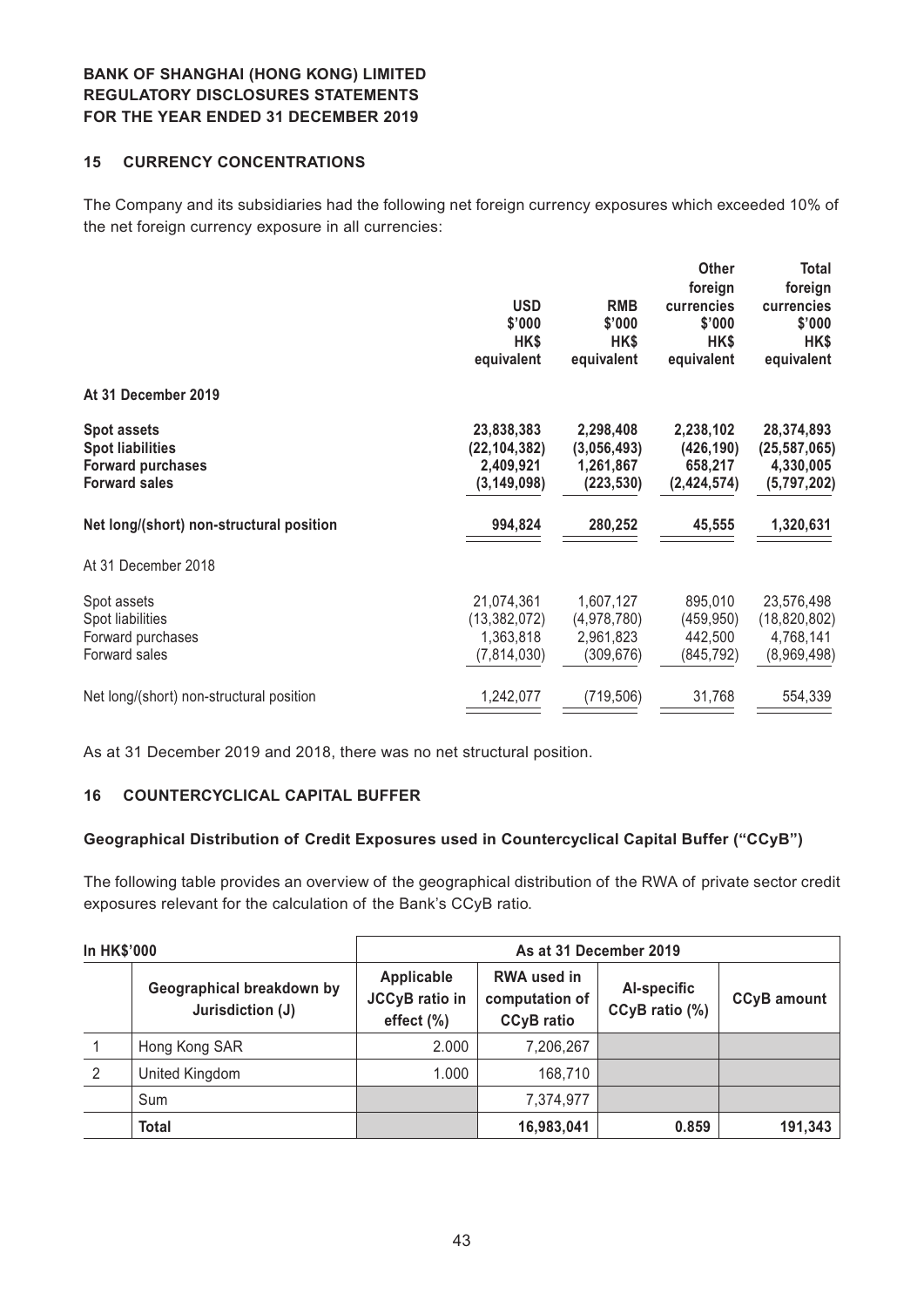#### **17 FURTHER ANALYSIS OF LOANS AND ADVANCES TO CUSTOMERS**

Impaired loans and advances, overdue loans and advances, Stage 3 ECL/individually assessed and Stage 1 & 2 ECL/collectively assessed loan impairment allowances, in respect of industry sectors representing not less than 10% of gross loans and advances to customers are analysed as follows:

|                                                          |                                                      | <b>31 December 2019</b>                                    |                                          |                                            |  |
|----------------------------------------------------------|------------------------------------------------------|------------------------------------------------------------|------------------------------------------|--------------------------------------------|--|
|                                                          | Impaired<br>loans and<br>advances<br><b>HK\$'000</b> | <b>Overdue</b><br>loans and<br>advances<br><b>HK\$'000</b> | Stage 3<br><b>ECL</b><br><b>HK\$'000</b> | Stage 1/2<br><b>ECL</b><br><b>HK\$'000</b> |  |
| <b>Financial concerns</b><br><b>Property development</b> | 311,464                                              |                                                            | (103, 337)                               | (101, 789)<br>(22,080)                     |  |
|                                                          |                                                      | 31 December 2018                                           |                                          |                                            |  |
|                                                          | Impaired                                             | Overdue                                                    |                                          |                                            |  |
|                                                          | loans and                                            | loans and                                                  | Specific                                 | Collective                                 |  |
|                                                          | advances                                             | advances                                                   | provision                                | provision                                  |  |
|                                                          | HK\$'000                                             | HK\$'000                                                   | HK\$'000                                 | HK\$'000                                   |  |
| <b>Financial concerns</b>                                |                                                      |                                                            |                                          | (21, 053)                                  |  |
| Property development                                     |                                                      |                                                            |                                          | (60, 772)                                  |  |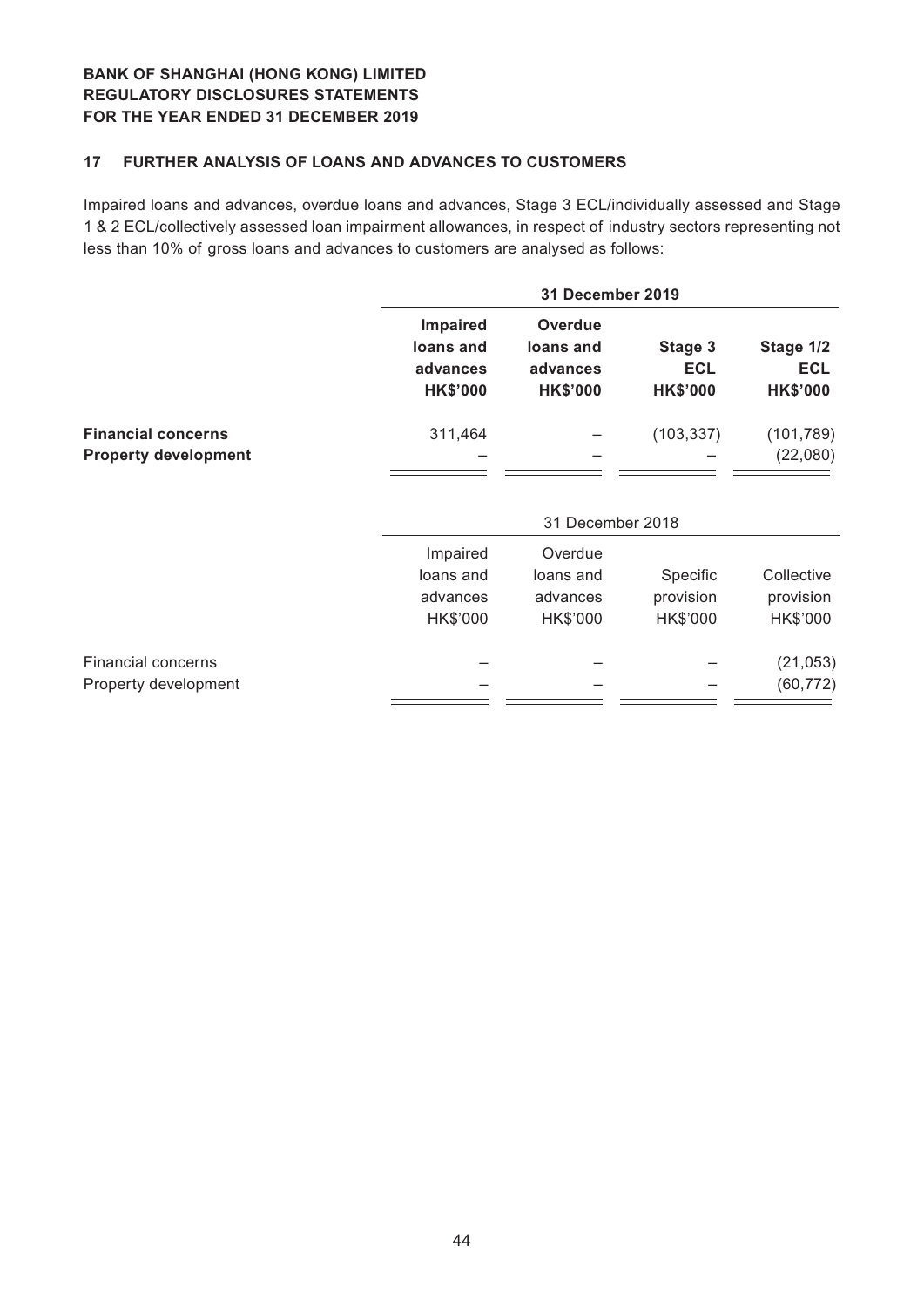#### **18 OVERDUE AND RESCHEDULED ASSETS**

#### **(a) Overdue loans and advances to customers**

The overdue loans and advances of the Company are analysed as follows:

|                                                                                                                   | As at 31 December 2019 |                                                     | As at 31 December 2018 |                                                     |
|-------------------------------------------------------------------------------------------------------------------|------------------------|-----------------------------------------------------|------------------------|-----------------------------------------------------|
|                                                                                                                   | <b>HK\$'000</b>        | % of gross<br>loans and<br>advances to<br>customers | HK\$'000               | % of gross<br>loans and<br>advances to<br>customers |
| Six months or less but over three months                                                                          |                        |                                                     | 117,450                | 0.77                                                |
| One year or less but over six months<br>Over one year                                                             | 30,518                 | 0.18                                                | 108,641                | 0.72                                                |
|                                                                                                                   | 30,518                 | 0.18                                                | 226,091                | 1.49                                                |
| Stage 3 ECL/individual impairment<br>allowances made in respect of the above<br>overdue loans and advances        | 10,446                 |                                                     | 146,455                |                                                     |
| Current market value of collateral held<br>against the covered portion of the above<br>overdue loans and advances |                        |                                                     | 848                    |                                                     |
| Covered portion of the above overdue loans<br>and advances                                                        |                        |                                                     | 848                    |                                                     |
| Uncovered portion of the above overdue<br>loans and advances                                                      | 30,518                 |                                                     | 225,243                |                                                     |

#### **(b) Rescheduled loans and advances**

The rescheduled loans and advances of the Company are analysed as follows:

| <b>In HK\$'000</b>             | As at 31 December 2019 | % of gross<br>loans and<br>advances to<br><b>customers</b> | As at 31 December 2018<br>% of gross<br>loans and<br>advances to<br>customers |  |
|--------------------------------|------------------------|------------------------------------------------------------|-------------------------------------------------------------------------------|--|
| Rescheduled loans and advances | 30.518                 | 0.18                                                       |                                                                               |  |
|                                |                        |                                                            |                                                                               |  |

#### **(c) Repossessed assets**

There were no repossessed assets as at 31 December 2019 and 31 December 2018.